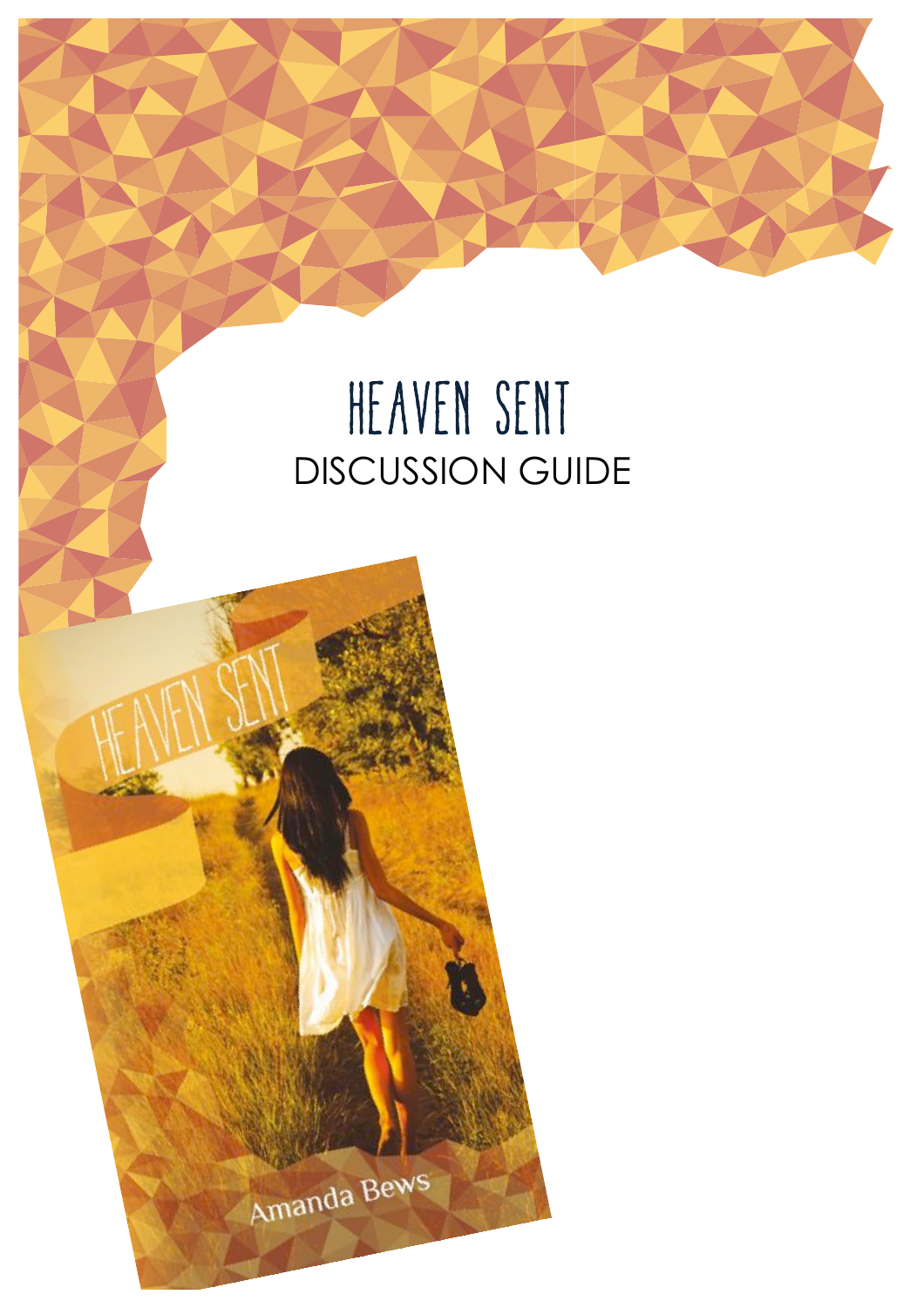## Heaven Sent Discussion Guide 1 "What Shapes You?"

Heaven is in control. She is intelligent, popular, keeps fit and has a clear plan for her next step. However, behind the seemingly perfect veneer, all is not as it seems. Heaven's dad is into keeping up appearances and covering over some very big cracks. Heaven's mum disengages out to her studio. She is being pressured by a boyfriend and continually questioned by friends. In frustration, Heaven resorts to another playlist.

What really drives Heaven? What factors have shaped her to make the choices she makes?

What about you? What makes you the person you are? What are the major influences—for good or bad—in your life? How have your parents shaped you? What about your friends and the media? How do you see the world?

## **Big Idea:**

Everyone is shaped to some extent by their family and culture. We all have a worldview. What are the factors that shape you to be who you are?

## **The Story:**

"They were at it again. I turned up my iPod to drown out their voices. Unfortunately nothing could mask the slamming doors. How could two people who once loved each other enough to get married and have kids feel so much hate now?" (page 1).

- **Who do you think has the biggest impact on Heaven—her mum or her dad?**
- **What do you think Heaven's parents taught her about relationships?**
- **Do you think Heaven's view of the world is shaped more by her parents or by her friends?**
- **What would you say are the three main factors that shape Heaven's picture of the world?**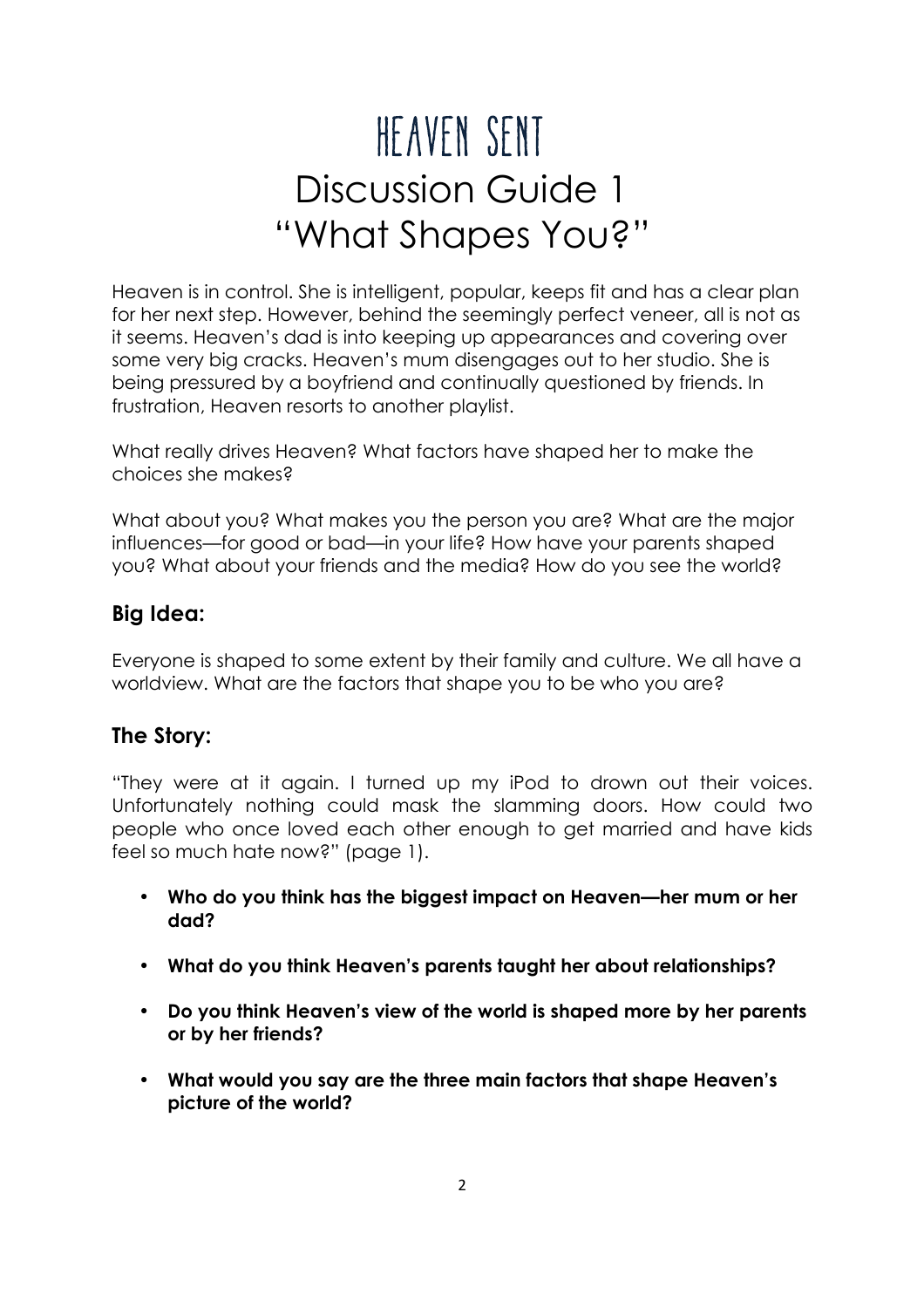## **Explore:**

#### **What is a Worldview?**

Did you know that everyone has a worldview? Your worldview is simply the grid you use to make decisions and work out what you will give your time and energy to. It is the ideas and beliefs you use to understand the world and go about life. Do you ever stop to think about your worldview and how it is shaped?

Your worldview is shaped by many things including:

- Family
- Friends
- Church family—if you are part of one
- Culture—especially through the media
- Education
- **If you were writing a magazine article about the top 5 things that influence the attitudes of young people in your community (at your school, uni or workplace) what would you list as the top 5 starting with the factor you think has the most influence?**

The book *Consuming Youth* explains how, over time, the factors in Western culture that influence the worldview of church-attending teens have changed.

**1900**

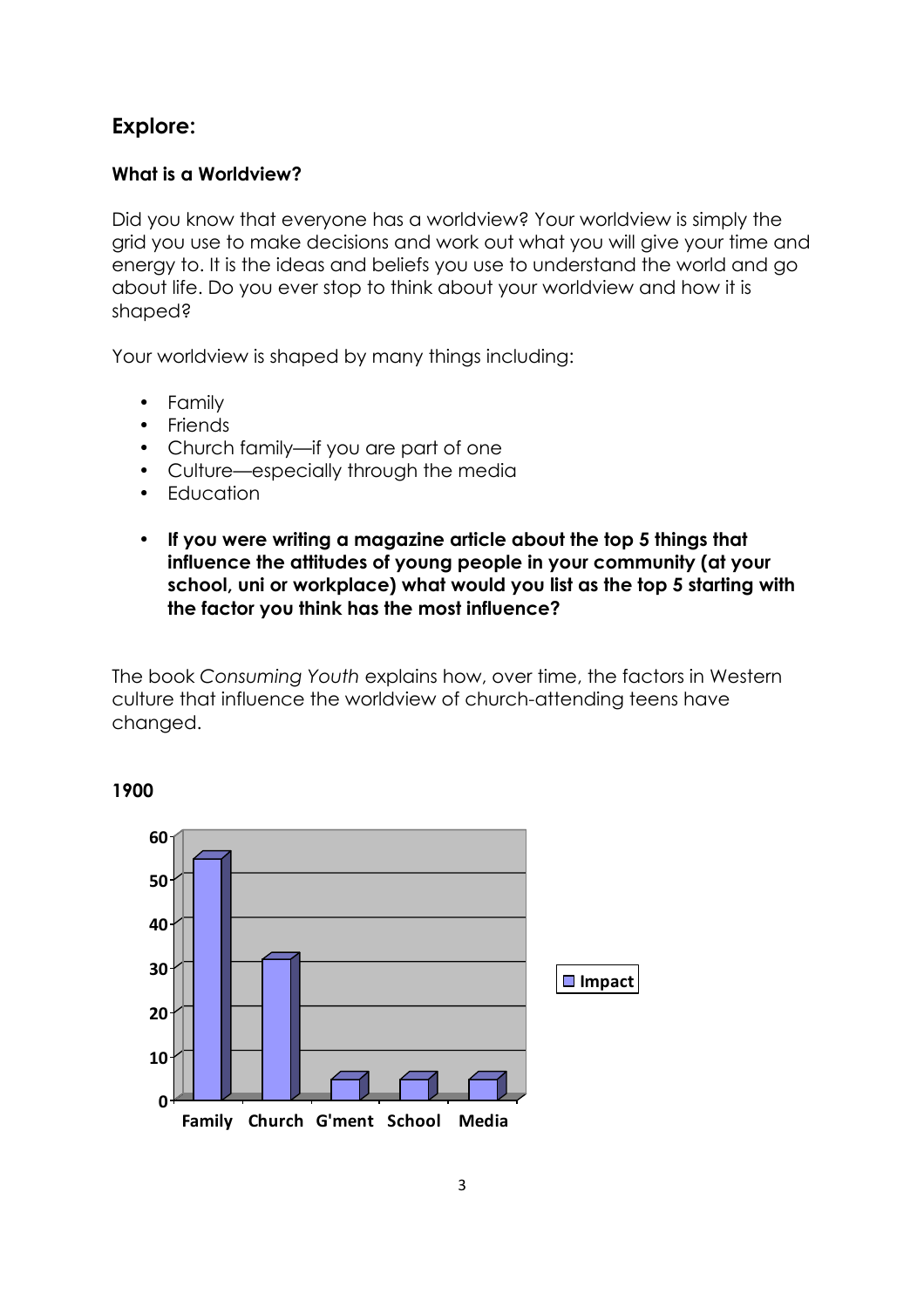

- **Do you agree with what these graphs show?**
- **Do you think media is more powerful than church in shaping a teen's worldview?**
- **Why do you think family is not as important now as it used to be?**

Heaven has not grown up as a Christian, even though she believes in a picture of God (we will discuss her picture of God in our next study).

- **What percentages would you give the factors that shape Heaven in the first few chapters of the book?**
	- o **Family**
	- o **Friends**
	- o **Education (School)**
	- o **Media (including iPod, movies, etc)**

#### **Friends:**

**2000**

The people who researched the information shown in these graphs looked at how various social groups impact our worldviews. They didn't put friends in as a separate group. However friends can play a major part in shaping our worldviews.

- **How do you choose who your best friends will be?**
- **Do you think the opinions of your friends influence how you think?**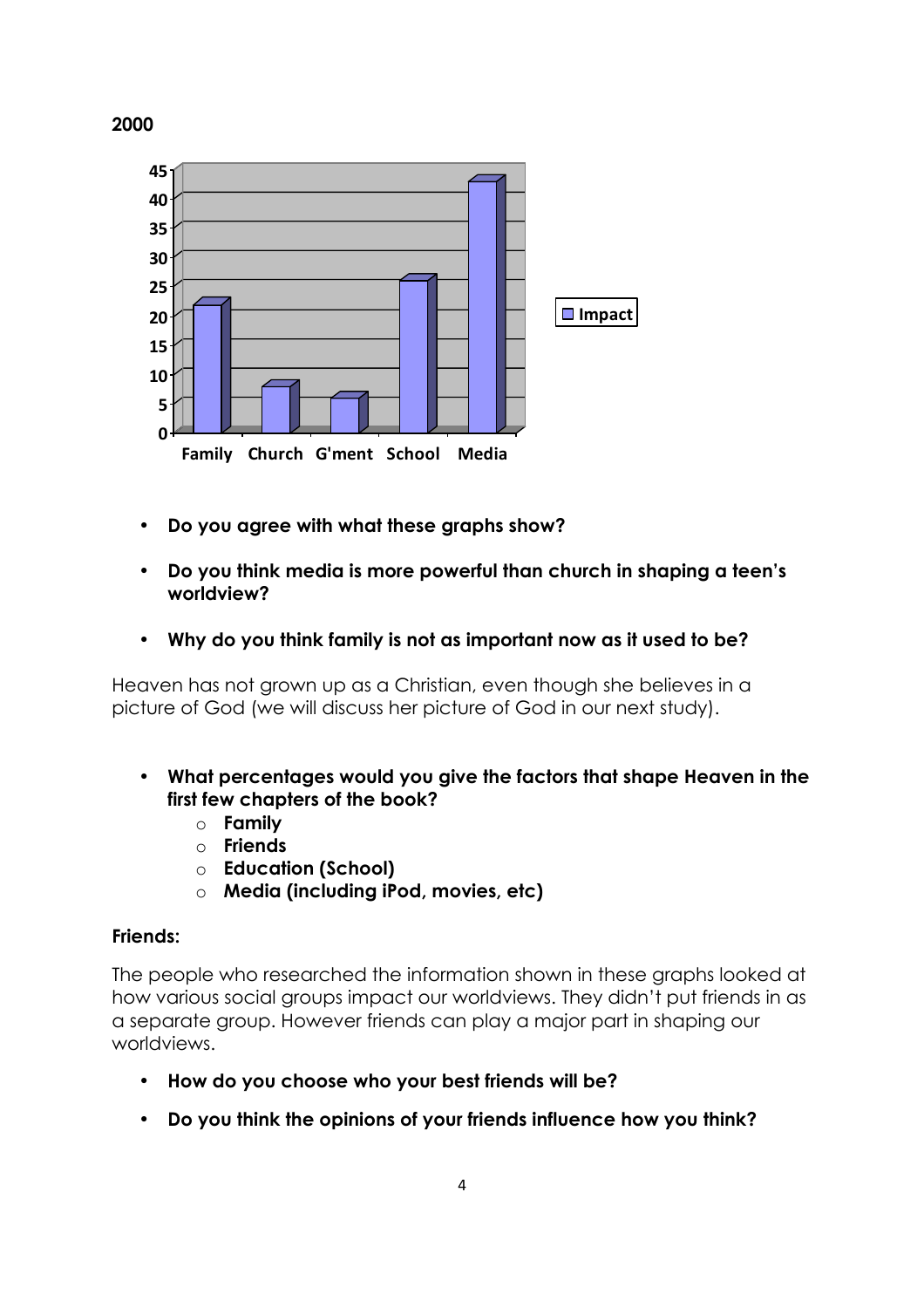- **How much do you think Heaven is influenced by Kelly in the first few chapters?**
- **How much do you think she is influenced by Jarrod in the first few chapters?**
- **Do you think some people are more influenced by their friends than other people are? What do you think makes the difference?**

## **What Drives You?**

Reality is you're going to give your energy to something or somebody, even if not by conscious choice. Your worldview helps you decide what you will give your life to. Maybe it's your studies, shopping, friends or body image. All sorts of motivations drive people to go about life like they do. Many people are driven by materialism, guilt, anger or the need to please people. Deep down, we are all driven by something. Mostly it has to do with what we think life is all about, why we are here and who we think we are.

- **What would you say are the top three factors that drive people in our society?**
- **What do you think your friends would say are the top three factors that drive you?**
- **If in the future an archaeologist were to study your social media sites, text messages, credit card statements and diary what would they conclude your priorities were?**

## **Today's Most Common Worldview:**

The most common worldview in Western society is consumerism. Consumerism tells us that happiness comes in things and experiences. In consumerism, people look for meaning in products.

- **Would you agree that most people today have a consumer worldview?**
- **Why do you think our society is so driven by image?**
- **Do you think the consumer worldview impacts how we treat other people?**
- **Do you think the consumer worldview impacts what we think about God?**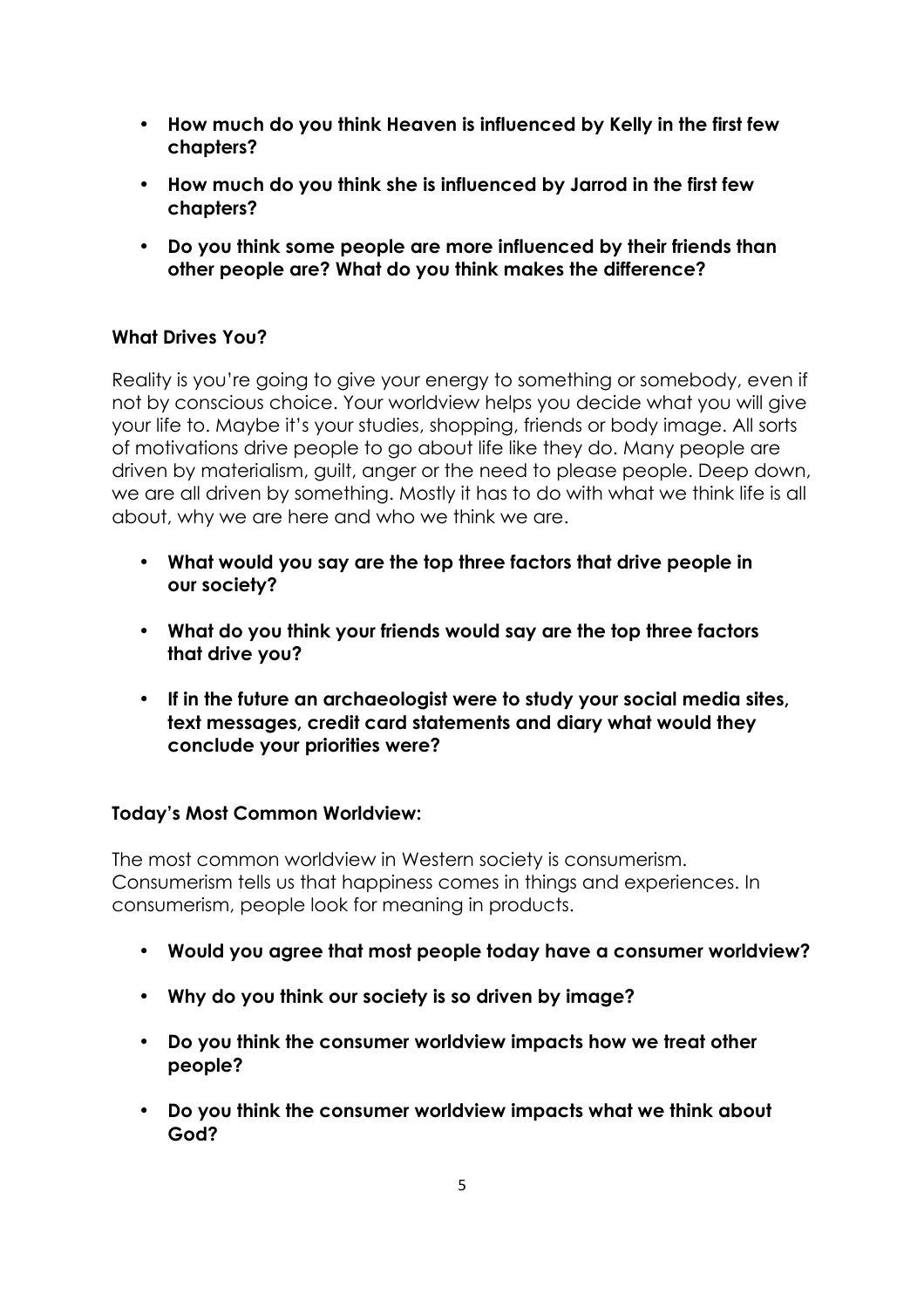## **Look:**

In Romans 12, Paul talks about worldviews.

At the end of Romans 11, Paul describes how great God is. The right response, he says, is to make God the centre of everything.

Read Romans 12:1-2.

- **What do you think it means to be conformed to the patterns of this world?**
- **What do you think it means to be changed from the inside out?**

In the rest of Romans 12, Paul talks about worshipping, serving with what you've been made good at, making space to connect with God, connecting with other people in your church family and even sharing with your enemies. The worldview Paul explains makes no sense to the consumer worldview most people have today.

• **What do you think stops people "fixing their attention on Jesus"?**

## **What Now?**

The challenge Jesus gives us is to be in the world but not of it. In Luke 12, Jesus reminds us that He knows we need clothes and have bills to pay. However these things should not to be the goal of our life. Life is really about "being rich toward God" (Luke 12:21). When we start with knowing that we exist for God's glory, that He made us to live life with Him, we see life and the world differently. This is the starting point of a biblical worldview.

#### **Reflection:**

• **What do you think it means to love God with all your heart?**

## **Go Deeper:**

#### **Some good books on consumerism are:**

Mark Sayers, *The Trouble with Paris*, Thomas Nelson, 2008.

John Berard, James Penner and Rick Bartlett, *Consuming Youth, Leading Teens Through Consumer Culture*, Zondervan, 2010.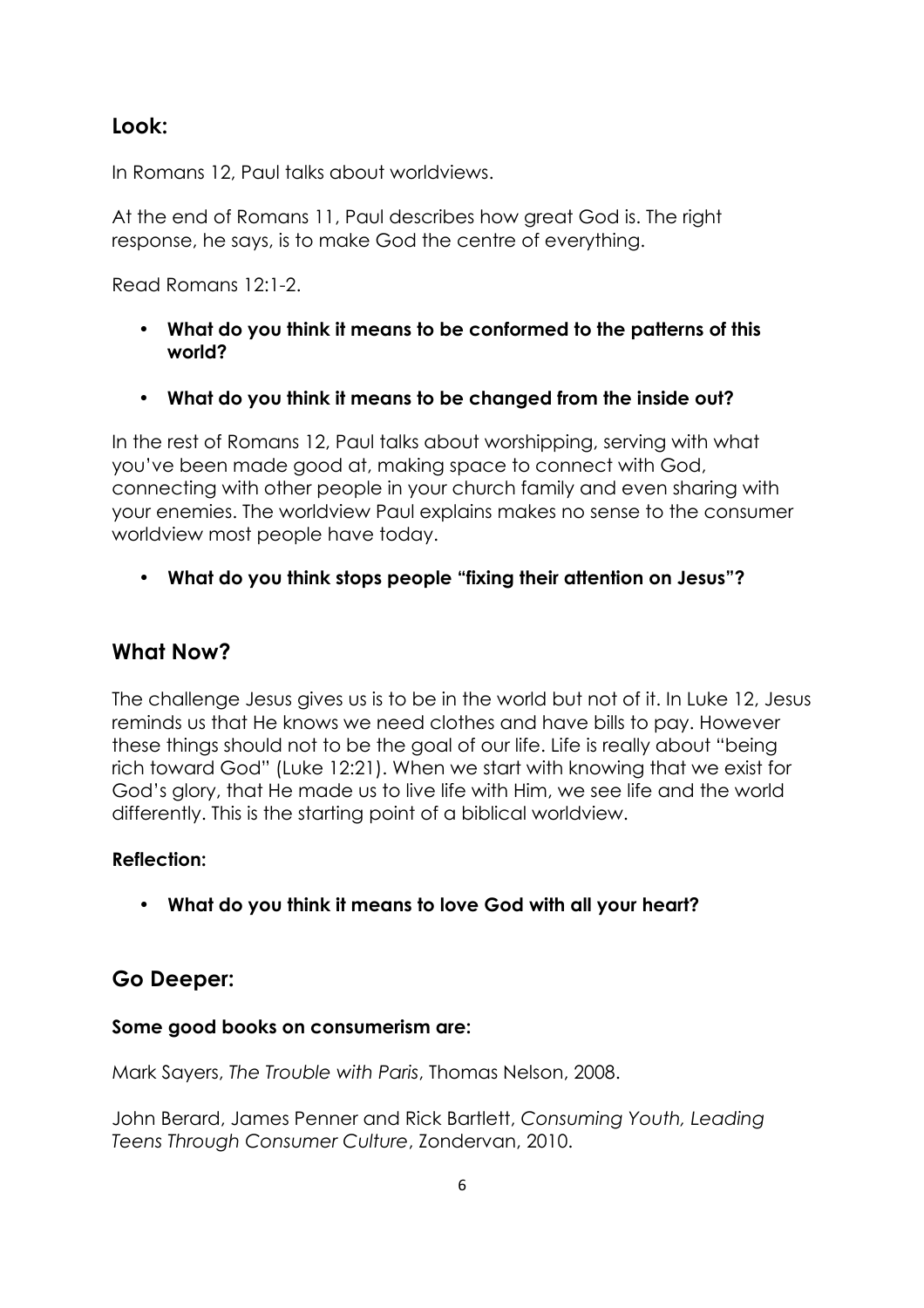#### **To learn more about worldviews see:**

Ty Gibson's "Worldviews" digma clip at www.digma.com

George Barna, *Think Like Jesus,* Thomas Nelson, 2003.

*A Spectator's Guide to Worldviews: Ten Ways of Understanding Life.* Blue Bottle Books, 2007.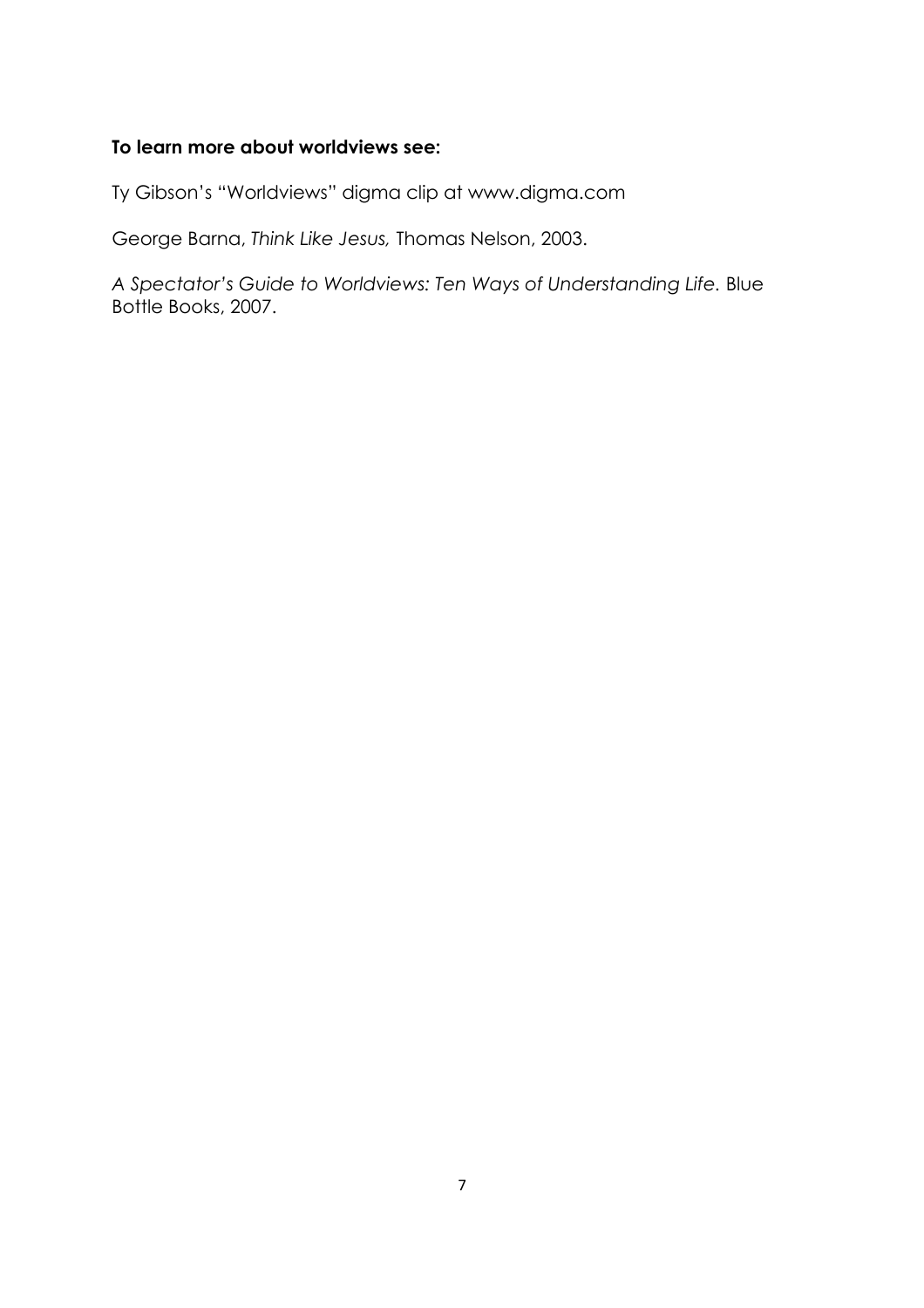## Heaven Sent Discussion Guide 2 "Pictures of God"

*"Living with a mother like mine, you got a fair exposure to various belief systems. She'd made us go to Sunday school for a few years when we were younger. She told us it was good to be open-minded and learn about all the different religions" (page 158).*

*"I knew about Christians . . . I didn't need that kind of Christian 'love' right now. The whole 'I love you but I want to kill you'-thing God had going on was rather unappealing" (page 160).*

Although not a churchgoer, like most people, Heaven already has a picture of God. This guide looks at how we shape our pictures of God and then explores the possibilities of a loving God.

## **Big Idea:**

God is in love with you and wants to live life with you.

## **The Story:**

Heaven does not give God much consideration until she shifts to New Zealand. She had learnt some things about God in her time in Sunday school and as her mum exposed her to various worldviews. However, her overall picture of God is of a distant judge, summed up strangely as "God loves you—He wants to kill you." Unfortunately many people picture God as harsh, angry or disinterested, if they believe He exists at all. As Heaven gets to know her relatives in New Zealand, Brad and a church family, she gets a different picture of God.

- **If you had to choose an animal to represent an aspect of God's character, what would you choose and why?**
- **Why do you think so many people are scared of God?**
- **How do you think God is generally portrayed in the media?**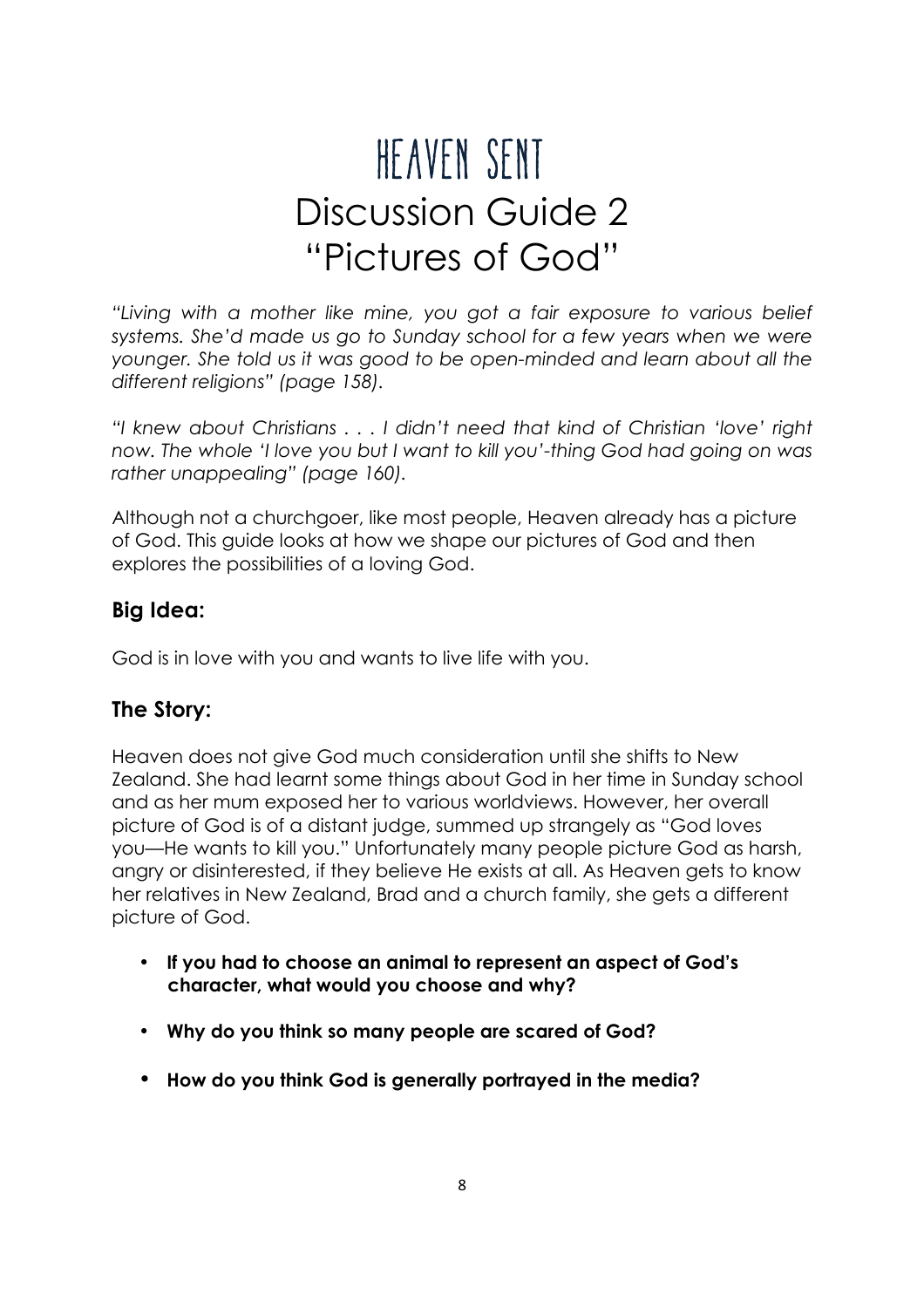## **Explore:**

- **What pictures of God do you think you have received from your parents? What parts do you think are valuable and what might you need to re-shape?**
- **What other factors do you think have shaped your picture of God?**
- **If Heaven asked you what God was like, how would you reply?**

#### **Common Picture of God**

In his book *With*, Skye Jethani describes some common pictures of God:

#### **1. Under God**

People who live life under God have a picture of God as just having lots of rules. They think that to get God's blessing, you need to do all the right things. It's a way of trying to control God. Sadly, when things go wrong, as they do, they blame God for not doing His part.



## **2. Over God**

These people have a picture of God based on principles rather than a relationship. God gets taken out of the picture. The extreme of this is atheism. Christians with an "over" picture might believe God exists but they do not think He is interested in them. They might read the Bible and Christian books but they are looking for principles rather than a relationship. Principles are important but should not be our primary picture of God.

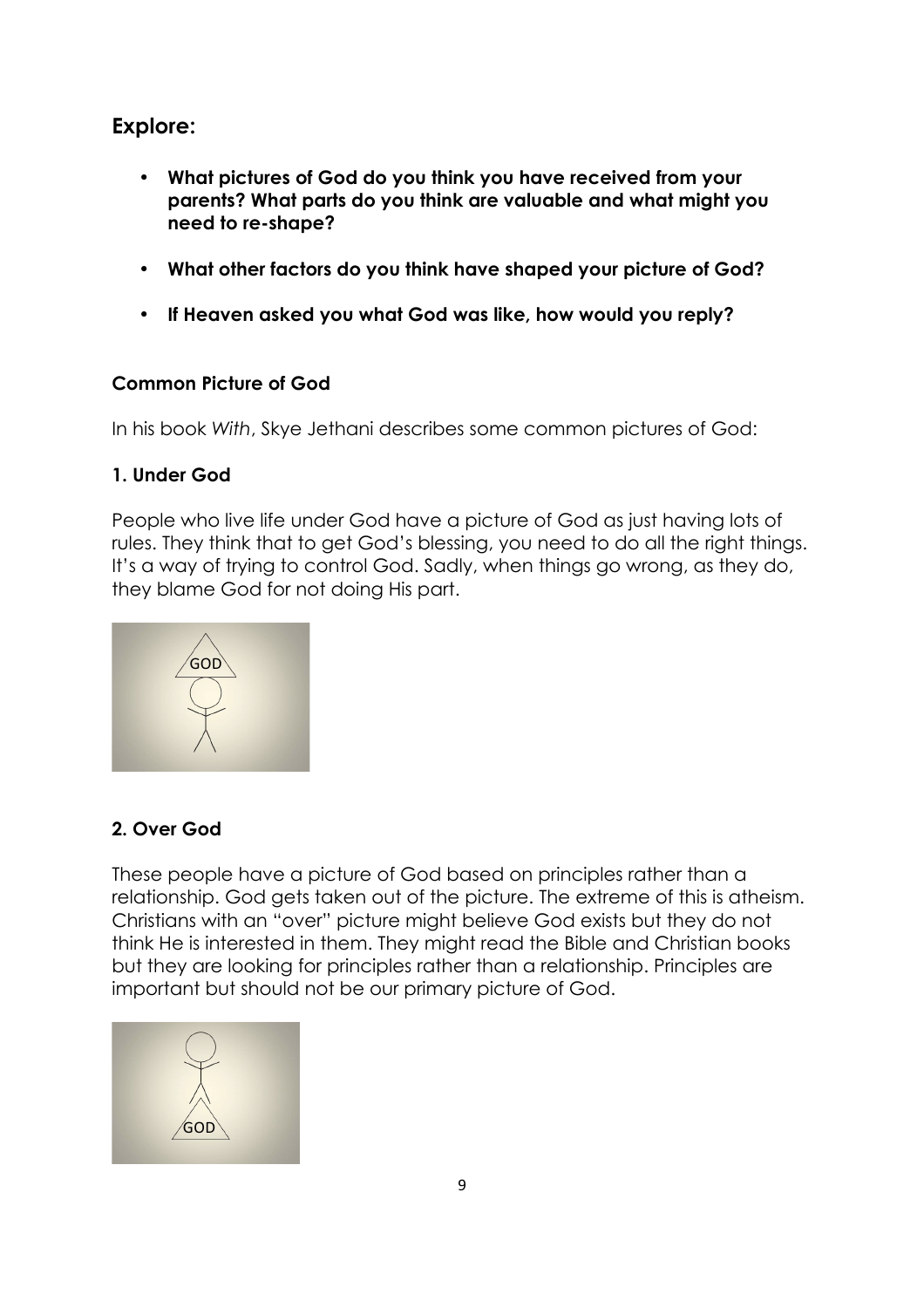## **3. From God**

Some people treat God as a big cosmic Santa Claus who they don't really know or really care to know but from whom they want good things. This is the consumer picture of God where God exists to give us things. Sure, God does bless us and every good thing does come from Him, but this is not the Bible's main picture of God. In the "from" God picture, you don't have to change your dreams—you just get a version of God who will make that happen for you. This picture ends up with God existing to make us better consumers.



## **4. For God**

This picture is all about serving God. Serving God is important but, if serving Him becomes more important than being with Him, the picture gets muddled. Some people get more excited about God's mission than about God.



- **Which picture of God do you think is the most common?**
- **Which picture do you think Heaven has of God at the start of the book?**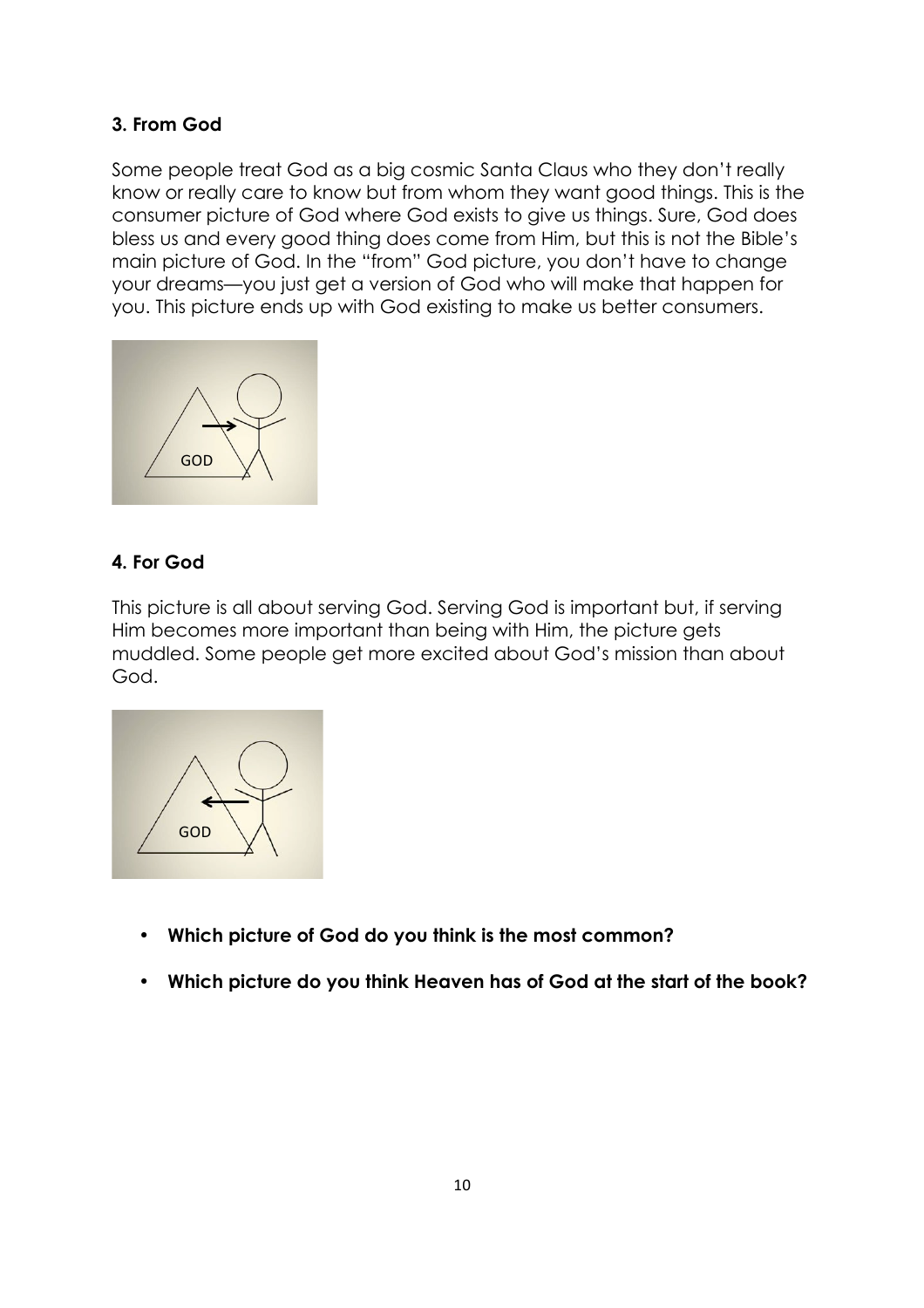#### **The Answer = With**

The Bible paints a picture of a God who wants to be "with" His people. Isaiah 43:1-5 and Psalm 23:1-4 are some of the many passages in the Bible that describe God wanting to be with you.



## **God Is In Love With You**

God is head over heels in love with you. Over and over again, in the Bible, God reminds you that you're His child and that makes you incredibly valuable. The DVD Heaven watched at her auntie's home reminded her that we are His children and that He wants to hold us close as we go through life. A dynamic relationship with God starts with knowing that God—for reasons we will never fully understand—loves you and desperately wants a relationship with you.

#### **Jesus Shows Us God:**

Our clearest picture of God is seen in Jesus. Through Jesus, we can know what God is like. Jesus says, "I loved you enough to become one of you."

- **How does it make you feel when you remember that God is in love with you?**
- **What is your favourite story about Jesus and what does it tell you about God?**

#### **Changing Your Picture of God**

"Like a father, God takes us in his arms, holds us close and stays with us. I thought of my father—clearly he wasn't anything like God! Anyway, the guy talking said God says he doesn't expect us to be perfect and he is close to the broken hearted. That he will be with us and show us the way home. *It was beautiful—if only it were true. . . .*

*"But if their God was truly like that . . .* I pushed the thought aside and squared my shoulders" (page 164).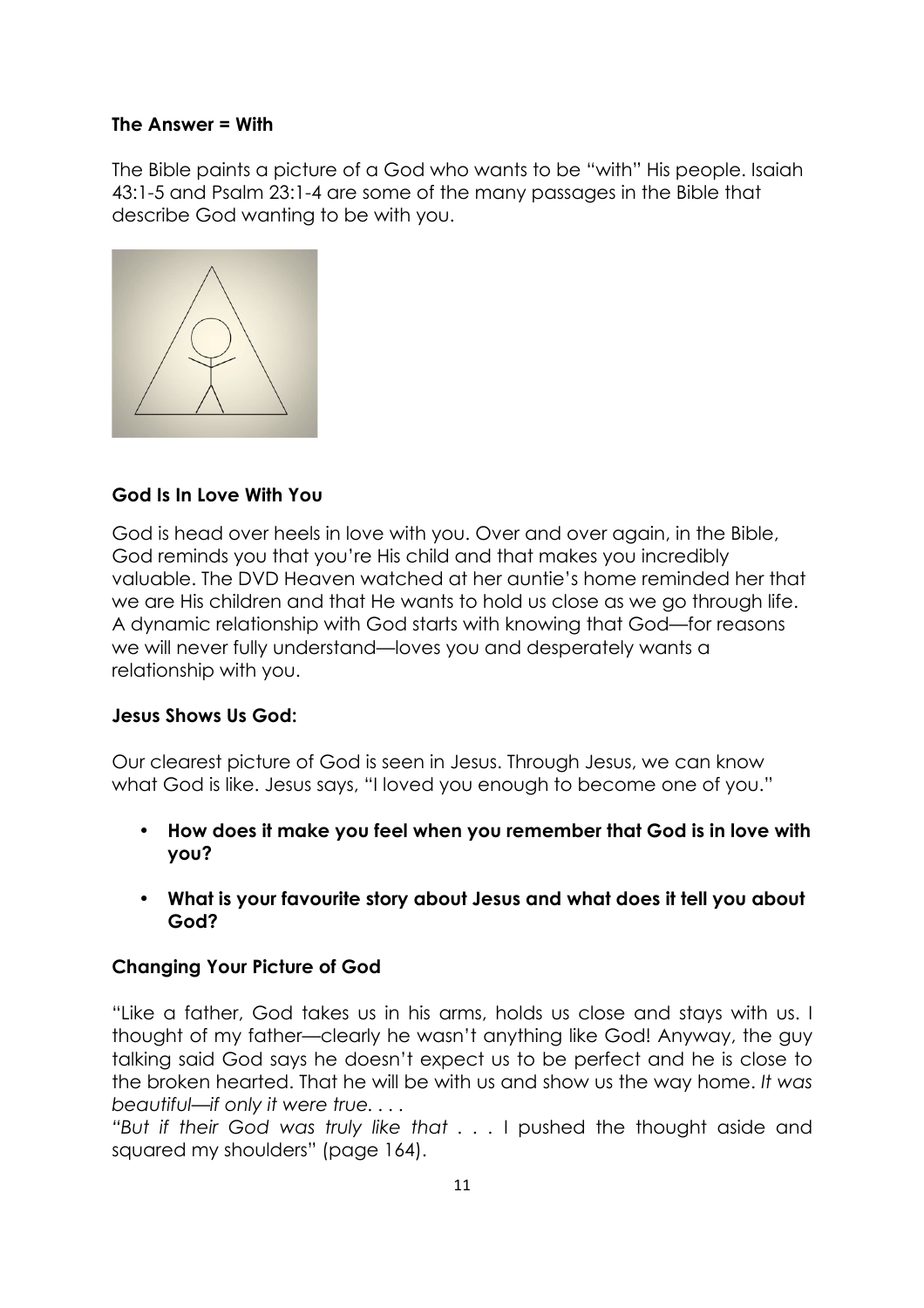*"Umm God, if you are there and you can fix this . . . will you?"(page 221).*

In the story, Heaven changed her picture of God. She learnt about God but, more importantly, saw a new picture of God modelled through people who loved Him.

Just because you might have a messed-up picture of God from your parents, teachers or church doesn't mean it has to be this way. It might take a little while to get a new picture from your head to your heart. Why not start painting a picture of God in your mind that reflects God's love for you and His desire to be with you?

## **Look:**

#### **Psalm 139**

If you are in a group, have each person choose one picture of God or idea about God that is expressed in Psalm 139.

• **Why did you choose that picture of God and how does it make you feel?**

## **What Now:**

#### **God Gives You The Choice**

Too often, we can live life with no regard for God's perspective of us. Even sadder is that instead of looking to God for our meaning and fulfilment we chase the next thing that promises to fill the void. It might be a new body shape, car or relationship—each promising a sense of fulfilment but none delivering. There is nothing inherently wrong with these things, they are just not designed to give us ultimate meaning and purpose.

The same God who made the world offers to remake your life. He longs to share the everyday moments of life with you. God did not make you to be a puppet, with strings for Him to pull. That would make you His toy. Rather, He made you with reason and the power to choose so that He could have a relationship with you. He does not force a relationship. God's desire is to be invited into your everyday situations and do life deeply with you.

- **What do you think are the top three things that get in the way of growing in your relationship with God?**
- **What do you think it means to love God with all your heart?**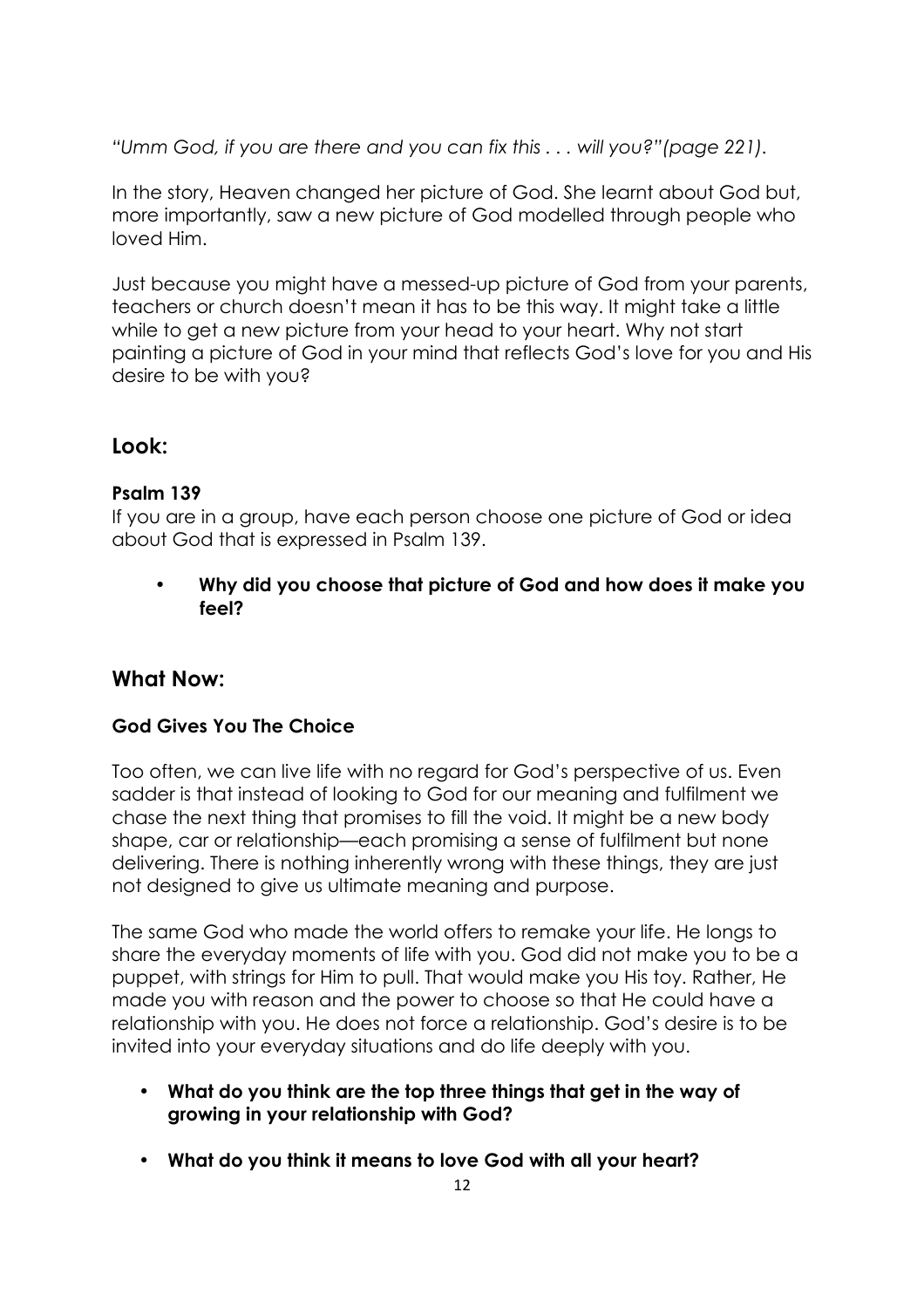- **If you cut back using the internet or phone one hour a week, how could you use this time to connect with God?**
- **How do you feel when you read that God wants to work in and through your life?**

## **Go Deeper:**

Watch Rob Bell, Nooma 01 "Rain"

Watch Ty Gibson, "Unforced" clip at digma.com

Ty Gibson, *A God Named Desire,* Pacific Press, 2010.

Skye Jethani, *With,* Thomas Nelson, 2011.

Ben Maxson, *Steps To Discipleship*, General Conference Stewardship Department, 2010.

Ellen White, *Steps To Christ*—Youth Edition.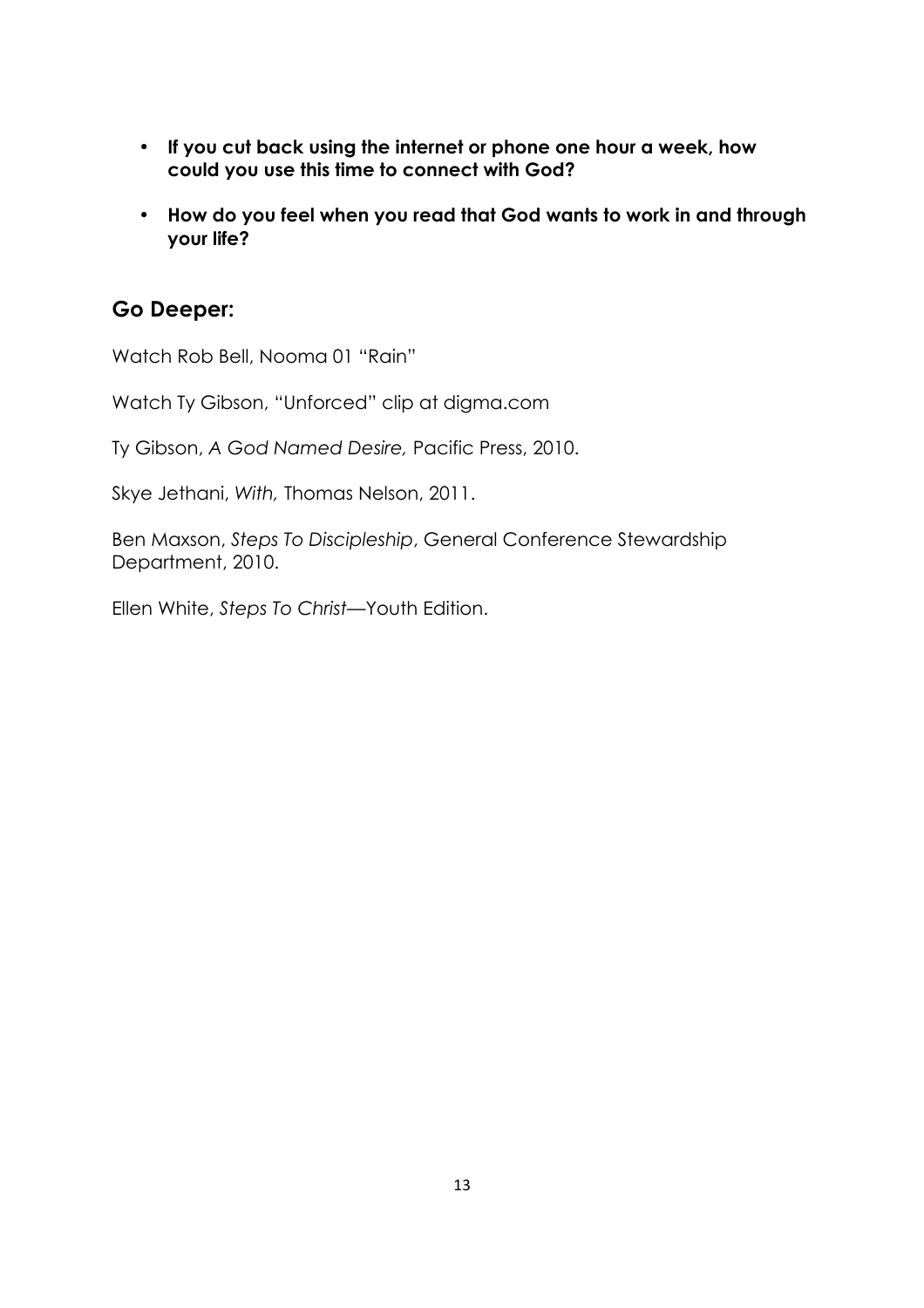## Heaven Sent Discussion Guide 3 "Is This Wise?"

*"I glanced at my watch and sat back on the toilet to wait. Two minutes felt*  like forever. I thought of all the things that had led to this point. If only I'd just *avoided one of them" (page 112).*

*"How could I have sabotaged my life like this?" (page 114).*

## **Big Idea:**

Life is full of decisions—ask "Is this wise?"

## **The Story:**

Like any young person, Heaven has many decisions to make. She is planning to be a doctor; she studies hard and keeps fit. She is also making decisions about her relationship with Jarrod, alcohol and who she is.

While there is never an excuse for rape, Heaven does reflect on a bunch of decisions that, in hindsight, she may have made differently.

## **Explore:**

We all have decisions to make—and we make thousands of them every day. Getting out of bed, eating, getting dressed, driving . . . Our life is full of decisions. Most decisions are no-brainers, but other decisions have much greater consequences.

What grid do you use to decide what is a good or bad decision?

- **What's the most important decision you've made today?**
- **What's the hardest decision you've made today?**
- **Can you think of any current news stories that highlight a poor decision?**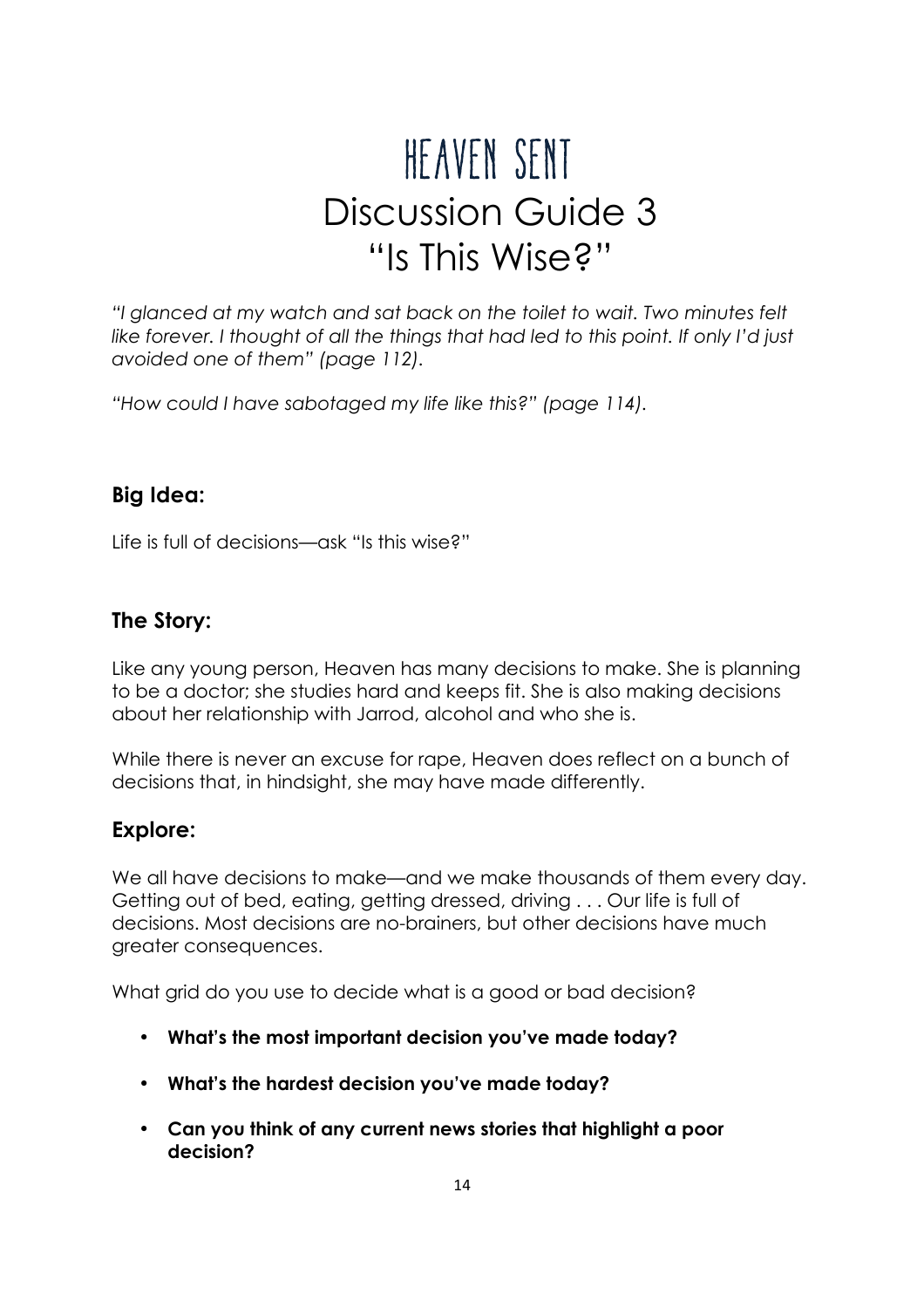#### • **What decision could have made this story turn out differently?**

Every major poor decision usually has a bunch of smaller unwise decisions leading up to it.

A person who cheats on their partner has usually made a bunch of unwise choices leading up to the cheating.

A person who ends up going to gaol for stealing has usually made a whole bunch of unwise choices leading up to the poor decision that results in punishment.

At any point, a wise decision in one of the seemingly smaller choices may have changed the direction things were headed.

- **If you were writing the dictionary, how would you define "wisdom"?**
- **Do you think there is a difference between being knowledgeable and being wise?**
- **Would you say Heaven is a wise or unwise person? Why or why not?**

#### **Is This Wise?—The Wisdom Grid**

There is a difference between being clever and wise. Clever people can get out of spots that wisdom would not have got them into in the first place. Wisdom is making good choices in the little decisions before things get too complicated.

Wisdom provides a decision-making filter for all areas of your life—your love life, your career, your finances, your driving, everything. Rather than ask is a particular action right or wrong, ask "Is this wise?"

While nobody plans to mess up their lives, the problem is few people have a plan not to. That is, we don't put the necessary safeguards in place to ensure a good ending.

All along wise people are asking, "Is this wise?" As the consequences of a decision get larger, the wise person still asks the same question—"Is this wise?"

• **Who is someone who comes to mind when you think of a wise person? What about them makes you think they are wise?**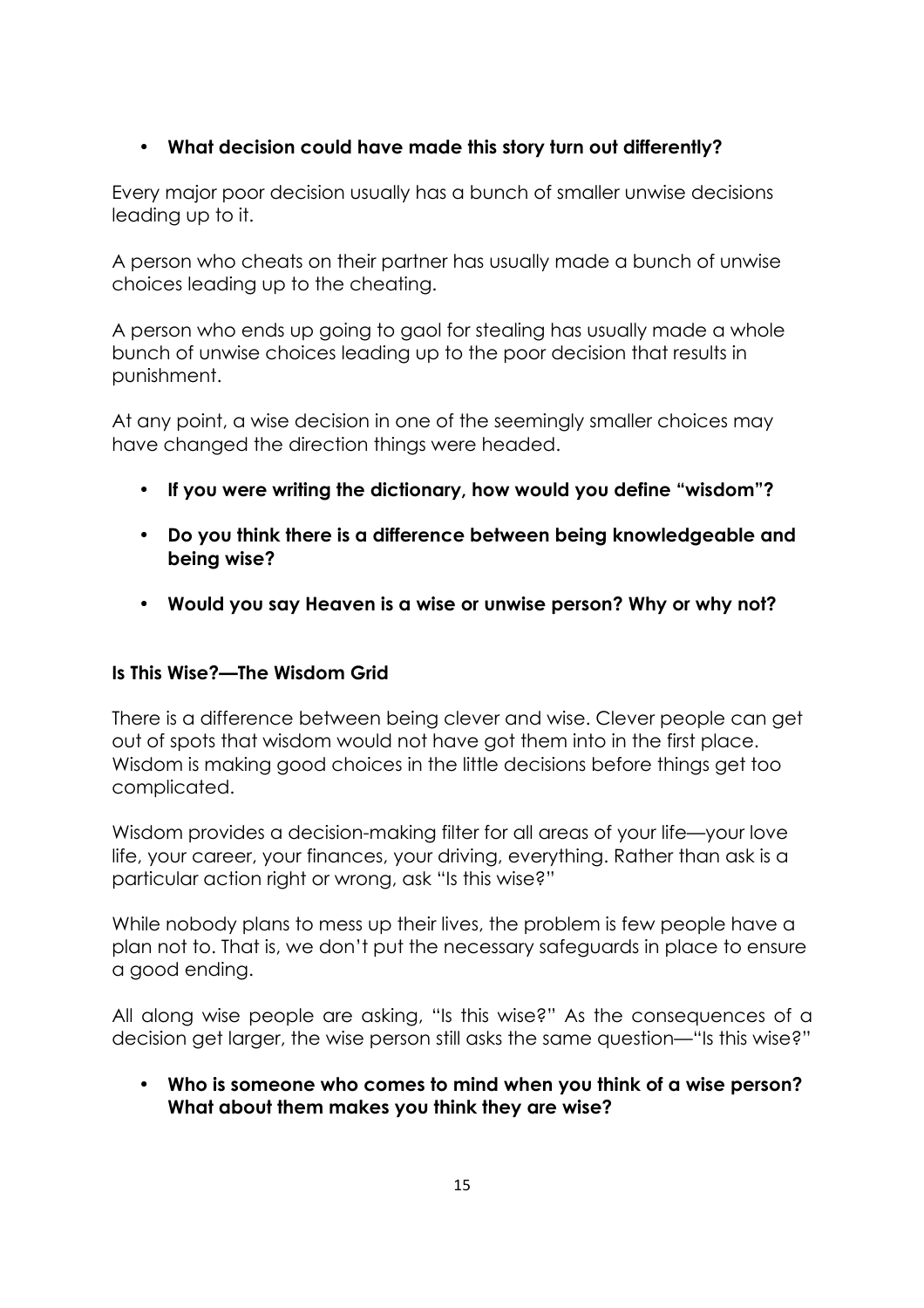## **Look:**

The Bible's book of Proverbs is a collection of sayings about what it means to be wise or foolish.

*"Blessed is the man who finds wisdom, the man who gains understanding. For she is more profitable than silver and yields better returns than gold. She is more precious than rubies; nothing you can desire compares to her" (Proverbs 2:13-15).*

Choose a chapter of Proverbs and read some of the wise sayings:

- **What did you learn about wisdom from the chapter?**
- **Why do you think the Bible includes this book of wise sayings?**

Look at what Paul writes about wisdom in Ephesians 5:15-17:

"*Therefore be careful how you walk, not as unwise men but as wise, making the most of your time, because the days are evil. So then do not be foolish, but understand what the will of the Lord is."*

#### • **What do you think is the biggest difference between an unwise and wise person?**

Jesus tells a story about a wise man and a foolish man building their houses. The wise built on the rock, while the foolish built on the sand. Both ended up with houses, but when the storms came the foolish man's house fell down.

- **Why do you think Jesus told this story?**
- **What do you think the rock represents?**
- **What do you think the storms represent?**
- **How would you describe your foundations?**

## **What Now:**

Wisdom starts with God.

*"For the Lord gives wisdom, and from His mouth come knowledge and understanding" (Proverbs 2:6).*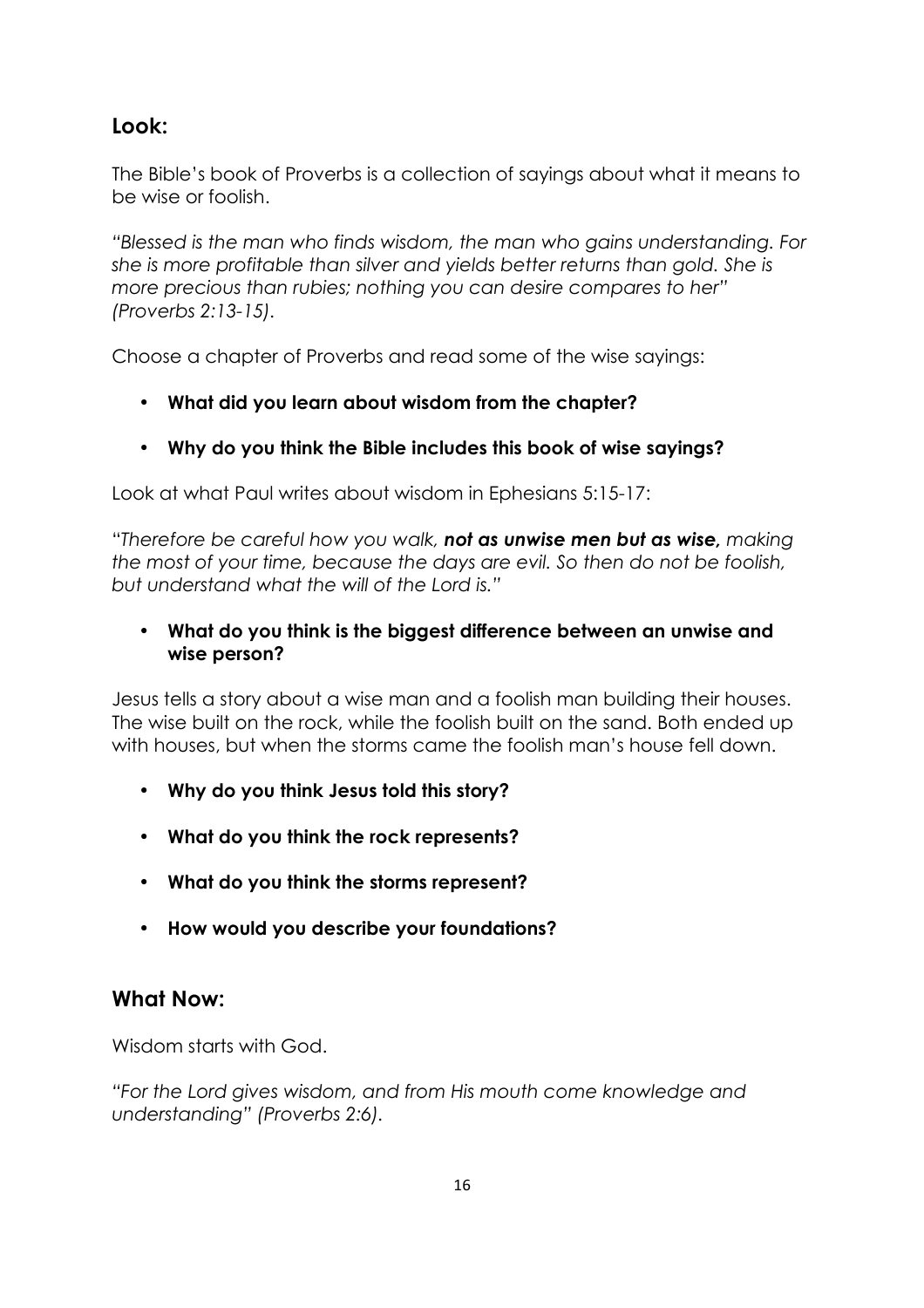*"If any of you lacks wisdom, he should ask God, who gives generously to all without finding fault and it will be given to him" (James 1:5).*

- **What do you think stops people asking God for wisdom?**
- **If you were all of a sudden able to choose anything you wanted what would you choose?**

Solomon was given that very choice and chose wisdom (see 1 Kings 3:5).

Wisdom begins when we recognise that God is God—and we're not—and then we respond by asking Him for wisdom.

God desires that your life be a masterpiece that reflects His greatness and your uniqueness.

• **What's stopping you asking God for wisdom now?**

## **Go Deeper:**

Andy Stanley, *The Best Question Ever,* Multnomah, 2004.

Bill Hybels, *Making Life Work*, IVP, 1998.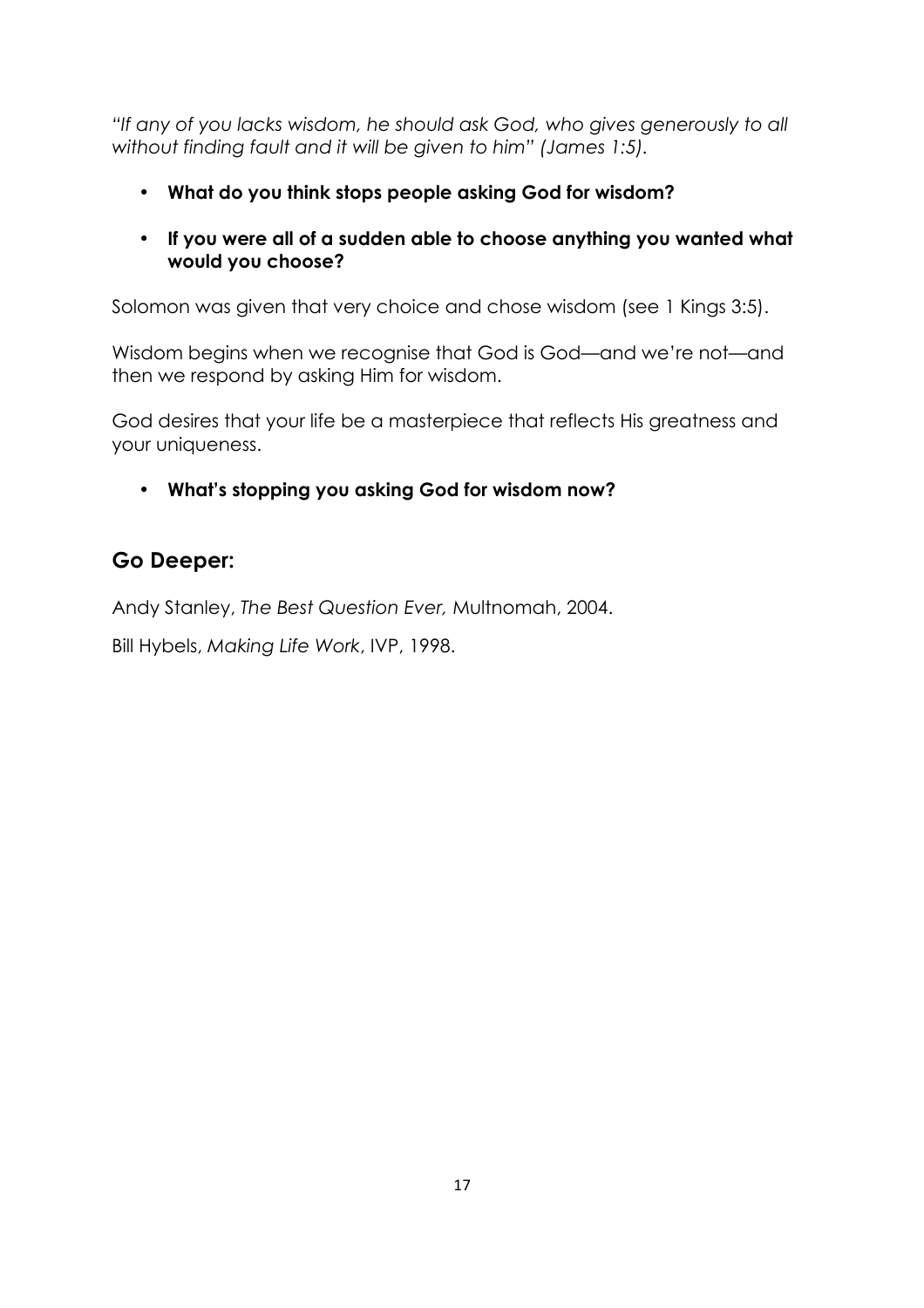## Heaven Sent Discussion Guide 4 "Keeping In Shape"

*"The alarm seemed to go off as soon as I closed my eyes. I pulled on my running clothes, dragged my hair back into a rough ponytail and grabbed a banana. Slipping silently out the front door, I did some stretching while waiting for Jarrod to arrive" (pages 29-30).*

## **Big Idea:**

People look after their bodies for a whole lot of reasons. The way and why we look after our bodies says a lot about who we are.

## **The Story:**

Heaven runs most mornings and is one of the best athletes at her school. As things get increasingly complicated for Heaven she still "escapes" for her run.

- **What do you think motivates Heaven to run early in the morning?**
- **Why do you think exercise gear has become one of the fastest growing fashion categories in Australia?**

## **Explore:**

People exercise for many reasons.

For some it is to get the right body so they can be sexually attractive. Magazines like *Men's Health* focus on biceps, chests and abdominals so as to be more able to "get girls." In fact a lot of guys go to the extremes of supplements—even illegal steroids—to get the right body. The ironic thing is they become extremely unhealthy by taking the drugs.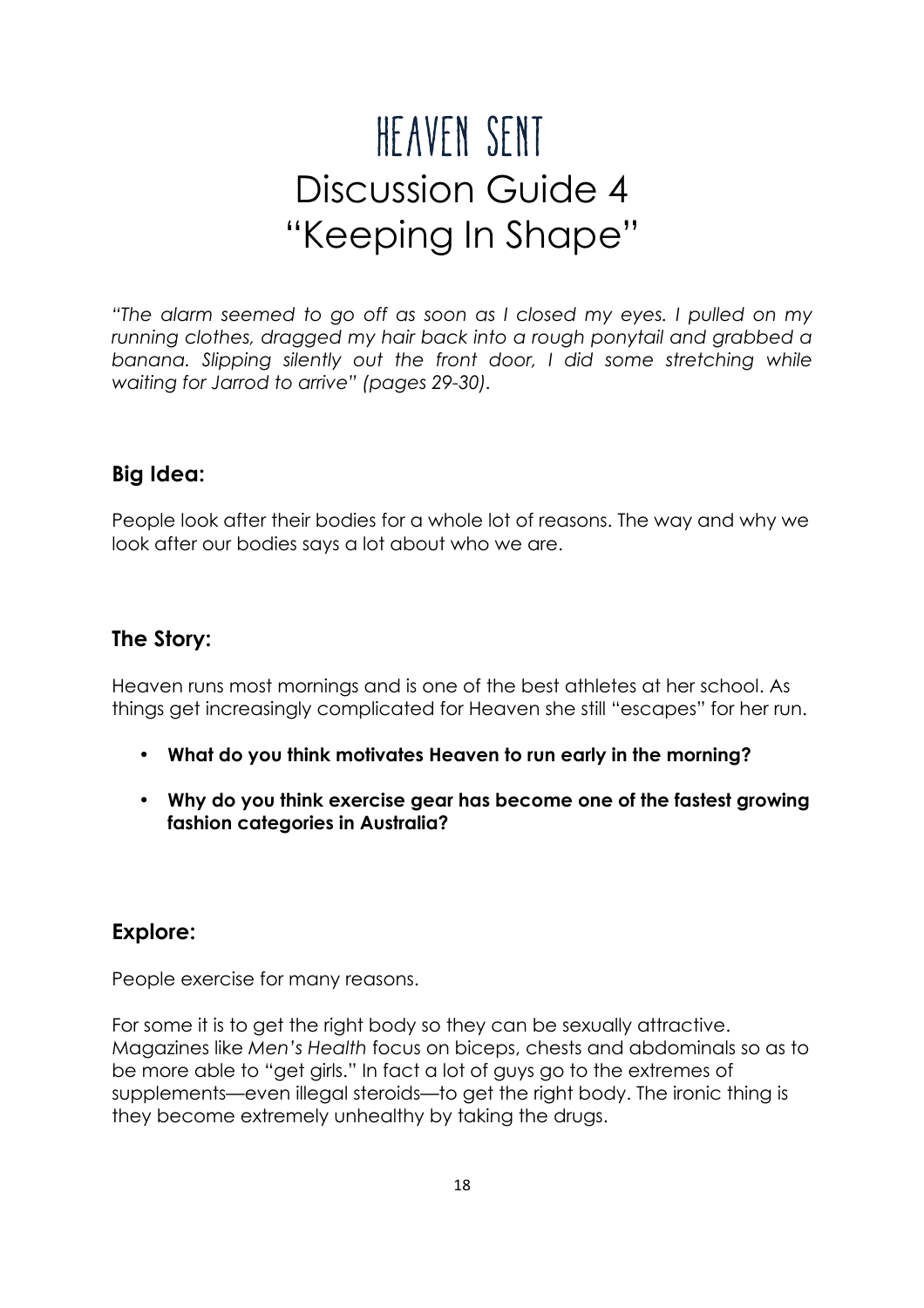Others are trying hard to fit in and be accepted, while still others have bought into the reality TV message that transformation is about a new body shape. Don't worry about sorting through your hurts, problems and worldview—simply get a new body.

For some people exercise is a stress release and for others it is a place to be in control when everything else seems out of control.

- **Can you think of any other reasons why people get obsessed by fitness?**
- **Do you think it's important to stay fit? If so, why?**

For Heaven, staying fit is about being in control but also it seems about staying sharp so she can get the best marks possible academically and win athletically.

This does not mean we should stop exercise! It is important to be healthy. However, it is worth thinking about why we do it.

#### **What does it mean to keep fit?**

Bellock and Breslow's well-known research highlights seven healthy lifestyle habits (see *"*Relationship of Physical Health Status and Health Practices,*" Preventive Medicine* 1, 1972, page 419):

- Breakfast
- Minimal snacking
- Six to eight hours sleep
- No smoking
- Alcohol avoidance
- Regular exercise
- Healthy weight

They claim that at age 40 we can have a health age of only 27 if we follow all seven habits. If we follow two habits or less, our health age will be 59 when we are only 40.

Like many aspects of life, we can abuse, neglect and ignore aspects of our health and forget the price we pay. We might say, "I'm in a hurry, its too much trouble, I'll just get something quick from the take-away" or say yes to "Can I offer you more cream with that dessert?"

• **What areas of Bellock and Breslow's list do you think are most ignored by teenagers?**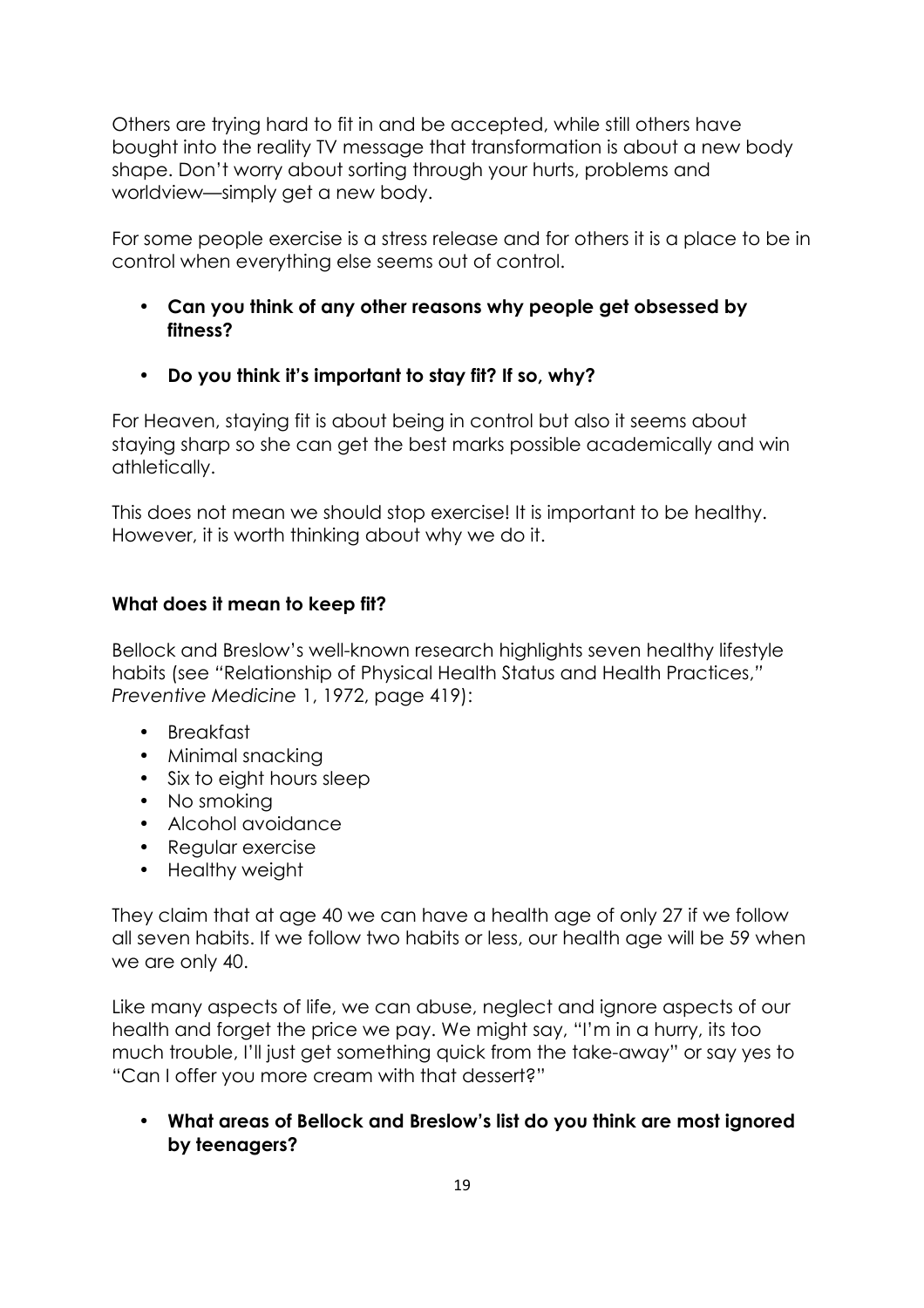- **Why do you think so many people smoke when they know it is destroying their health?**
- **Why do you think studies show that trusting in God is linked to being healthier?**

## **Look:**

"Dear friend, I pray that you may enjoy good health and that all may go well with you, even as your soul is getting along well" (3 John 2).

The Bible gives us a different reason for looking after our health. God has given you an incredible body so you can use it to honour Him.

1 Corinthians 6:19, 20 says, "Do you not know that your body is a temple of the Holy Spirit, who is in you, whom you have received from God?'

Similarly, Paul says in 1 Corinthians 6:20, "You were bought at a price. Therefore honour God with your body."

We are infinitely valuable, yet often are more concerned with how well our computer is performing than we are with the health of our body.

## **What Now:**

Being physically healthy is part of being spiritually healthy. The way we treat our bodies impacts our moods, energy and mental sharpness. We allow God to work in and through us more effectively when we are looking after our bodies.

Sure you will get older, sin ensures we are going to look older, get unwell and die (unless Jesus comes first). However at each point in life we can be as healthy as we can for that stage and allow God to use us to our best potential at that time.

Being healthy is a part of worshipping God. When we forget God, we end up worshipping what He has created—and often that is ourselves. God wants to work in and through you and staying healthy is a part of that plan.

#### • **What do you think it means to honour God with your body?**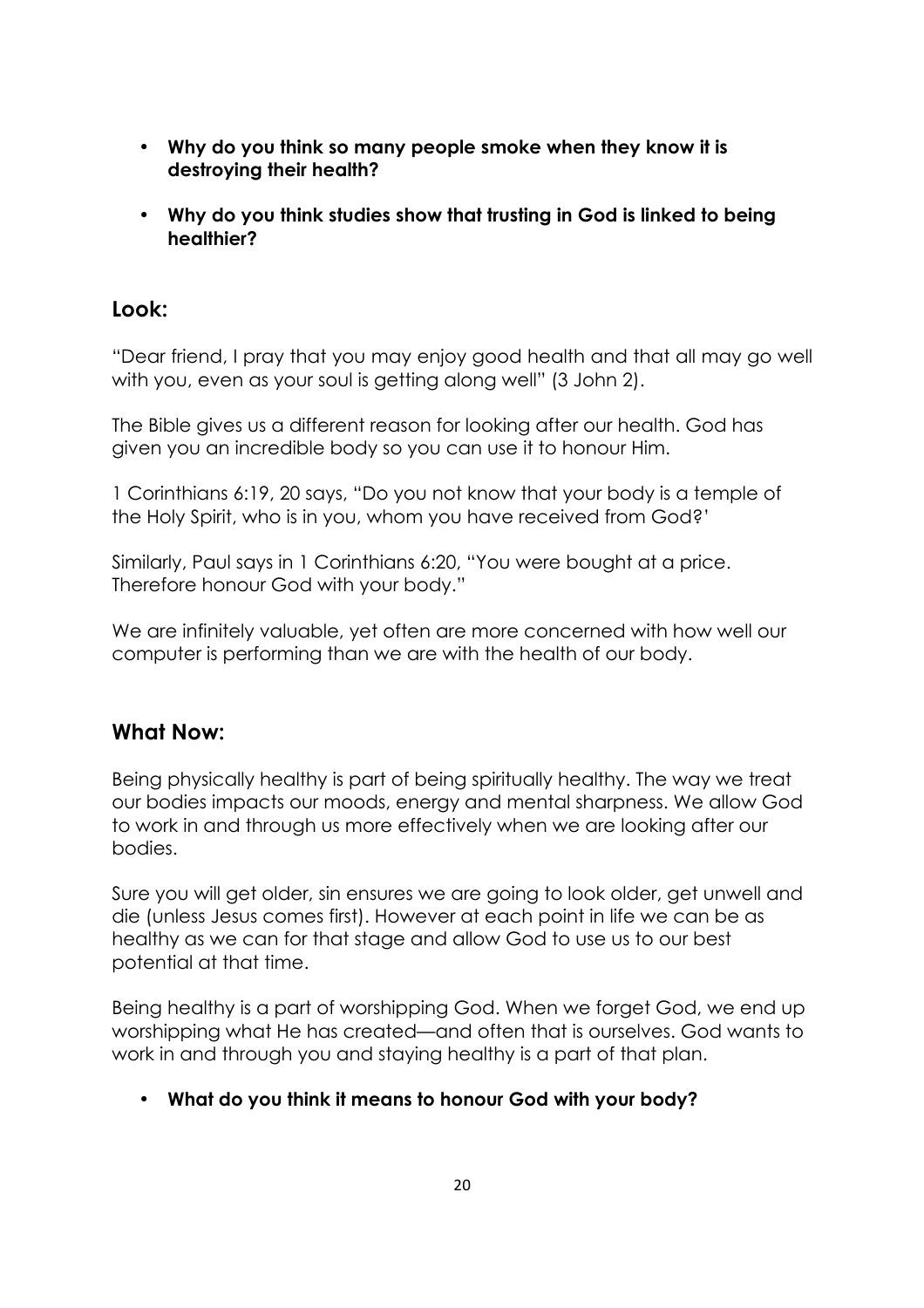- **Does seeing your body as God's dwelling place change the way you treat it?**
- **What is one step you can take in the next 24 hours toward being a healthier version of you?**

Why not make a plan now to improve your health? For extra support, why not make a deal with someone else and hold each other accountable?

## **Go Deeper:**

Des Cummings, *CREATION Health Discovery*, Review and Herald, 2003.

Dan Buettner, *The Blue Zones*, National Geographic Society, 2010.

Gary Thomas, *Every Body Matters*, Zondervan, 2012.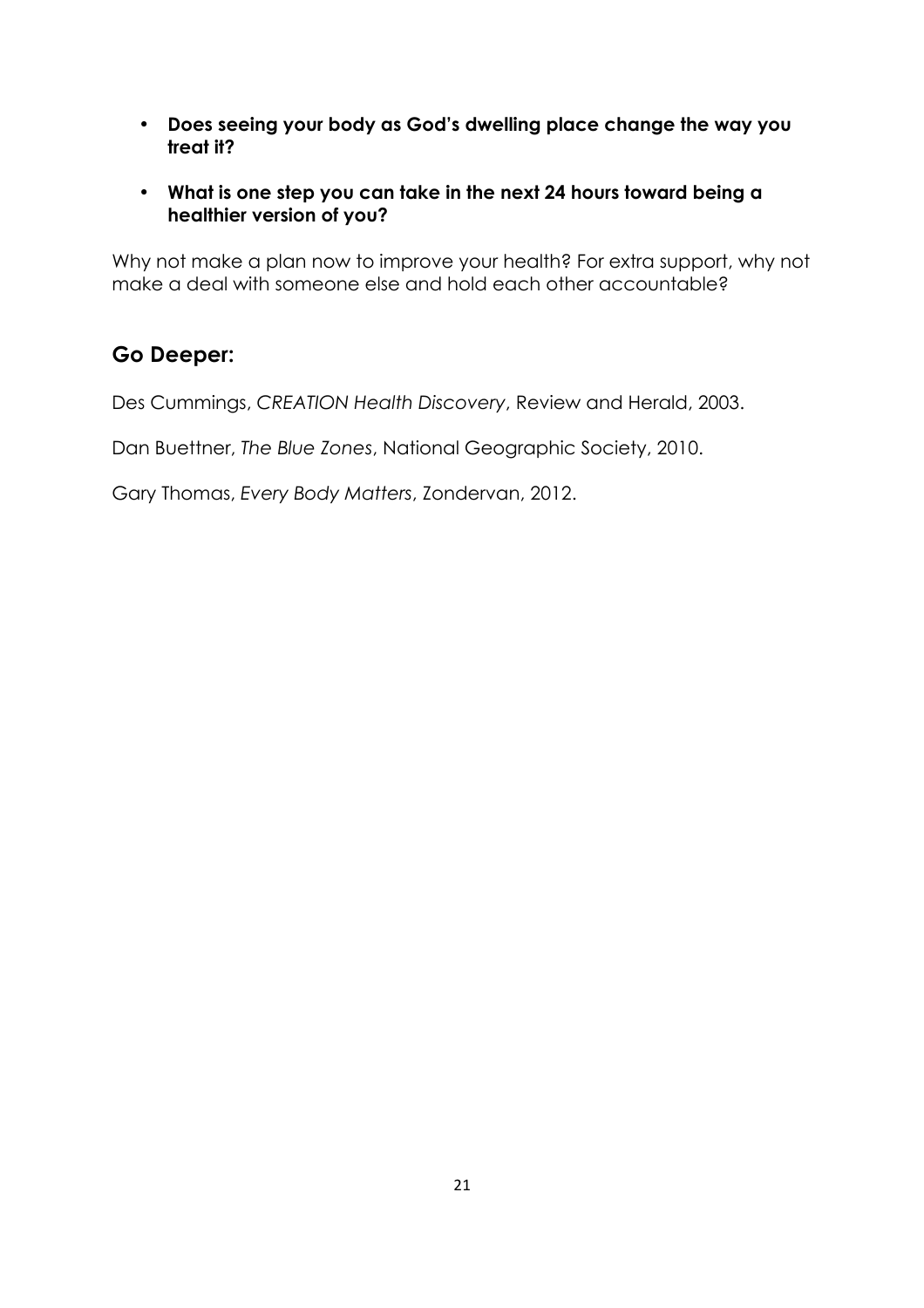## Heaven Sent Discussion Guide 5 "Why and Why Not"

*Jarrod to Heaven: "And now . . . you are mine!" (page 7).*

*"My parents are going away for the weekend. Would you like to come over and spend the night?". . . "What, don't you love me?" . . . "Everyone else is doing it!" . . . "The guys are laughing at me 'cause I'm the only one not getting any" (page 7).*

*Kelly: "Now tell me again why you don't want to sleep with that gorgeous boy?" (page 10).*

*Kelly: "Besides, I'm sure you'll have lots of guys before you decide to settle down." Heaven: "I'm not sure I want lots of guys. " Kelly: "What?" (page 11).*

*"I remember nothing of it—nothing! My first time will forever be lost in a haze of alcoholic stupor taken by a boy who just couldn't wait . . . wouldn't wait. Didn't care enough about me to wait. Too busy thinking about himself and the opinion of his teammates to wait" (page 85).*

*"It was clear to me now. He never really loved me at all. He just loved what he could get from me. I felt the tears bubble over and run down my cheeks. Angrily, I tore the locket from my neck and threw it in the top draw. Then I fell on my bed, sobbing with empty disappointment" (page 86).*

## **Big Idea:**

God created sex for a reason—sadly, our society sells a cheap version of sex that falls short of God's design.

## **The Story:**

*"The pressure for sex seemed to be everywhere. People were either having it when they shouldn't—like my Dad—or feeling entitled to it—like Gavin and Jarrod. The question I had to answer was,* Would I? And if so, when? *I didn't*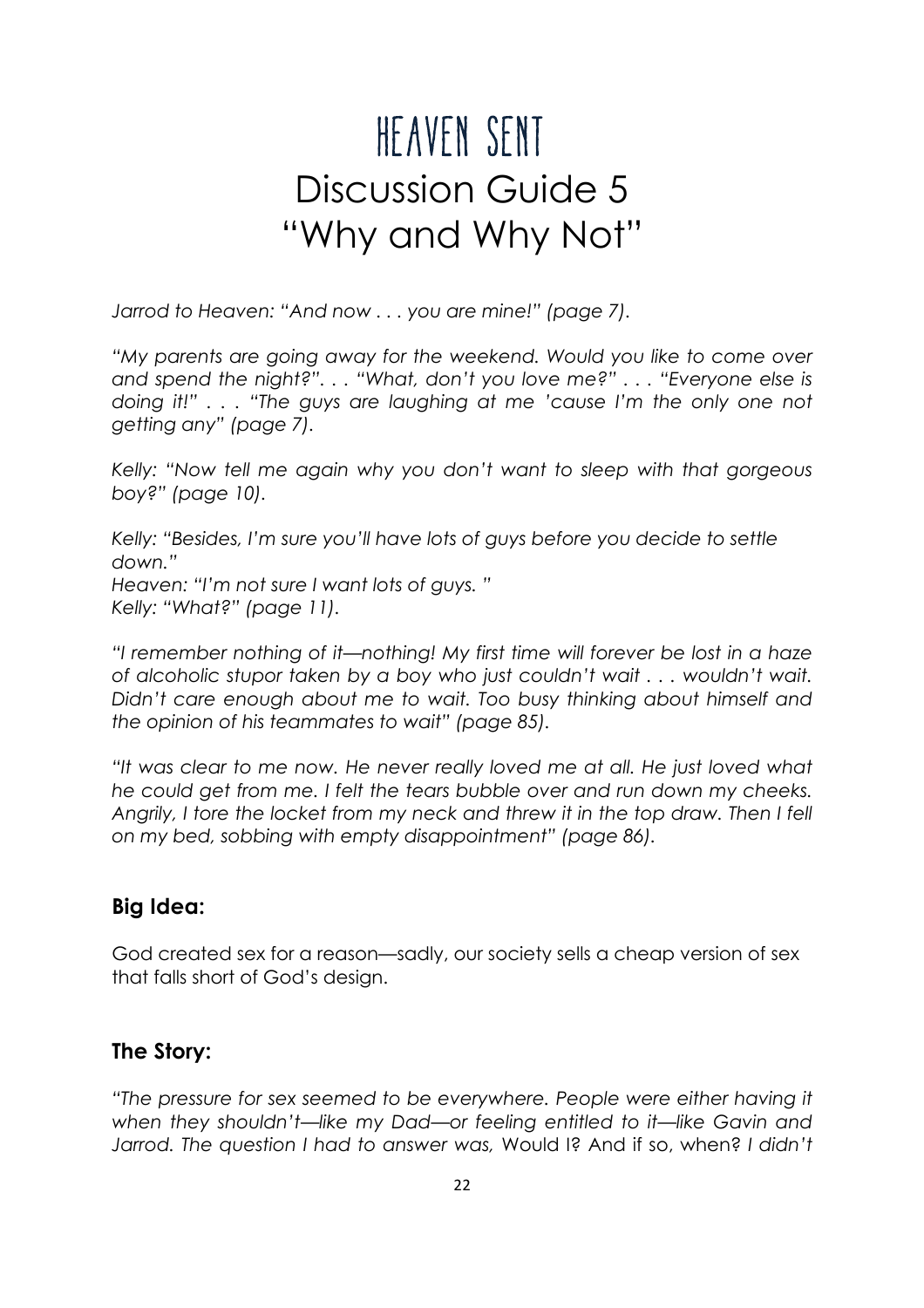*know how much longer Jarrod would be willing to wait. How would I feel if he dumped me for Cathy Davis? It was clear she was willing" (page 57).*

Heaven lives in a sex-charged society. It seems odd not to be "doing it." While Heaven is not a Christian, she still has her reasons for not being sexually active. However, it seems her reasons are being questioned and torn down at every turn.

- **Why do you think there is so much pressure on young people today to be sexually active?**
- **Why do you think our society has become so obsessed with sex?**
- **What impact do you think movies, magazines and easy access to pornography have on our society when it comes to the messages they give about sex?**

## **Explore:**

#### **Soaked With Sex**

In *What's Happening To Our Girls,* Maggie Hamilton describes how teenagers now live in a "sex-saturated world." "Peers expect girls to be sexually knowledgeable and experienced. Those who aren't are seen as 'uncool,' 'repressed,' out of the loop. From my research, I have no doubt that peer pressure is one of the reasons why more girls are pushing the sexual boundaries. As one school counsellor pointed out: 'To be called a virgin is now a disparaging term'" (page 138).

#### • **Would you agree with Maggie Hamilton when she says our teenagers are being "overstimulated, oversold and oversexed"?**

We live in a world soaked with sex. It seems that, in place of God, our society instead worships sex. Our newsagents, internet and advertising are full of opportunities to worship sex. The message is: "Do whatever feels good now." However, sex is way more important than 'in the moment' feelings. The way in which your sexuality is managed will have a huge impact on the way life unfolds—it is one of the biggest issues you will face in life.

Our society claims it is sexually liberated. However, in pursuit of having "more fun," people are left feeling confused, hurt, hollow and used—and sex is left as merely physical.

#### • **Why do you think Heaven's friend Kelly is so keen for Heaven to have sex?**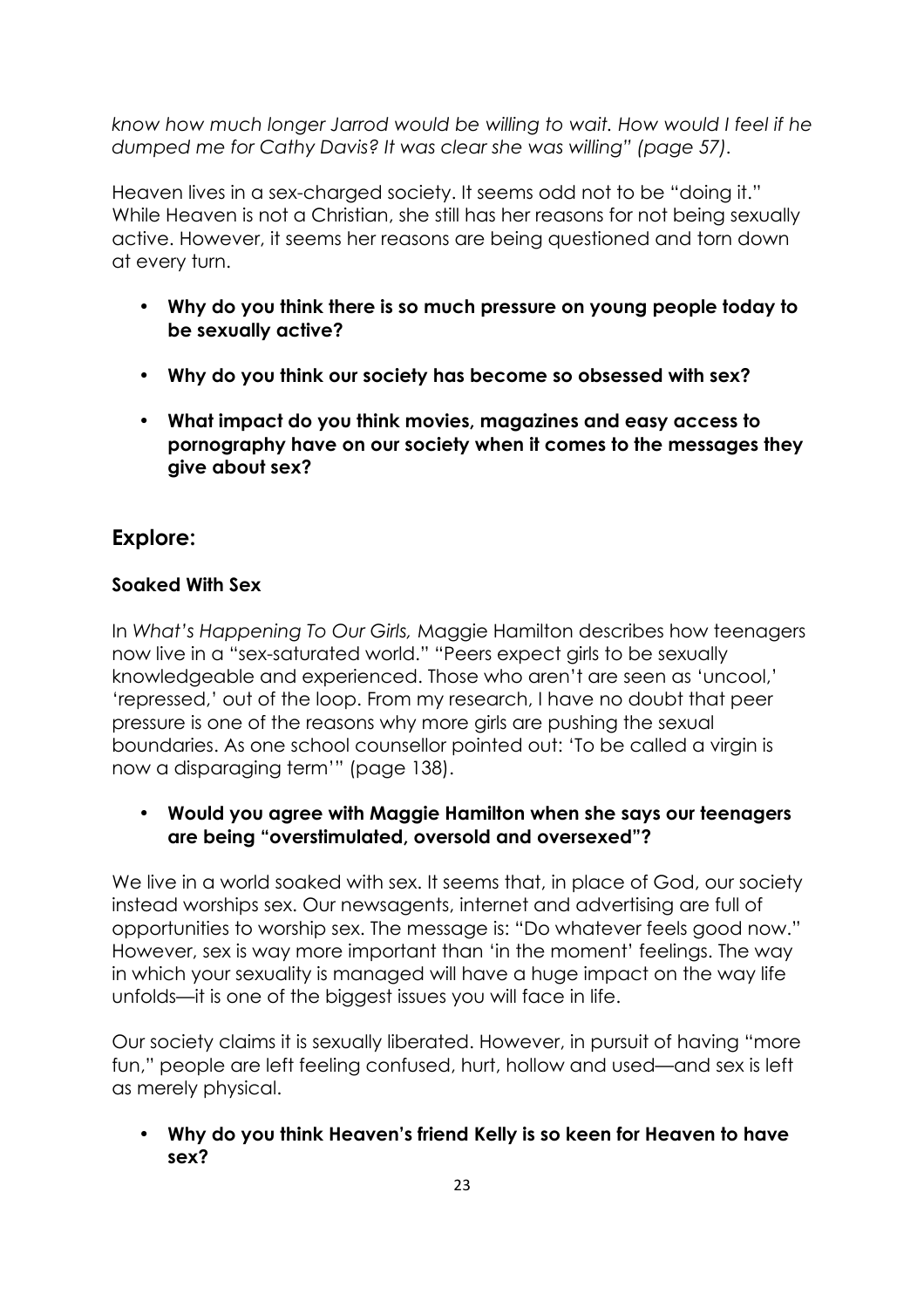- **Why do you think Jarrod is constantly pressuring Heaven for sex?**
- **Do you think Jarrod is thinking about Heaven's wellbeing when he pressures her? What does this say about their relationship?**
- **Do you think it can ever be "just sex"?**

#### **Why Not?**

Most sex education classes remind us about the dangers of sex, such as sexually transmitted disease and pregnancy—and, yes, girls can get pregnant the first time. However, while these consequences are real and serious, this still misses the bigger implications.

Sex outside of marriage can rob people of full sexual enjoyment later in marriage. It can lead to unwanted comparisons and flashbacks and a diminished picture of the value of sex. But even this is not the main reason why God calls us to guard our sexual boundaries carefully.

#### **Sex Is Spiritual**

The Playboy philosophy has led millions to believe that God is anti-sex and that the Bible is negative about sexual enjoyment. Nothing could be further from the truth. God is not against sex, He is so *for it* that he wants every man and woman to understand how to get the most out of it. We forget that God invented it for a reason.

God designed sex to create an intense unity. Sex is designed to give "oneness." It is to unite two people and God in a deep spiritual way that models how God works in the trinity. Unlike anything else, sex bonds people together.

God made it that way so that, in sex, human beings can leave a deep imprint on each other's hearts and experience deep connection. Chemicals are released into our bodies during sex that bond people together. This is one of the reasons why people who have had sex can find it hard to break up, even when they know it is wise to. Sadly, today many people have sex without the long-term bonds or, in many cases, without any relational bond at all. Over time, as sexual bonds are broken, the body learns not to produce that bonding.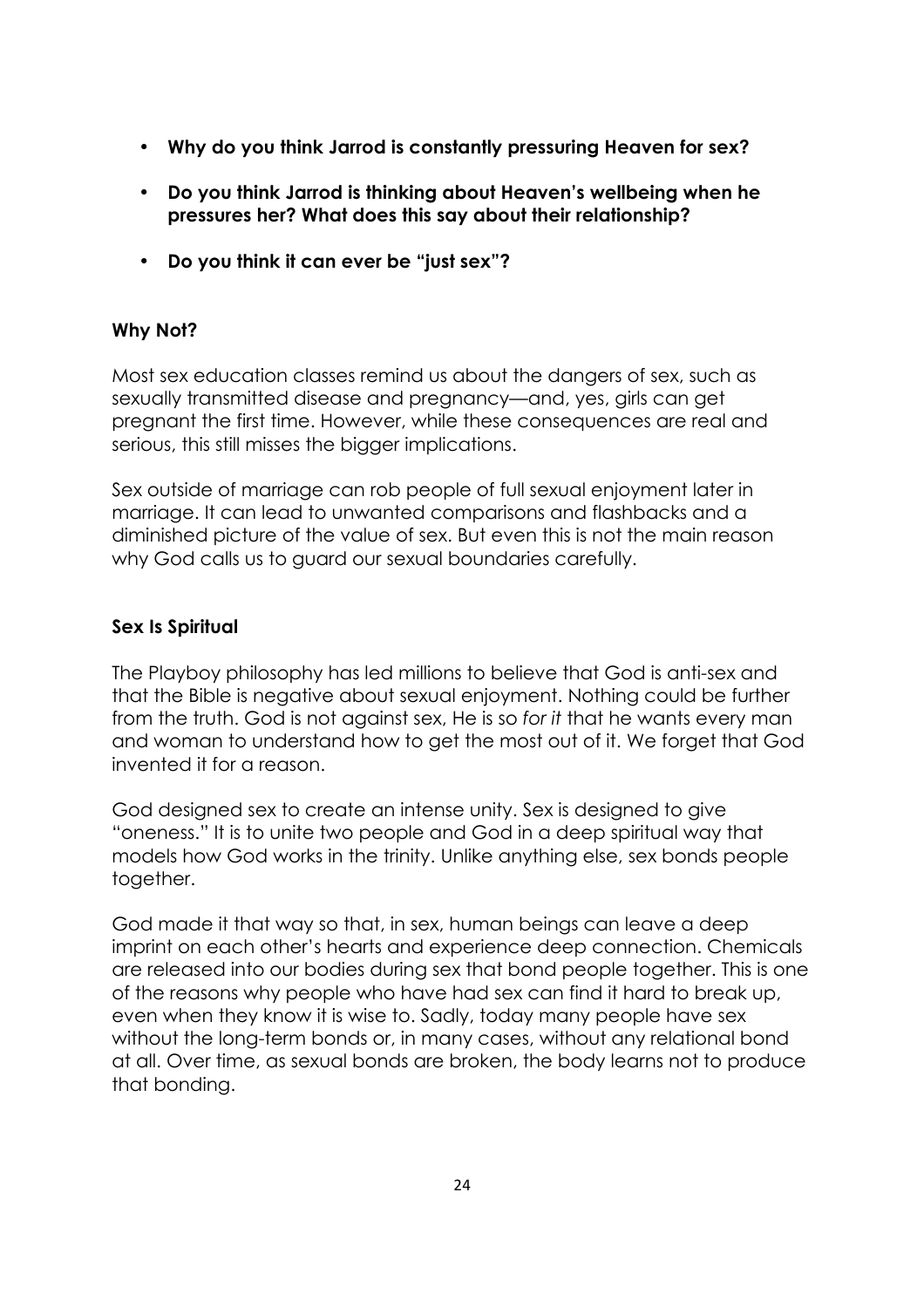#### **Missing The Steps**

Sex can mask what is really happening in a relationship. When relationships move too quickly to sex, important intimacy-building blocks are skipped. Young people are often left dealing with complicated issues due to them acting married in a context that does not equal marriage.

To keep sex as merely physical, which our society says it is, misses the real intensity of sex and sadly most people go through life without experiencing the power of deeply connected spiritual sex. Marriage provides the unselfish commitment that deep sex requires. God intends marriage to be a sign of the kind of relationship He wants with us.

Sex is fragile. It's a complete sharing of ourselves, a complete vulnerability, a complete giving—no matter how pleasurable, anything short of this complete sharing is not the maximum sexual experience God created.

- **Do you see any connection between the sexual revolution and our society's high level of divorce?**
- **Why do you think most sex education classes do not include the bonding power of sex?**
- **Do you think God wants to limit fun by putting in place sexual boundaries?**

#### **God's Way Brings Freedom**

The Bible is not full of rules to spoil our sexual adventures but rather aims to protect something of great value. God's intention is not to spoil your fun but to help you grow into all He intends for you to be. His commands concerning sexuality always serve your best interests. God is against adultery and sexual promiscuity because these behaviours are destructive to your life. It diminishes the ability to deeply bond sexually when you do enter into the commitment that marriage brings.

Mind you, just because you follow God's rules regarding sex doesn't guarantee a happy marriage. A successful marriage has many aspects to it sex being one. Following God's way in this area does lift the likelihood of longterm sexual enjoyment but doesn't guarantee it. At the same time, God works to restore people and make things new. People who have already been sexually active, while still working through the implications, can have God-honouring, successful relationships.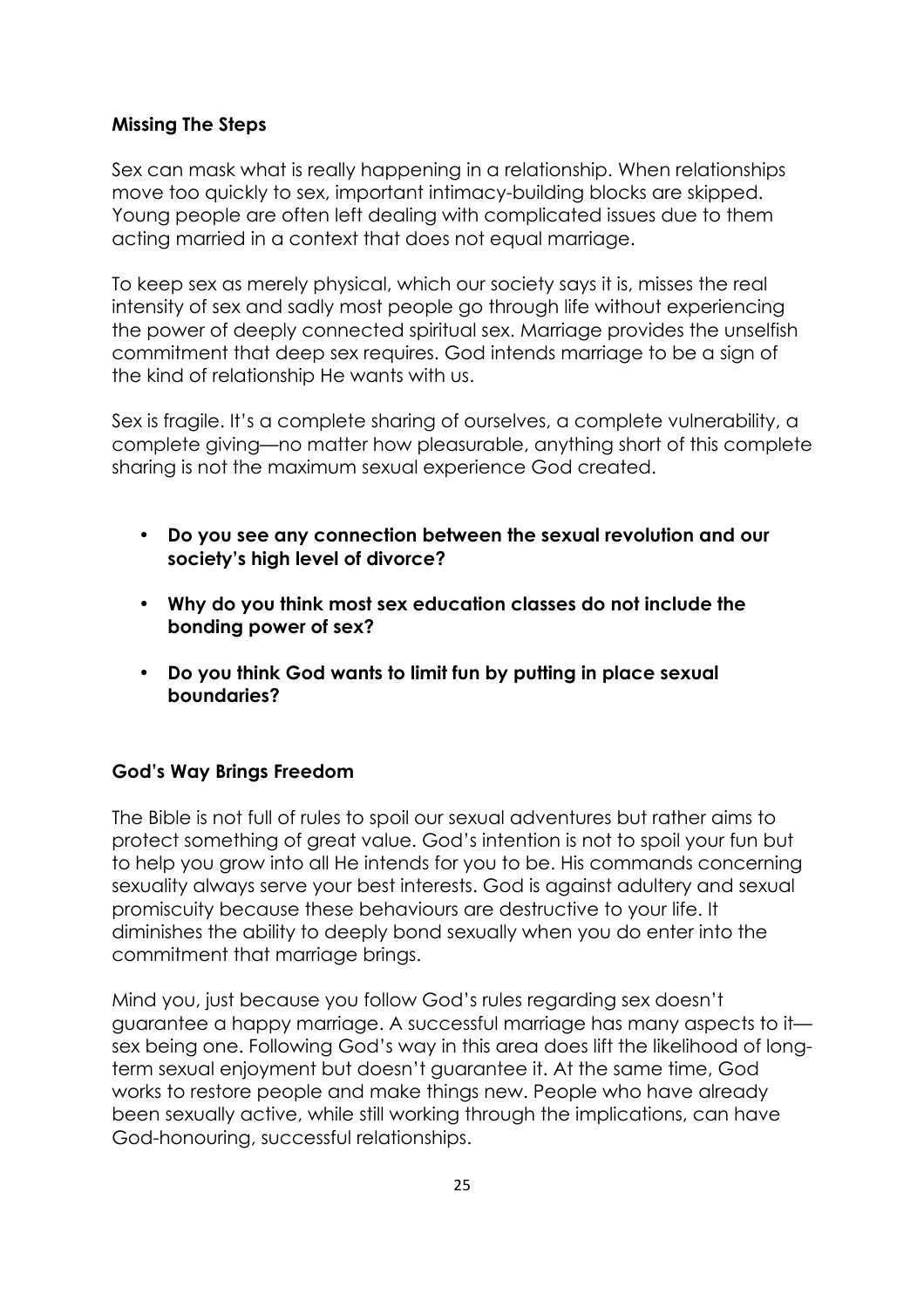Boundaries bring freedom. This is how life works. By limiting what junk food I put into my body now, I have the freedom to run around when I am older. By limiting the sun burning my skin now, I have the freedom of healthier skin and less chance of melanoma later. By limiting the amount of TV I watch now and using the time to study, I am increasing the freedom of career choices for later. By limiting the extent of my physical connection with other people now, I have the freedom to enjoy more-meaningful sex later.

Real freedom always puts us in a place of responsibility. If I want the freedom to play Mozart, I will have to abide by the laws of music. If I want the freedom to drive safely on the road, I need to abide by road rules. If I want to experience the real deep connection of sex, it is best to abide by the Maker's design for it.

- **Can you think of other examples where boundaries bring freedom?**
- **Why do you think our society emphasises short-term gratification over long-term connectedness?**

## **Look:**

#### **Read 1 Corinthians 6:13-20**:

• **What are the three points that Paul makes about sex?**

The Greek word that we translate as "flee" in verse 18 actually means to run like you were a fugitive about to be taken captive.

• **How do you think sex can hold people captive?**

"Therefore honour God with your body."

Paul explains that sex is a model for us to experience in the physical realm something of the intensity of the spiritual relationship a person has with God when he or she is reborn through Jesus Christ.

#### **Read Proverbs 6:32**:

Sex is powerful and can be used for great good or great destruction. Proverbs also reminds us that your brain is your most important sex organ, so guard it.

• **What ideas do you have for guarding your mind against the messages our culture gives us about sex?**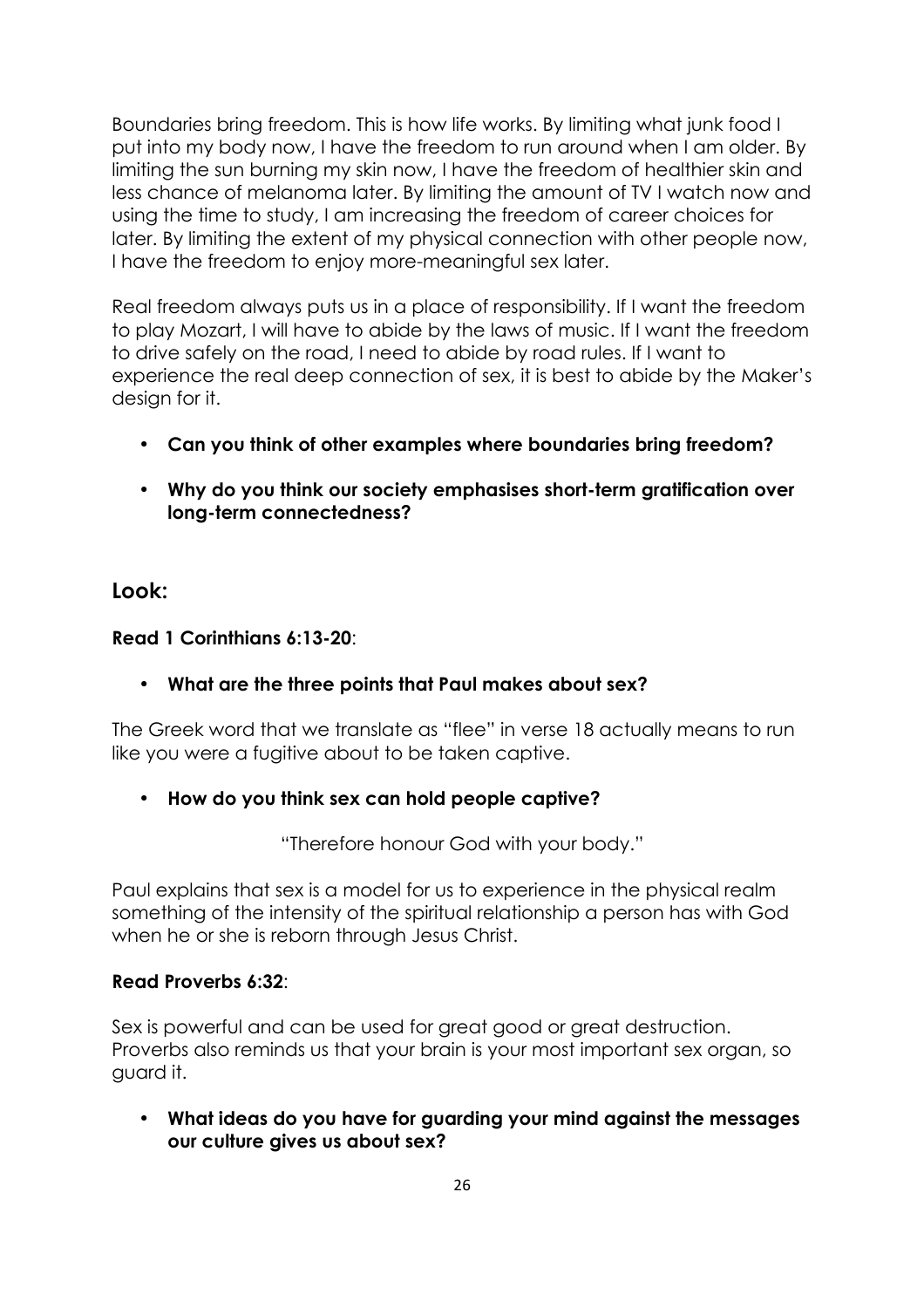## **What Now:**

How might you go about honouring God with your sexuality? What boundaries do you think it would be wise to put in place?

#### **A God of Fresh Starts**

Read 1 John 1:9:

Jesus cleanses us from all unrighteousness. The truth is every one of us needs this cleansing. Jesus explains in Matthew 5:27-30 that even looking at another person lustfully shows our sinful nature.

Read Hebrews 9:13-14:

• **How does it feel to know that your most embarrassing or shameful moments can be washed clean?**

Read Romans 8:28:

• **How does if feel to know that God works all things for good?**

A fresh start begins here—with Jesus Christ. Jesus sets the example by responding with great tenderness to those who had crossed sexual boundaries. When invited, Jesus can take our life to this point and set about making the best version of it from here on. In fact, He often uses our most hurtful and difficult experiences in shaping us to help other people. God's heart is to restore and only God has the power to heal the inner scars of life.

No matter what your past has been, the possibility of purity is always an option. It is won with every decision you make to honour your body and the bodies of others.

## **Go Deeper:**

Hayley and Michael Dimarco, *B4UD8*, Revell, 2009.

Maggie Hamilton, *What's Happening to our Girls*. Penguin, 2008.

Maggie Hamilton, *What's Happening to our Boys*. Penguin, 2010.

Stacy Hord, *A New Vision for Dating*. Bridge-Logos, 2009.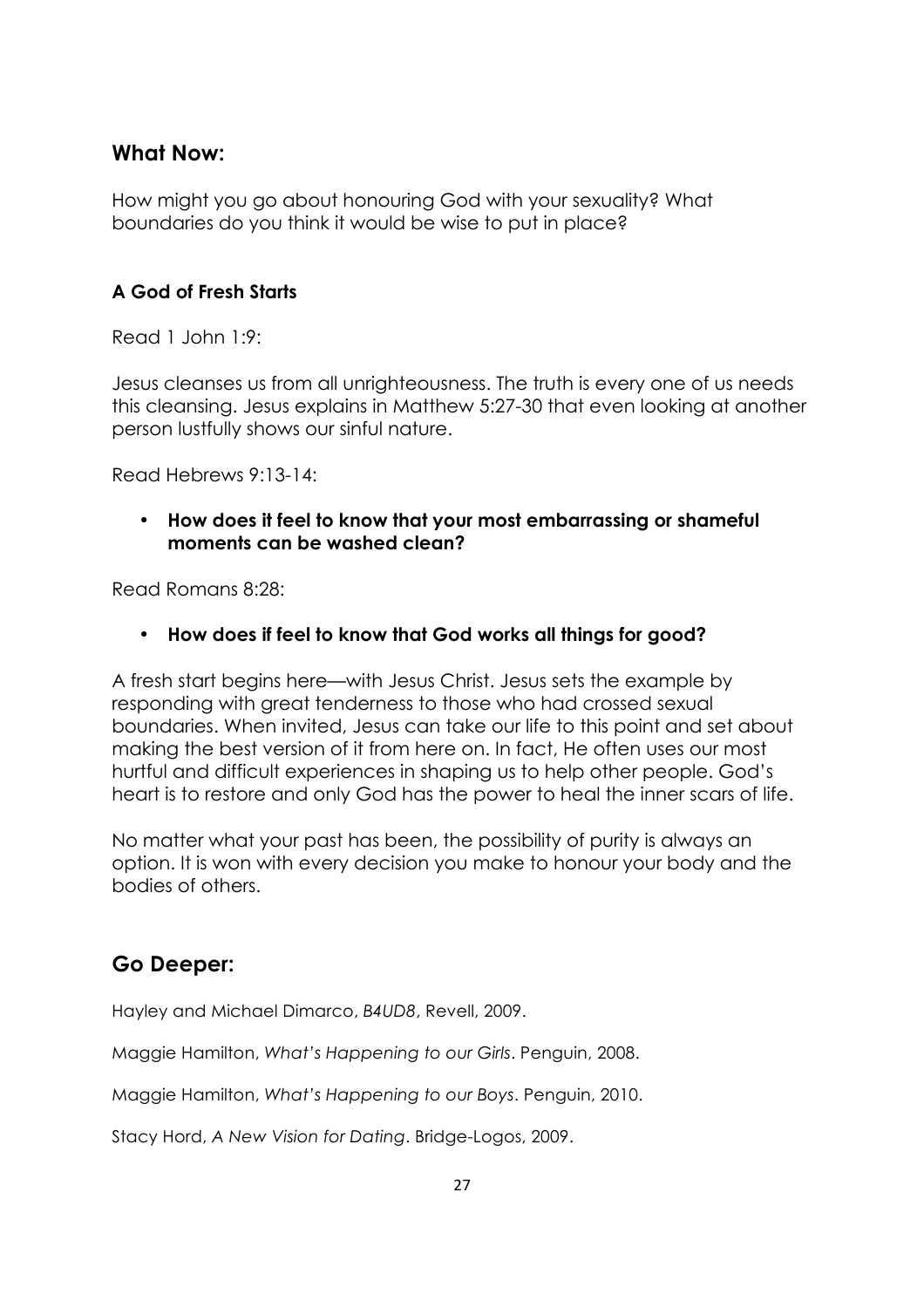McIlhaney, J & McKissic Bush. *Hooked, New Science on How Casual Sex is Affecting Our Children*, Northfield, 2008.

Minday Meier, *Sex and Dating*. IVP, 2007.

Ginny Olson, *Teenage Girls*. Zondervan, 2006.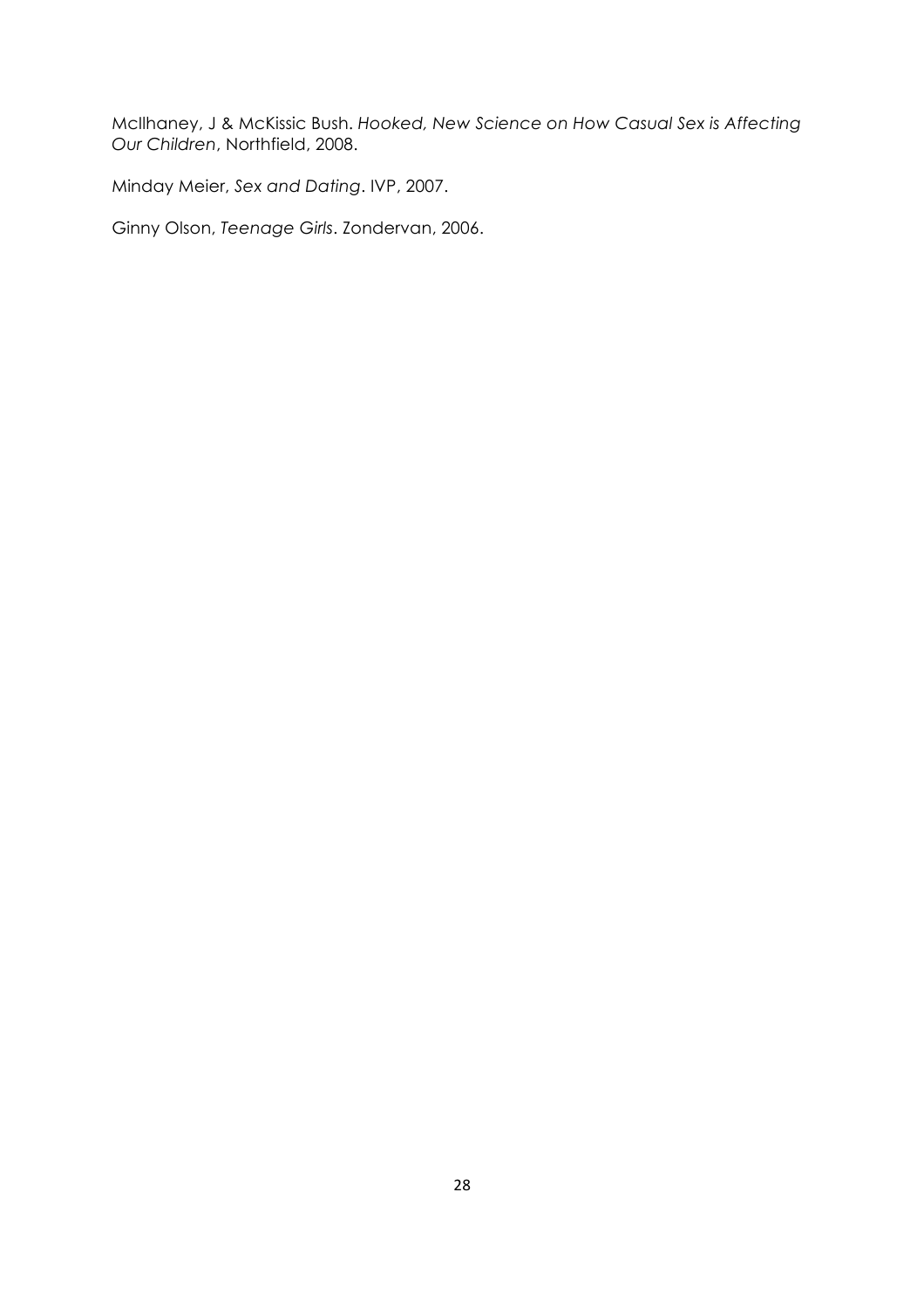## Heaven Sent Discussion Guide 6 "Self-Medication"

*"I knew Jarrod drank when I wasn't around. It had never really bothered me as I figured boys would be boys. I didn't though. I couldn't bear the idea of not being in control of myself. I'd heard so many stories of people doing really dumb stuff while under the influence" (page 53).*

*"*Should I*? I wondered. I glanced across. Jarrod was on his way with the punch. It was now or never. I reached out and took the colourful bottle. He'd already unscrewed the cap for me. I put the bottle to my lips and took a sip. . . . 'Heaven, do you know what you're drinking?' Jarrod queried" (page 75).*

*"He went to take the bottle from my hand. 'I think you've had enough of those now, Heaven,' he began" (page 76).*

*"It was something else. Something I didn't understand. I'd given it up during a night of drinking while in an alcoholic stupor. I would never truly remember my first time. I felt I had lost something I could never get back" (page 79).*

## **Big Idea:**

Wise people are not fooled by the alcohol myths.

## **The Story:**

Heaven finds herself in a situation thousands of teenagers will face this weekend. She is at a party and offered alcohol. Advertisers want us to believe that alcohol is fun, that it's just a part of having a good time, that it's part of being "mature," that it allows us to escape and just a few drinks won't matter. Heaven drinks alcohol to escape from the pressure she is feeling at home.

Far from "escape," alcohol has robbed many teenagers of the enjoyment of life and in place of "fun" delivered a nightmare.

• **How do you think you would react under similar pressure to what Heaven had going on in her life?**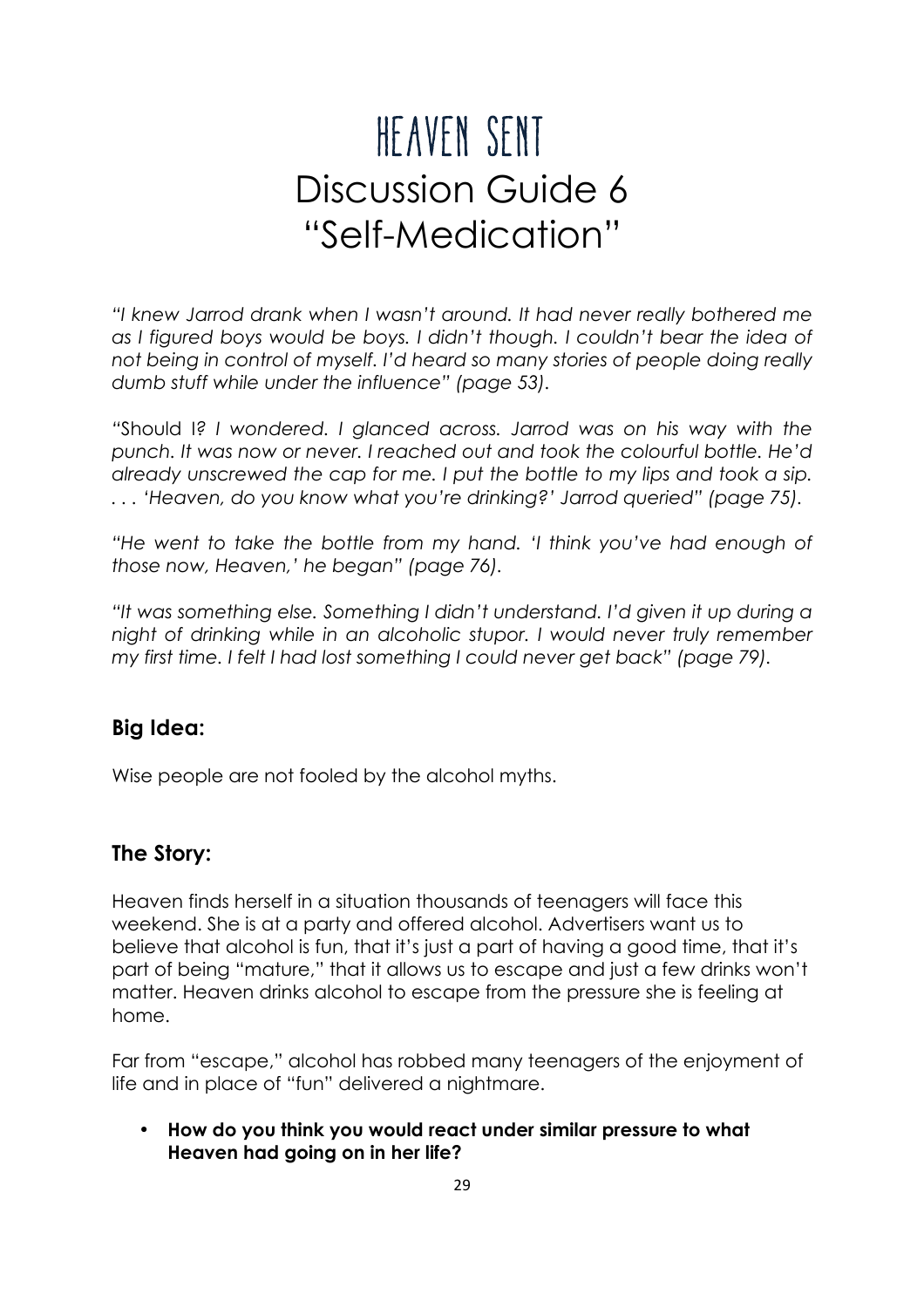- **Do you think Heaven expected the night to turn out like it did?**
- **Do you think alcohol adds to or takes away from the fun at a party?**
- **If you were able to give Heaven some advice as she headed to the party, what would it be?**
- **Why do you think alcohol is Australia's most popular teenage drug?**
- **What would you say are the top three reasons teenagers decide to drink alcohol?**

## **Explore:**

#### **Poison:**

"From the evidence, it is clear alcohol is an insidious poison that affects virtually the whole body" (Ashton and Laura, *Uncorked*, page 19).

#### **Violence:**

Alcohol-generated problems now account for 80 per cent of police work. It is at the heart of most domestic violence and anti-social behaviour.

#### **Poor Choices:**

Alcohol impairs the mind and leads to a serious loss of judgment and coordination. This includes poor choices about driving, general safety and sex.

A survey carried out by *Girlfriend* magazine found nearly one-quarter of readers who responded to the magazine's questionnaire said they first had sex because they were drunk and either didn't know what they were doing, or felt they had to satisfy their boyfriends. Similarly, a La Trobe University study found that when drunk a large number of teenage girls feel that they have no choice but to participate in permissive behaviour.

#### **The World's Most Common Date Rape Drug:**

Alcohol is involved in an overwhelming number of rapes, especially date rape. Heaven's story is repeated around Australia every weekend. Alcohol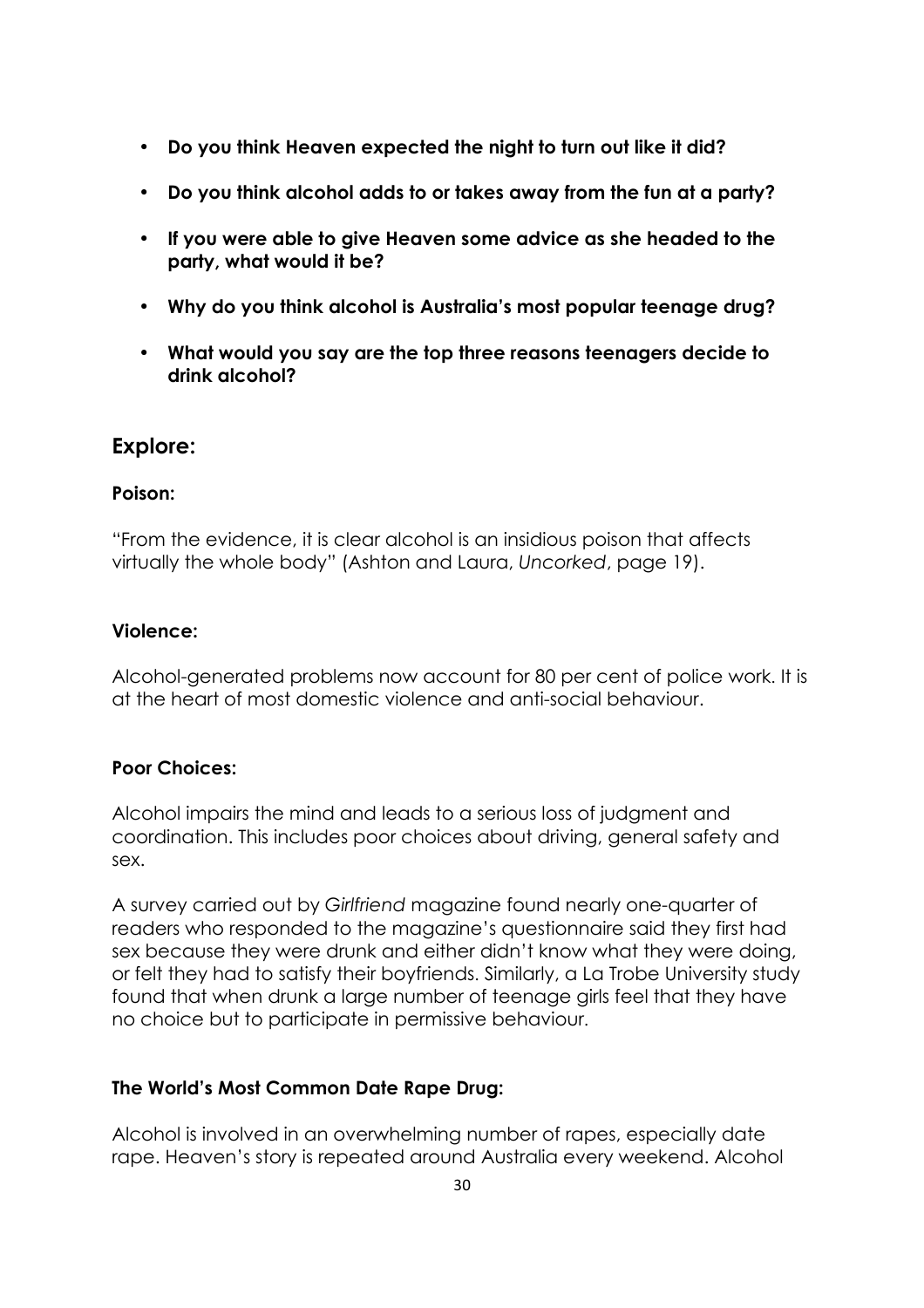diminishes cognitive processing in both women and men—especially if several drinks have been consumed. A girl may miss or ignore cues that would otherwise have warned her of danger (Ashton and Laura, page 52). Many girls are unaware that some guys think that getting a girl drunk is simply part of the process of getting sex. This idea is even encouraged in alcohol advertising.

- **What are some of the negative impacts of alcohol you are aware of?**
- **How does the reality differ from the picture presented in alcohol advertising?**
- **Do you think alcohol should come with health warnings similar to cigarettes and do you think such a warning would make any difference?**

## **Look:**

As we discussed in Discussion Guide 5, the Bible deals a lot with being wise and foolish. Proverbs includes drinking alcohol as being something a fool does"

"Who has woe? Who has sorrow? Who has strife? Who has complaints? Who has needless bruises? Who has bloodshot eyes? Those who linger over wine, who go to sample bowls of mixed wine. Do not gaze at wine when it is red, when it sparkles in the cup, when it goes down smoothly! In the end it bites like a snake and poisons like a viper. Your eyes will see strange sights and your mind imagine confusing things" (Proverbs 23:29-33).

The Bible says drinking alcohol is unwise because it brings violence, misery and destruction (see Proverbs 4:17; 23:29-35). Alcohol is also often associated with poor judgment in the Bible (see Isaiah 28:7, Samuel 5:1-30).

Some people think the Bible endorses drinking some alcohol, such as in the communion service. While there is debate over just how alcoholic this grape juice would be, if at all, what is clear is that when it comes to being wise and putting in place safe "guard rails," no alcohol is the wisest idea.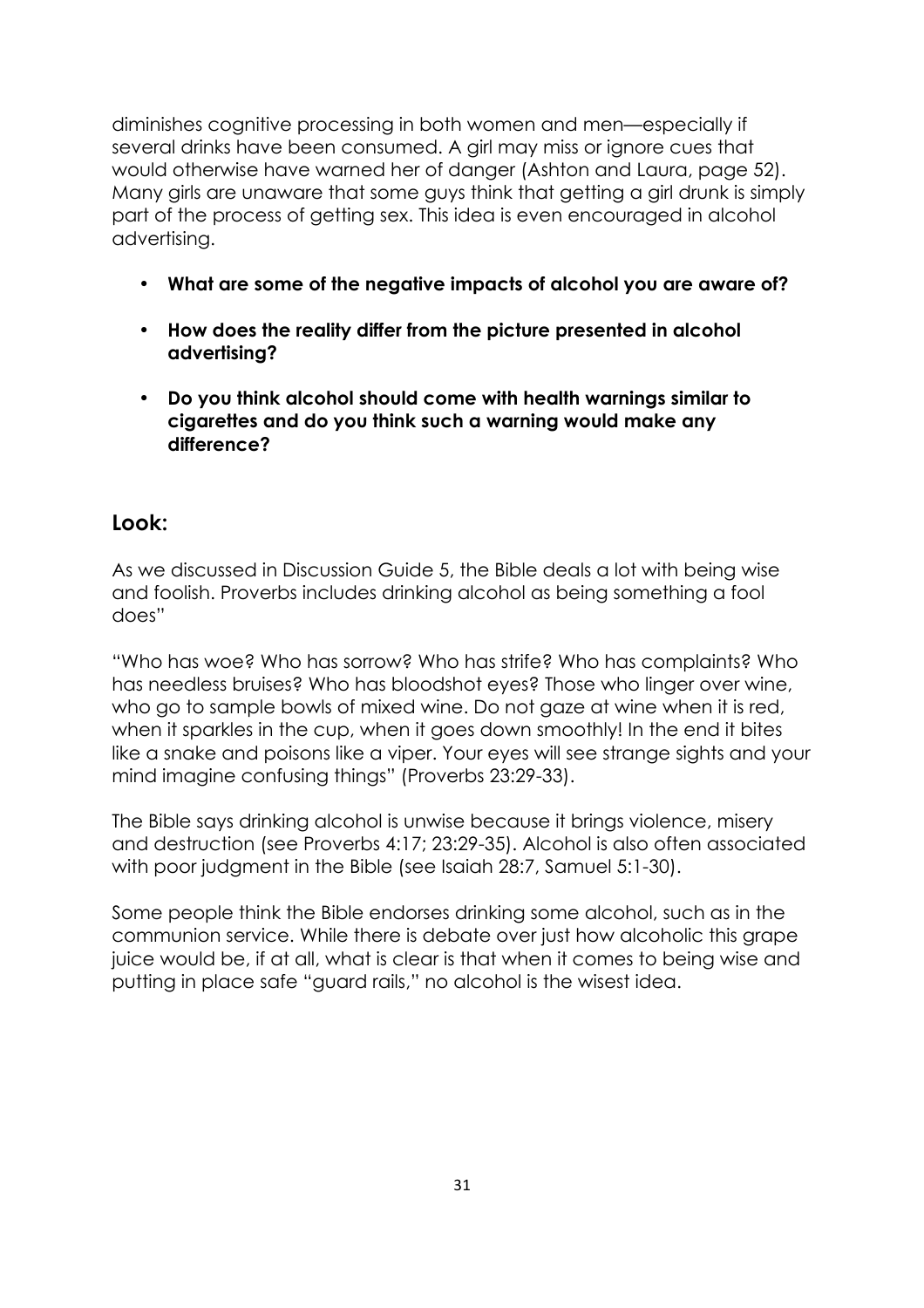## **What Now:**

#### **A Living Sacrifice:**

Remember that in Romans 12:1-3 Paul reminds us to offer all our lives to God as a "living sacrifice." God wants to be part of your "ordinary, everyday life." This includes on Saturday night at a party and with your friends at school.

Paul reminds us to do everything in Jesus' name for God's glory: "Whatever you do, whether in word or deed, do it all in the name of the Lord Jesus, giving thanks to God the Father through him" (Colossians 3:17).

- **Do you think what happens at most teenage parties would be giving glory to God?**
- **Do you think that drinking a substance that clouds your mind and impairs your judgment impacts God's ability to communicate with you?**

Most likely you will—if you haven't already—be in a place where you have to choose how you will respond to alcohol. It's at this moment wise thinking really makes a difference. Maybe alcohol has already hurt you or caused you to end up in situations you would now rather not have been in. While you're alive, it's never too late to make a new start and be wise. Grace and forgiveness is Jesus' amazing gift to us and we honour him each time we choose to receive the grace He offers. Because of God's forgiveness and mercy, we can refuse to allow the past to rob us of the present.

- **How would you go about encouraging a friend to make wise choices in regard to alcohol?**
- **What ideas do you have for making an alcohol-free party fun?**
- **What "guard rails" will you put in place to protect yourself from the dangers of alcohol?**

## **Go Deeper:**

An excellent book that looks at the impact of alcohol in Australian society is: John F Ashton and Ronald S Laura, *Uncorked: The Hidden Hazards of Alcohol*, Signs Publishing, 2009.

Dr Aric Sigman, *Alcohol Nation: How To Protect Our Children From Today's Drinking Culture,* Piatkus, 2011.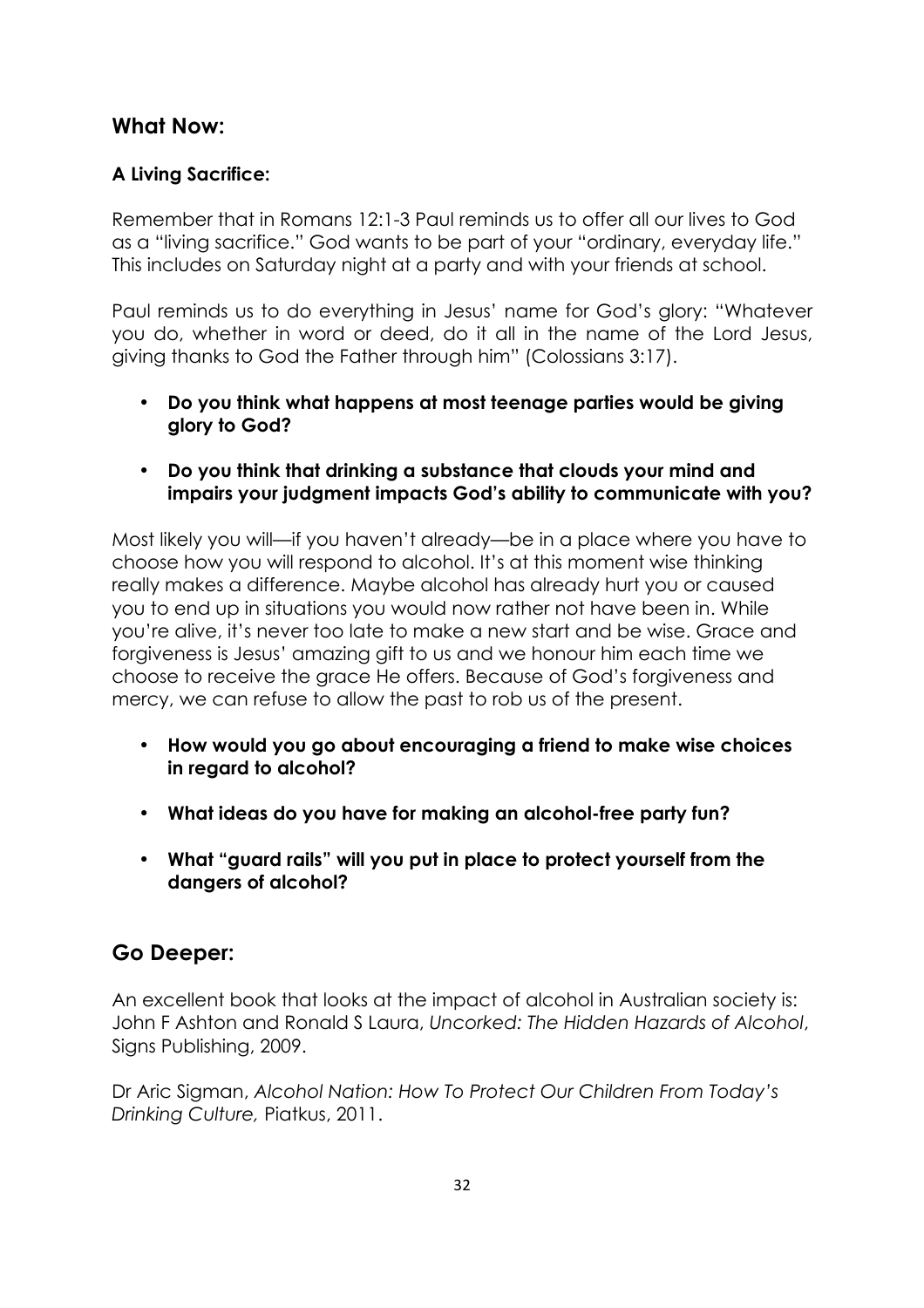## Heaven Sent Discussion Guide 7 "Selfish Sex and Date-Rape"

*"'Selfish! Selfish? You wanna call me selfish?' I shrieked. I lunged forward and jammed my forefinger into his chest. 'Selfish is when you pester and pester someone for sex, even when they've told you time and time again they are not ready. Selfish is when you administer the guilt treatment when they put the brakes on and you still think you are entitled. Selfish is when you wait for your girlfriend—who you are supposed to love and care about—to be too drunk to think clearly. Jarrod, don't you see! My virginity was my gift to give not your right to take!'" (page 97).*

*"'Heaven,' he said, pushing up his glasses and his eyes softening, 'is there something else you should be telling me? Was this . . . consensual?' I didn't know where to look.* Of course it wasn't consensual. But I would never be able to prove it. After all, who would believe me?" *(page 116).*

*"'Heaven,' she said, 'that's . . .' I leapt to my feet. 'Look, can we not have this conversation'" (page 118).*

## **Big Idea:**

God gives us freedom of choice. When it comes to sex, overpowering or taking advantage of someone else who cannot consent is never right. We are to honour one another above ourselves in all areas.

## **The Story:**

Heaven "loses' her virginity and doesn't even remember it. What starts out as a night of "fun' to escape the pressure of home turns into a nightmare that Heaven cannot fully remember and has consequences she will never forget.

For many women this story will ring familiar. One in five Australian women are sexually assaulted at some point in their life, often as teenagers (see Craig Henderson, "His Words Will Never Hurt Me," *Marie Claire*, May 2012, pages 78- 82). One in six girls share a similar story to Heaven's. They are either overpowered physically or too incapacitated to make a choice about sex and then assaulted by someone they know.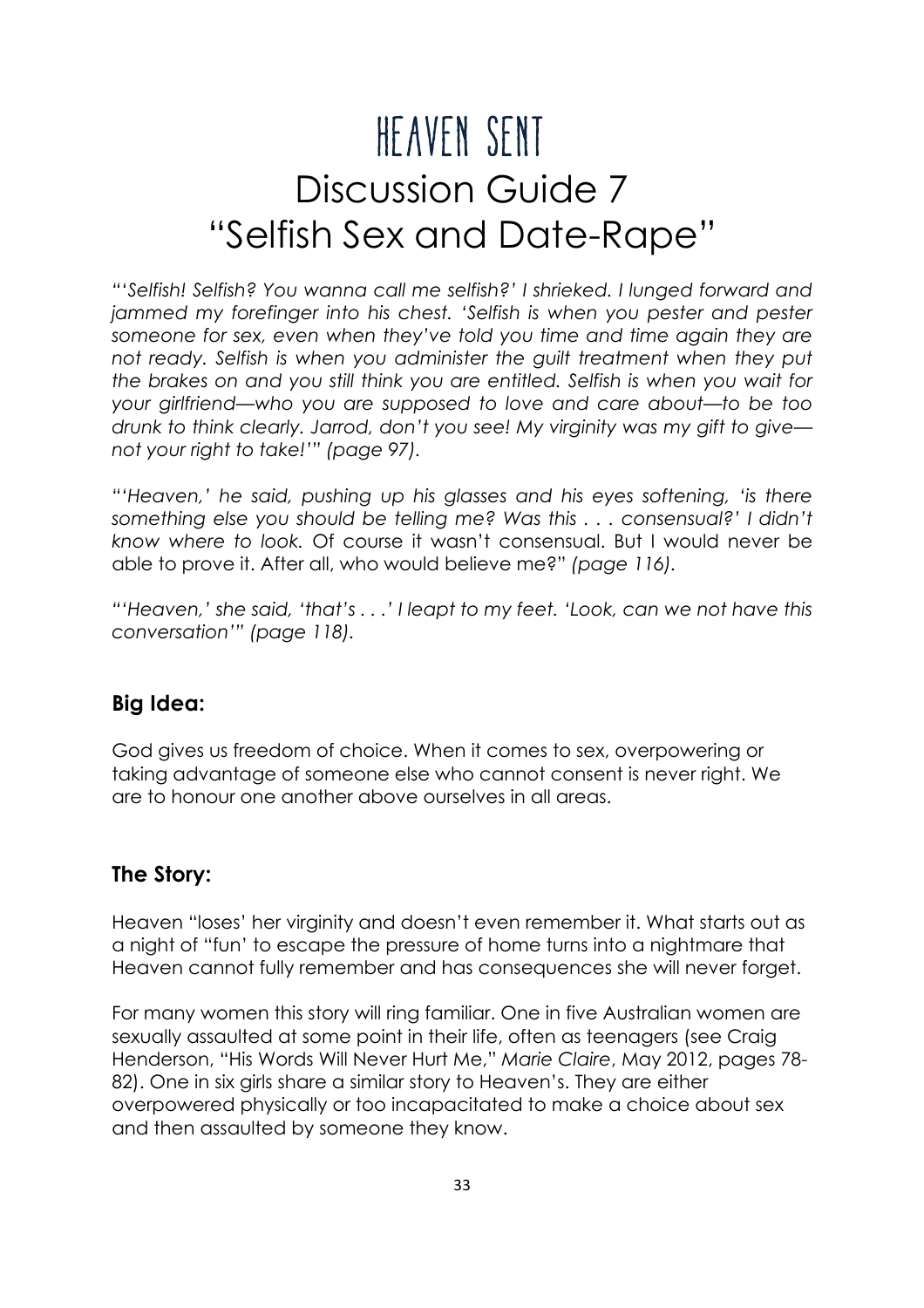From fun to a nightmare—how does it end up like this? What are some of the attitudes that need to be addressed to ensure young people are not left without a choice? What are some of the warning signs that might have helped Heaven make wiser choices? What are some steps to recovery?

Heaven intended to enjoy the party; she wanted to take her mind off home. She drank alcohol, flirted with Jarrod then . . . she knew nothing about what happened after that. She is unsure how to respond, what it all means and how to move forward.

- **Do you think Heaven expected the night to turn out like it did?**
- **Did you guess what was going to happen next? If so, what were the warning signs?**
- **Would you classify what happened to Heaven as rape? Why or why not?**
- **If you were able to give Heaven some advice as she headed to the party what would it be?**

## **Explore:**

#### **Was Heaven Raped?**

Often people think that rape is about a stranger attacking an unsuspecting victim in a dark alley. While this can be the case, acquaintance or date rape is far more common. According to research, 84 per cent of girls raped knew their attacker and 57 per cent of those rapes happened while on dates. While guys can also be raped, this outline is predominately addressing the issues from a young girl's perspective.

According to law in most Australian states, a person is unable to give consent when drunk. So, even if there is no fight and regardless of what else happens, if the victim is drunk, a rape has occurred. In Australia, simply having sex with an intoxicated female is grounds for charges against the male, even if he was also intoxicated. The excuse, "I was drunk" cannot be used to justify sex crimes.

So was Heaven raped?

Date rape can be just as devastating as stranger rape, if not more so. "The victim trusts her date and so her trust as well as her body are violated and that's devastating" (McDowell, *It Can Happen to You,* page 12.)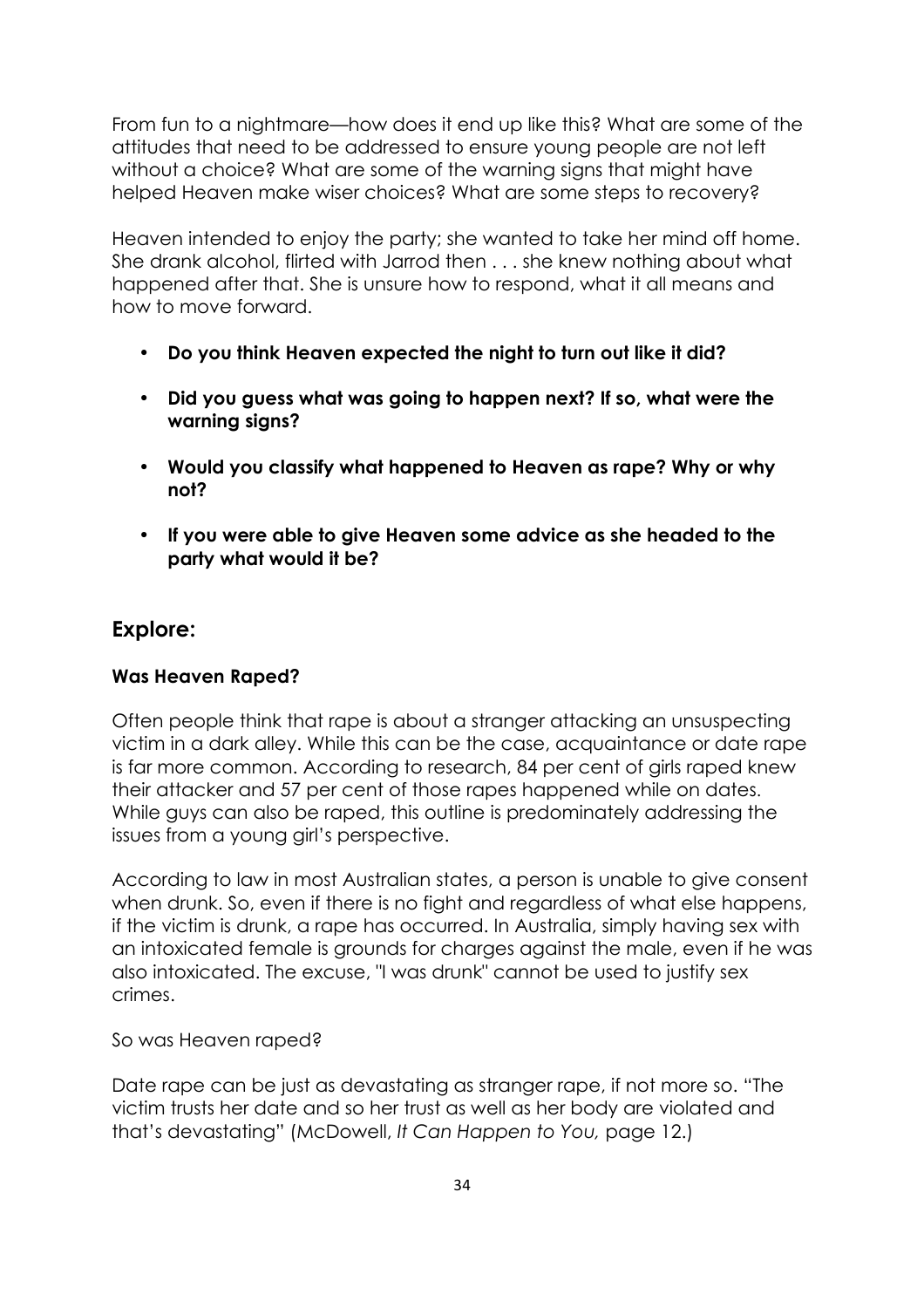- **Why do you think 90 per cent of date rapes go unreported?**
- **Should intoxication be a factor in reducing a rape charge?**
- **Why do you think states have put in place laws to say that an intoxicated person cannot give consent?**

#### **Consequences:**

"Sexual assault by an acquaintance, such as date rape, can be just as traumatic as sexual assault by a stranger, and may be more traumatic because it also involves a breach of trust" (Laura Russo, *Date Rape: A Hidden Crime*, Australian Institute of Criminology, June 2000.)

Like Heaven, between 4 and 10 per cent of rape victims conceive, which brings with it a whole new set of issues and questions to deal with (we will look at these issues more in our next discussion guide).

• **Why do you think rape has such devastating consequences?**

#### **Attitudes:**

Although it may be difficult—if not impossible—to detect someone who will commit date/acquaintance rape, there are some characteristics that can signal trouble. If a guy treats a girl as if she is a possession; if he continually pressures her for sex even after her intentions are clear; or if he intimidates in the form of belittling comments, ignoring, sulking, dictating friends or style of dress: this may indicate attitudes that are associated with those who date rape. Various studies have shown that date rapists act in response to three main identifiable attitudes.

- The "I am king" attitude: his passion is to "own," control and conquer women—especially one who may have previously "turned him down."
- The "act now, think later" attitude: they have a low sense of personal responsibility and think only about what they want in the moment.
- The "who cares about you?" attitude: men who are prone to rape usually lack a social conscience. They act for themselves with little regard for the feelings and wellbeing of others.
- **Do you think there were any behaviours Jarrod showed that may have alerted Heaven to one or more of the above attitudes?**
- **Why do you think so many guys think short-term about themselves and not about the long-term implications?**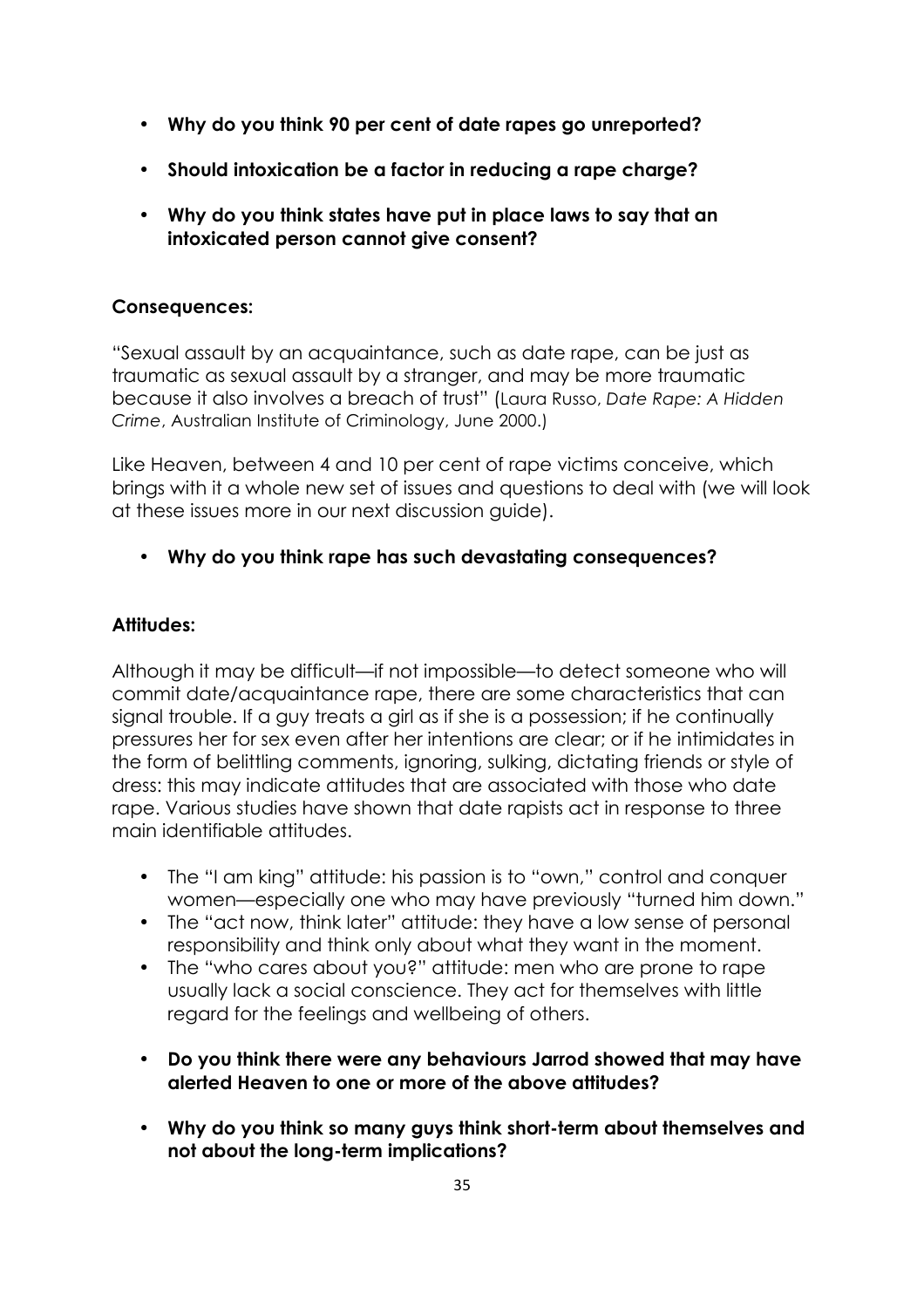• **How would you describe the opposite attitudes to those of the date rapist descriptions above?**

#### **The World's Most Common Date Rape Drug:**

By far, the number-one date rape drug is alcohol! In fact, alcohol is almost the ideal rape drug because it attacks the area of the brain that governs judgment and lowers inhibition. Often, date rape victims say afterwards that they drank too much to realise what was going on, it caused a slow and ineffective response and by the time they realised the predicament they were in it was too late. (For more information on the dangers of alcohol, see Discussion Guide 6.)

#### **If You Have Been Raped**

If you have been raped, make sure you tell someone you trust and seek professional help.

• Remember God, who makes all things new, can work in and through you taking even the bad things that have happened and use them for His glory.

There is hope for recovery as you allow God to walk with you through the healing process. (It might be useful to jump ahead to Discussion Guides 11-13 on forgiveness and starting new).

## **Look:**

Where was God in Heaven's rape? Although she didn't really acknowledge God at that point of her life, God was there in the tears she cried, the feelings she tried to scrub away and the helpful conversations she had following "that night."

Date rape is against God's plan. God clearly designed sex to be enjoyed in a loving, committed relationship (see Exodus 20:14, Matthew 5:27-28, 1 Corinthians 6:9-10, 18, Colossians 3:5). In addition, rape violates God's law of love by taking away someone's freedom of choice.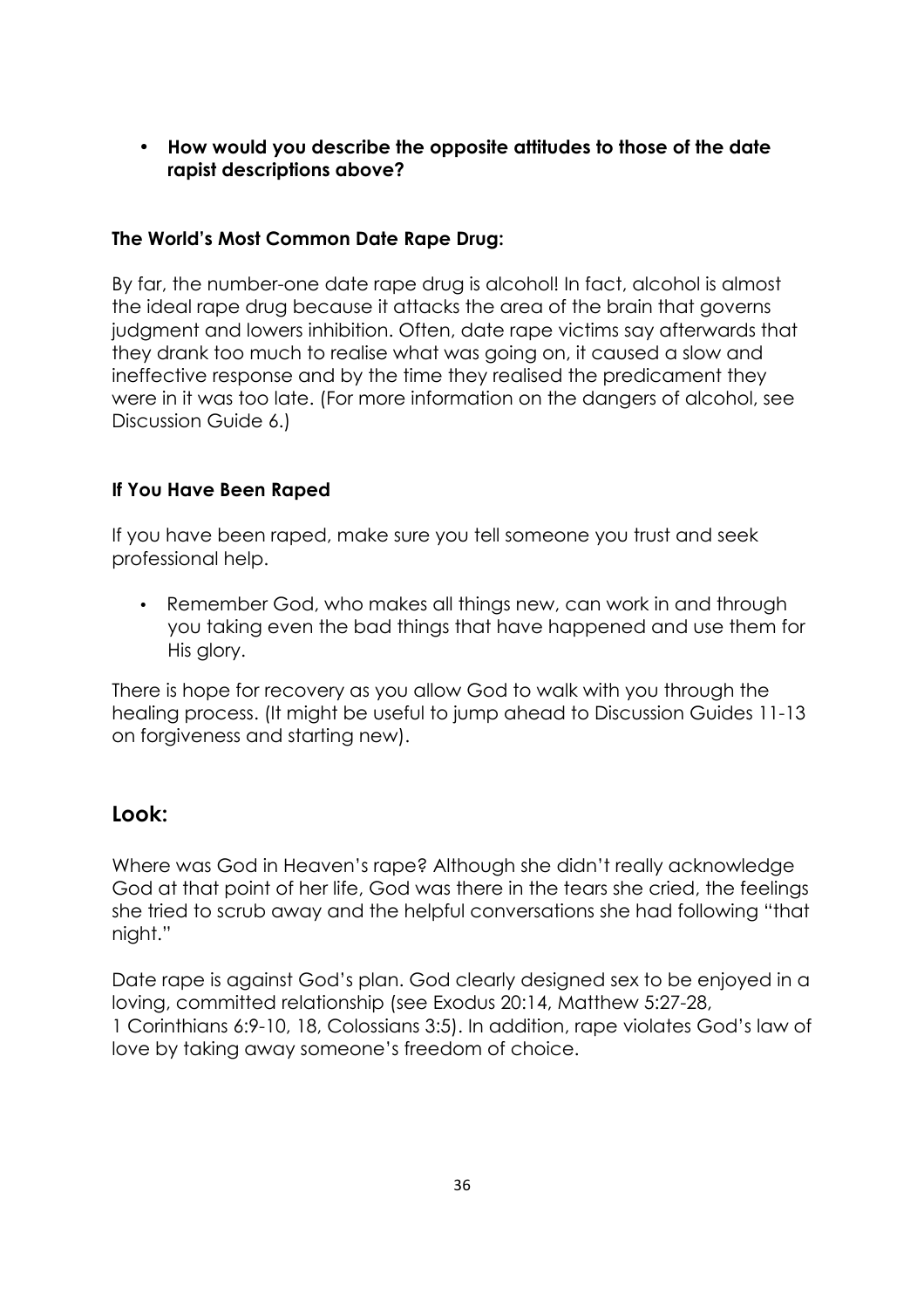- **If you're in a group, choose a verse below and write down the attitudes the verse highlights. What do you think these verses imply about date/acquaintance rape?**
- 1. "Love must be sincere. Hate what is evil; cling to what is good. Be devoted to one another in brotherly love. Honour one another above yourselves" (Romans 12:9, 10).
- 2. "The body is not meant for sexual immorality, but for the Lord, and the Lord for the body" (1 Corinthians 6:13).
- 3. "Do you not know that your body is the temple of the Holy Spirit, who is in you, whom you have received from God? You are not your own; you were bought at a price. Therefore honour God with your body" (1 Corinthians 6:19, 20).
- 4. "Love is patient, love is kind. It does not envy, it does not boast, it is not proud. It is not rude, it is not self-seeking, it is not easily angered . . . It always protects, always trusts, always hopes, always perseveres" (1 Corinthians 13:4-7).
- 5. "The acts of the sinful nature are obvious: sexual immorality, impurity and debauchery . . . But the fruit of the Spirit is love, joy, peace, patience, kindness, goodness, faithfulness, gentleness and self-control" (Galatians 5:19, 22, 23).
- 6. "Do nothing out of selfish ambition or vain conceit, but in humility consider others better than yourselves. Each of you should look not only to your own interests, but also to the interests of others" (Philippians 2:3, 4).
- 7. "Whatever you do, whether in word or deed, do it all in the name of the Lord Jesus, giving thanks to God the Father through Him" (Colossians 3:17).
- 8. "It is God's will that you should be sanctified: that you should avoid sexual immorality; that each of you should learn to control his own body in a way that is holy and honourable, not in passionate lust like the heathen, who do not know God; and that in this matter no one should wrong one another or take advantage of one another" (1 Thessalonians 4:3-6).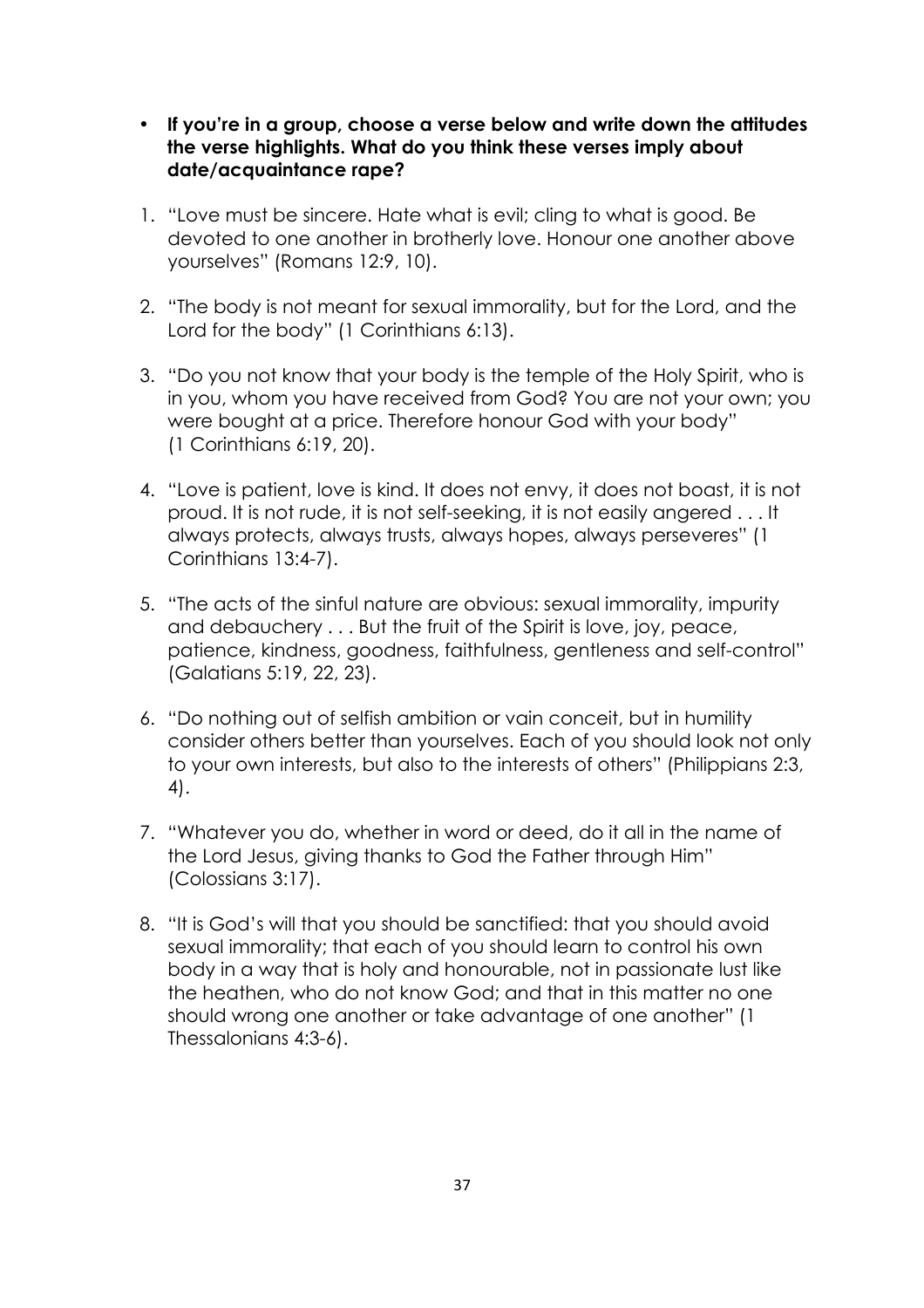## **What Now:**

All of us are called to treasure what God treasures—and that's people. If we are His followers, our hearts will break for the same things that break His heart. How do you think God feels when He sees one of His children selfishly being taken advantage of by another, especially sexually?

It was true when Ghandi said that "all it takes for evil to triumph is for good men to do nothing."

- **How will you contribute dignity and respect in a selfish world?**
- **If you're a guy, how might you be able to stand up for the dignity of girls in otherwise degrading conversations?**
- **What steps might you be able to take in your youth group to look out for one another?**

## **Go Deeper:**

David G Curtis, *Perspectives on Acquaintance Rape,* The American Academy of Experts in Traumatic Stress, 2006.

Kay Kuzma, *She Said No.* Pacific Press, 1994.

Josh McDowell, *It Can Happen to You: What you need to know about preventing and recovering from date rape*, Word, 1991.

Rosemary Barry and David Brennan, *Surviving Rape*, NSW Rape Crisis Centre, 2002.

Patricia L Fanflik, *Victim Responses to Sexual Assault: Counterintuitive or Simply Adaptive*, NDAA Research and Development, Alexandria: VA, 2007.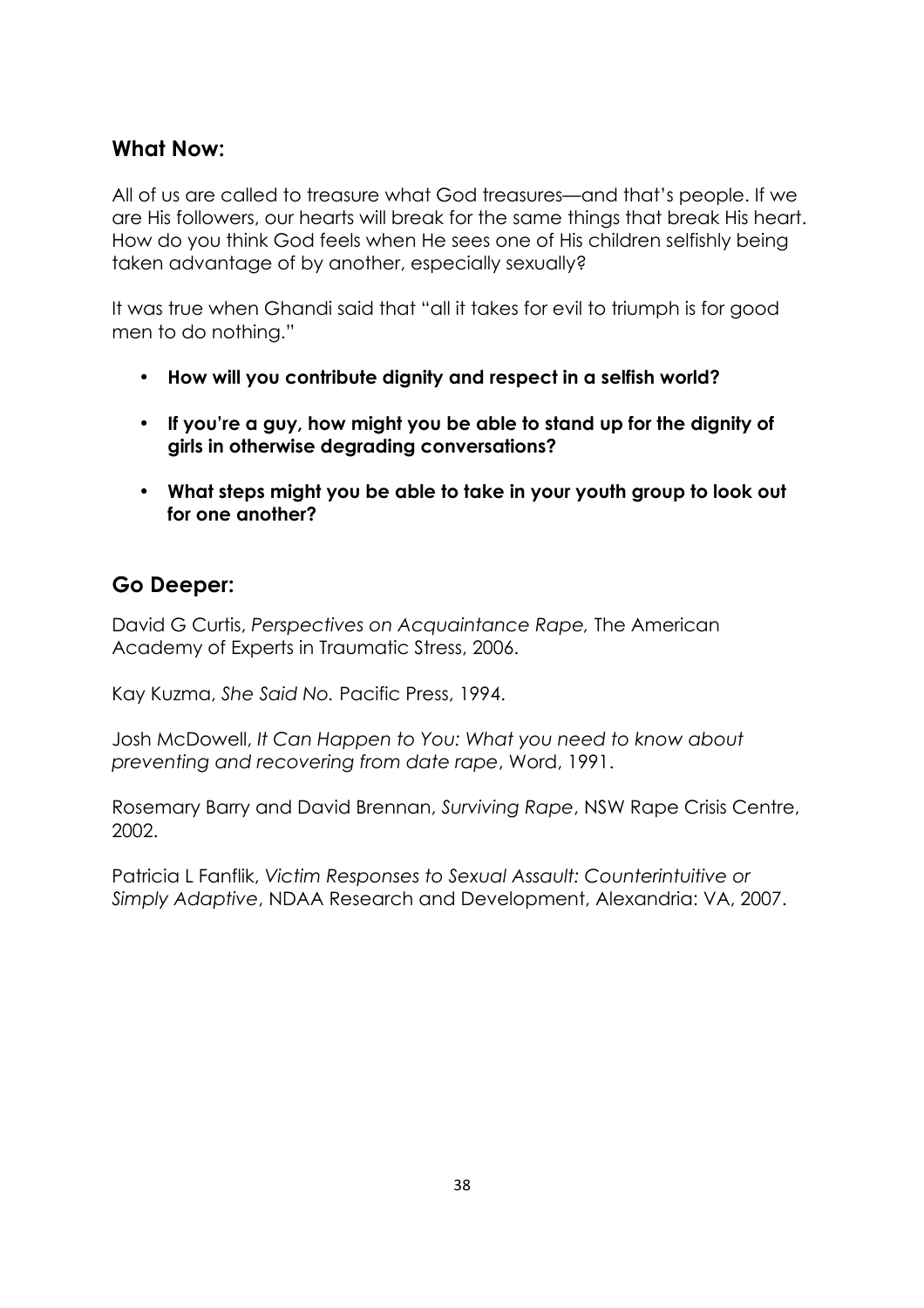## Heaven Sent Discussion Guide 8 "The Value of Life"

"'I'd like a referral for an abortion, please.' As I spoke I forced myself to make eye contact. If I sounded reasonably confident, perhaps he'd just do what I asked and let me go" (page 115).

*"'Will you come with me when, you know, when I get the . . . termination?' My voice cracked on the word, but* termination *was still easier than* abortion*" (page 118).*

*"'Is it too late to get rid of it?' Dad asked my mother" (page 137).*

## **Big Idea:**

Life is a valuable gift from God.

## **The Story:**

Although not Christian at this point of the story, Heaven still has an internal battle regarding the sanctity of life. Her dad sees her pregnancy as "something to get rid of." Jarrod sees her pregnancy as just a simple matter of "sorting it out." Kelly sees the next natural step as an abortion. Why can't Heaven just get the job done, put the sorry saga behind her and move on?

## **Explore:**

#### **A Christian View of Life: People are the Treasure**

Christians believe that life is a valuable gift from God. Humans are not simply the next step in an evolutionary chain but are created, treasured and sustained by God. Human life has unique value because, though fallen, human beings are created in the image of God.

Our value does not depend on how good we are at something or how much we own but simply that we are God's creation and the object of His love. Life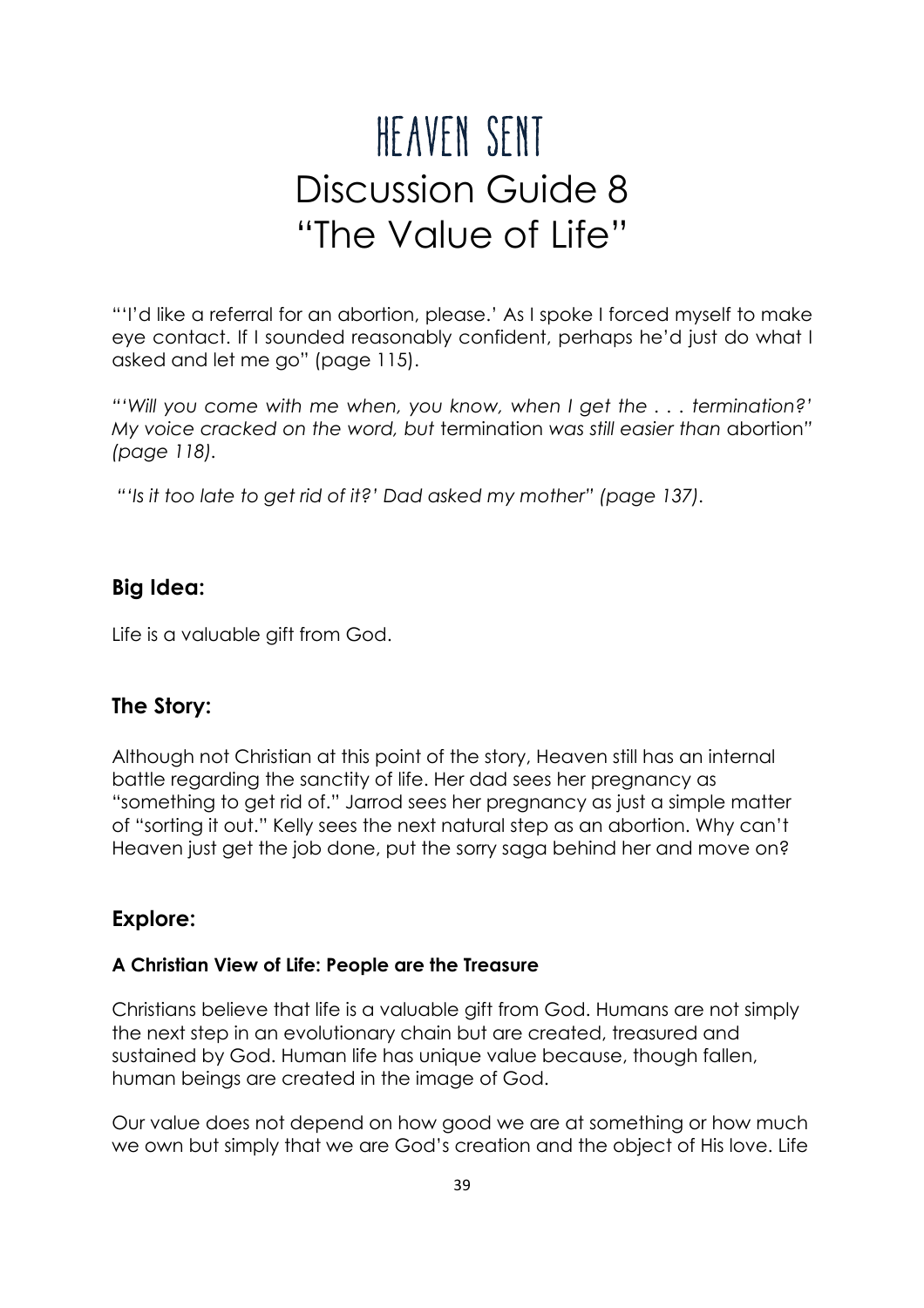is valuable to God and therefore He calls for the protection of life (see Exodus 20:13; Revelation 21:8; Proverbs 6:16,17). Over and over again in the Bible, we find that God is especially concerned for the protection of the weak, the defenceless, and the oppressed (see Psalm 82:3,4; James 1:27; Micah 6:8; Acts 20:35; Proverbs 24:11,12; Luke 1:52-54). God calls us to value what He values—and that's people. Every person you lock eyes with is valued by God beyond our imaginations.

- **What groups of people do you think get treated with the least dignity in our society?**
- **What might you be able to do to give dignity to a downtrodden group in your community?**
- **How do you feel when you remember that even the person you like the least is incredibly valuable to God?**
- **Which do you think our society values more, people or things?**

#### **When Does Life Begin?**

While at the abortion clinic, Heaven is overcome by a sense that this is more than a "termination." For Heaven, this was a life. Abortion is arguably the most controversial, complex, emotional and divisive subject involving children. Many people have strong opinions on the topic. You can find all sorts of websites with very different opinions on abortion. Those for abortion claim the mother's right to choose is most important. Those against claim all life is valuable and that abortion is murder. Unfortunately, some very unchristian attitudes get traded by both groups at one another. Misinformation and confusion abound.

What about cases that are not so simple—perhaps where women, like Heaven, have been raped or where medical complications threaten the life of the mother or wellbeing of another developing baby? While only .01 per cent of abortions in Australia are performed for these reasons, we live in a fallen world where people are forced to make complicated decisions.

- **Why do you think the rate of abortions has grown so fast in Australia over the past 20 years?**
- **If you were one of Heaven's friends, what would you have advised her to do and why?**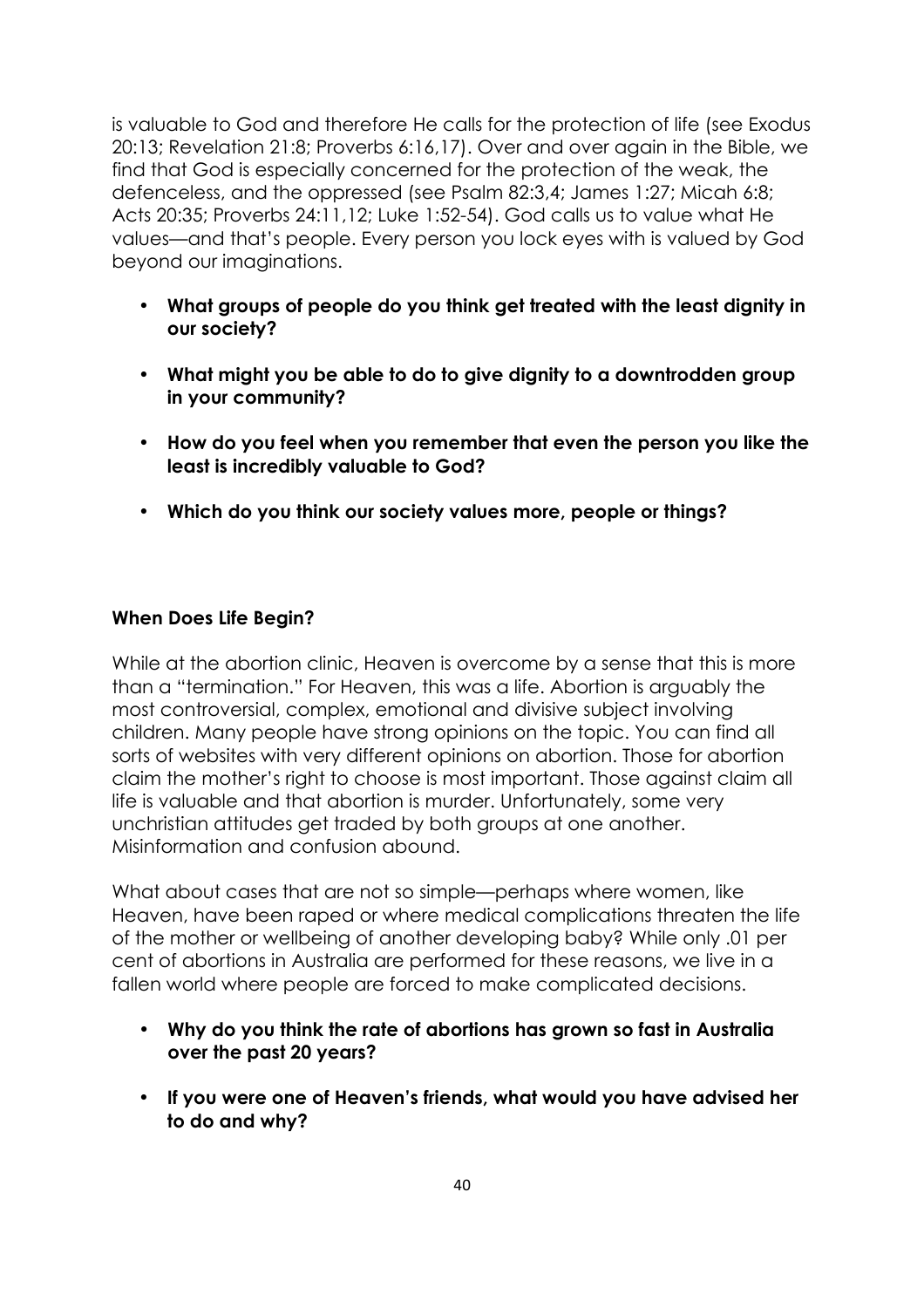- **In what cases do you think abortion is appropriate?**
- **Do you think girls should have counselling before having an abortion? If so, what sort of information do you think should be included in the counselling?**
- **Why do you think Australia has one of the highest teenage pregnancy rates in the developed world?**
- **Why do you think so many women choose abortion over carrying the baby to full term and adopting like Heaven did?**

If you know someone who has had an abortion, remember to support them with love and prayer. Listen without judging if they choose to talk with you and perhaps point them to some useful resources (some are listed in the Go Deeper section of this guide). If you have had an abortion, it might be wise to seek some professional help as you work through the implications.

Always remember that God is close to the broken hearted and is the only way to really deal with guilt. As Heaven points out, a beautiful mosaic is made up of lots of broken pieces. Regardless of what has led you to this point, God can take your life and shape it into the best possible version of you.

## **Look:**

Read Psalm 139:13-16:

- **What do you think the Psalmist means when he claims God "knit him together in his mother's womb"?**
- **What do you think it means to have "all your days ordained before one of them came to be"?**
- **Take turns to read a verse from the list below. What do these verses say about the value of life?**

Genesis 1:27 Genesis 30:23 Exodus 20:13 Exodus 21:22 1 Samuel 2:6 Hosea 13:16 Amos 1:13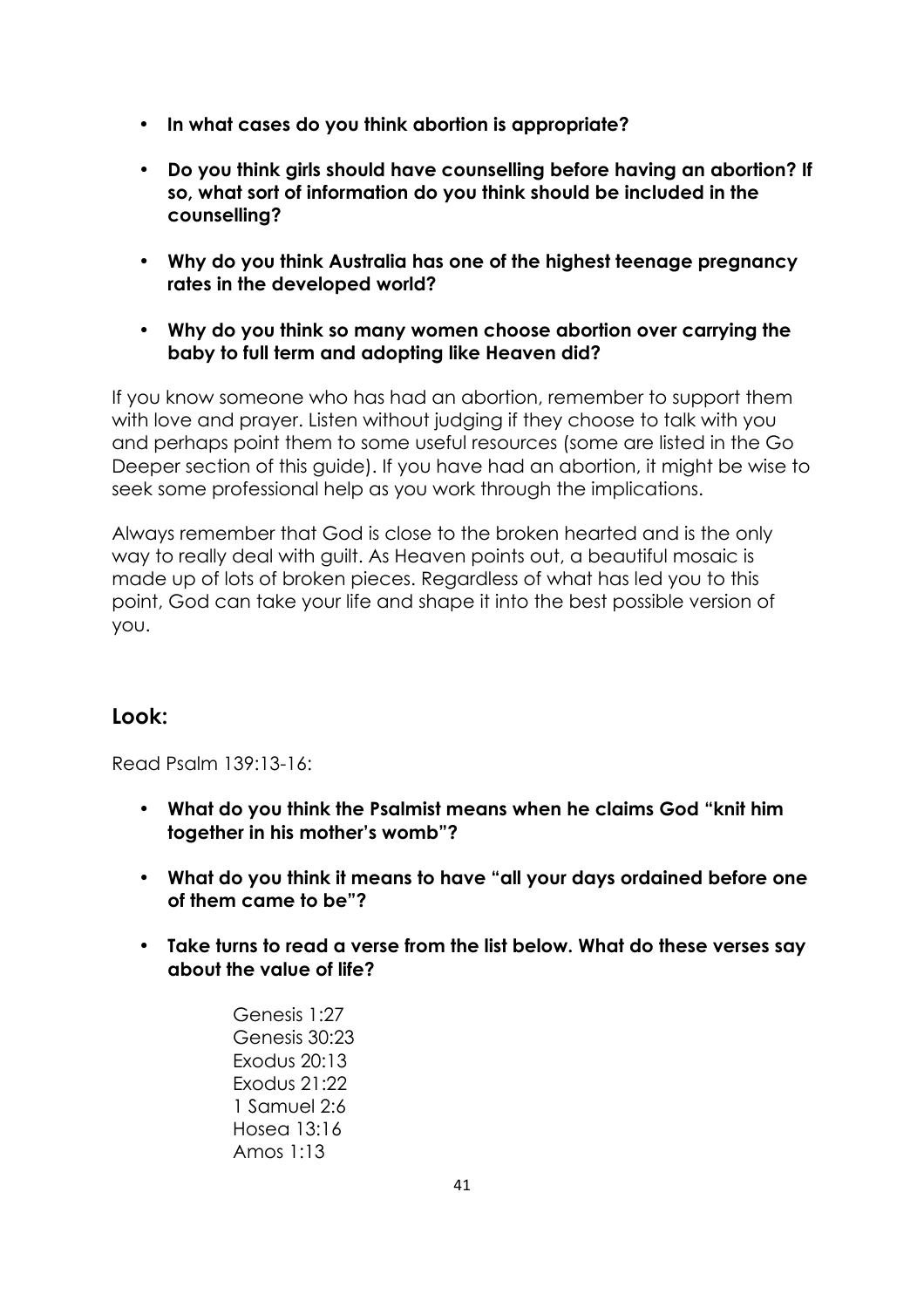## **What Now:**

- **Would your friends say that you care deeply about people?**
- **What do you think it would take to be a more loving and loveable person?**

## **Go Deeper:**

Paul O'Rourke, *Why Satan Hates Our Kids*, Paul O'Rourke Ministries, 2011.

Sydna Masse, *Her Choice To Heal: Finding Spiritual and Emotional Peace After Abortion,* David Cook, 2009.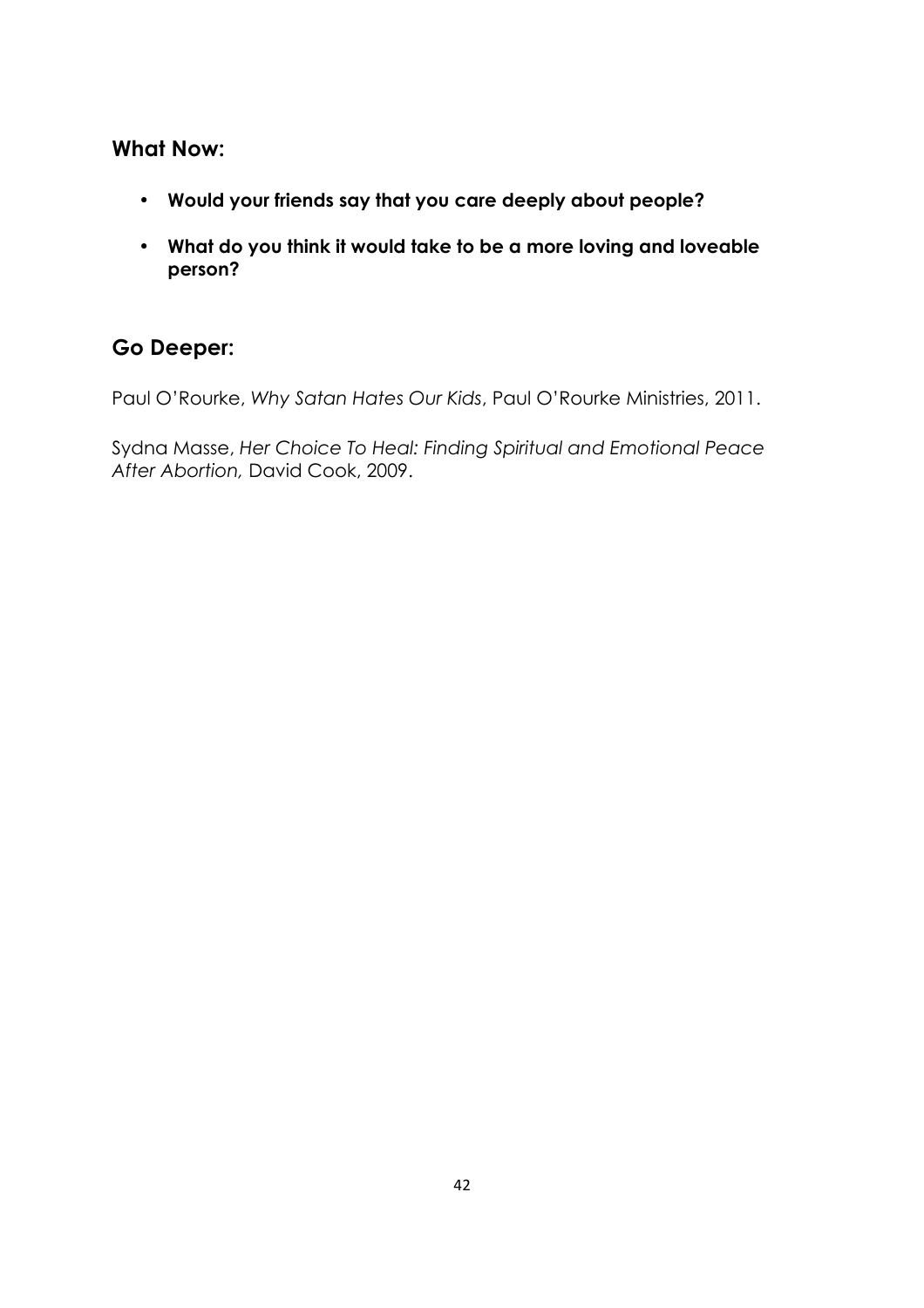## Heaven Sent Discussion Guide 9 "Sabbath—What For?"

*"Ricky laughed and finished wet wiping his sticky son. 'OK, I don't think there's enough wipes in here to get you clean. Let's go have a shower before Sabbath school.'*

*'Sabbath school? What's Sabbath school?' I asked sitting down at the table" (pages 159-60).*

*"'Coming to church on Sabbath?' he asked, absently glancing up at the front door. 'Why, Brad, are you asking me to your church?' I grinned" (page 175).*

## **Big Idea:**

God created the Sabbath to celebrate what life is all about.

## **The Story:**

Heaven is staying with her relatives in New Zealand. At first, she finds it odd that Ricky, Jill, Aroha, Billy and even her new friend Brad celebrate Sabbath. Heaven attended Sunday school a little when she was younger but this "Sabbath" idea is new, apart from what she knows of Jewish people in her neighbourhood back in Sydney. The family "open" and "close" Sabbath, attend church meetings and get together with friends. They even take a break from watching TV, shopping and doing extra work around the house. What's with this Sabbath idea?

- **Are you more like Brad, who has grown up with the idea of Sabbath, or more like Heaven wondering what is going on with this Sabbath thing?**
- **If you are more like Brad, describe your best Sabbath.**
- **Why do you think God invented the idea of Sabbath?**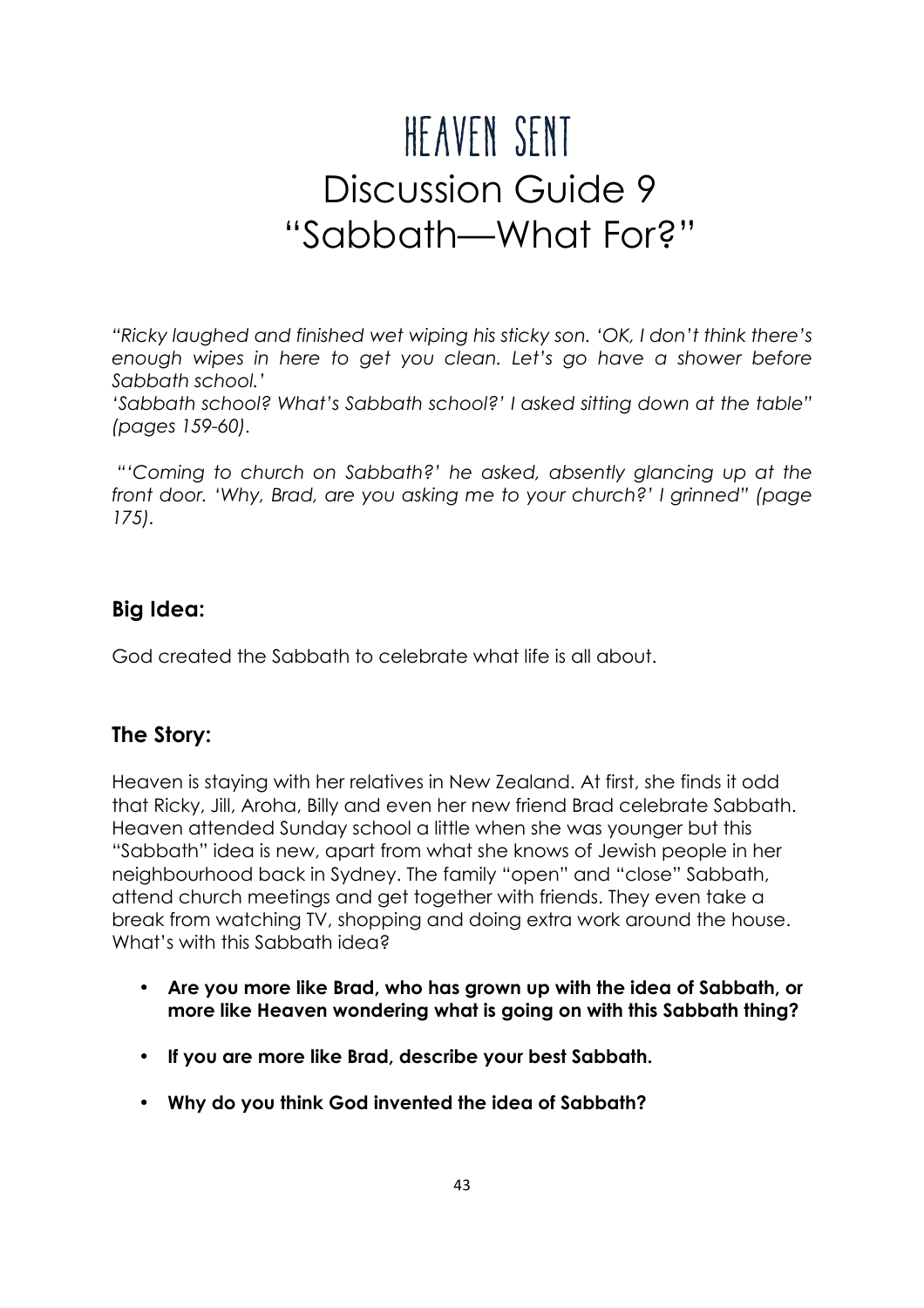#### **Explore:**

Heaven's relatives take a break one day a week from work. This day is free of homework and the usual routine of life and is used to recalibrate around some really important values.

#### **Creation:**

In the fourth commandment, Exodus 20:8-11, God asks that we remember the Sabbath is a celebration of creation. He also asks us to give even the animals a rest on the Sabbath. In today's world, creation is often seen as a resource to be used for our ends. As the planet groans under the strain of environmental disregard and over-production, the Sabbath should make people stop and think about our job of caring for creation. What if one day a week we didn't take from the environment? What would happen if people took some time to think about how we cared about creation? Maybe that would change how we treated the earth during the week.

- **Do you think it's important to remember that you were created by God?**
- **What do you think it means to "steward" our environment?**
- **Do you think creation needs a Sabbath?**

#### **Freedom:**

The 10 commandments are recorded again in Deuteronomy 5. This second time, the reason given for remembering the Sabbath is not creation but rather that God brought the children of Israel out of slavery and into freedom.

The Sabbath is a weekly reminder that God has done everything He can to bring you from the slavery of sin and into the freedom of His forgiveness. In the story of Adam and Eve, they did not need to rest from what they had done but were resting in what God had already done. You and I can't do anything to earn God's love—it's about what God has already done.

- **When you think of the word "freedom," what is the first picture that comes to your mind?**
- **What do you think people are slaves to today?**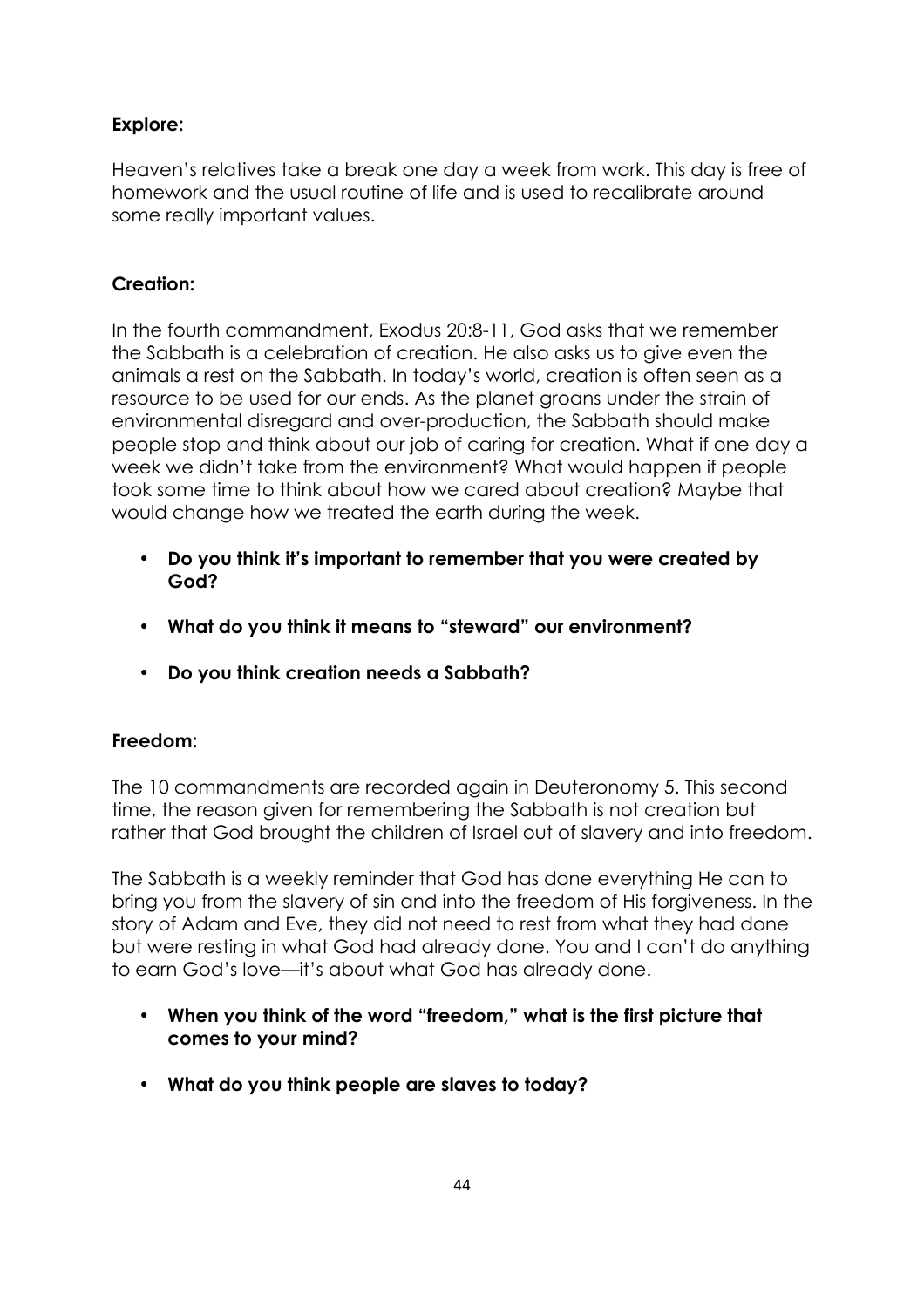#### **A Break From Consumerism:**

In the consumeristic worldview, people think that happiness comes in things. Society tells us that to get things we need money and that time equals money.

time = money = things = happiness

The problem is, we live in a culture that has more things than ever, yet is more discontent. The Sabbath is about reminding us that time does not equal money and that meaning is not found in things. Instead, meaning is found in serving, growing in connection with God and people, sharing and worshipping. These purposes go against the values of society but are the things that bring significance.

- **Do you think God got it right when He asked us to take a day off from earning more money or doing more study?**
- **Why do you think God wants us to take a break from consumerism?**

## **Community:**

With the rest that comes from not working comes the opportunity for building community. Again, the idea is reinforced that *people are important*. With work, shopping or study all put aside for a day, space can be made for the real business of caring about people.

Heaven's relatives often spend Sabbath afternoon in unhurried time with other people at "3D." Sabbath is the perfect day to remember that people are way more important than things. In a world of individualism and the constant pursuit of more, community is often destroyed. The Sabbath is a reminder that relationships are what matter. The Sabbath is the perfect opportunity to celebrate the five reasons for which you are on this planet— Worshipping, Serving, Sharing, Growing and Connecting.

- **Why do you think our society is the loneliest society in the history of the planet?**
- **We have more ways to connect than ever; why do you think more people than ever feel disconnected?**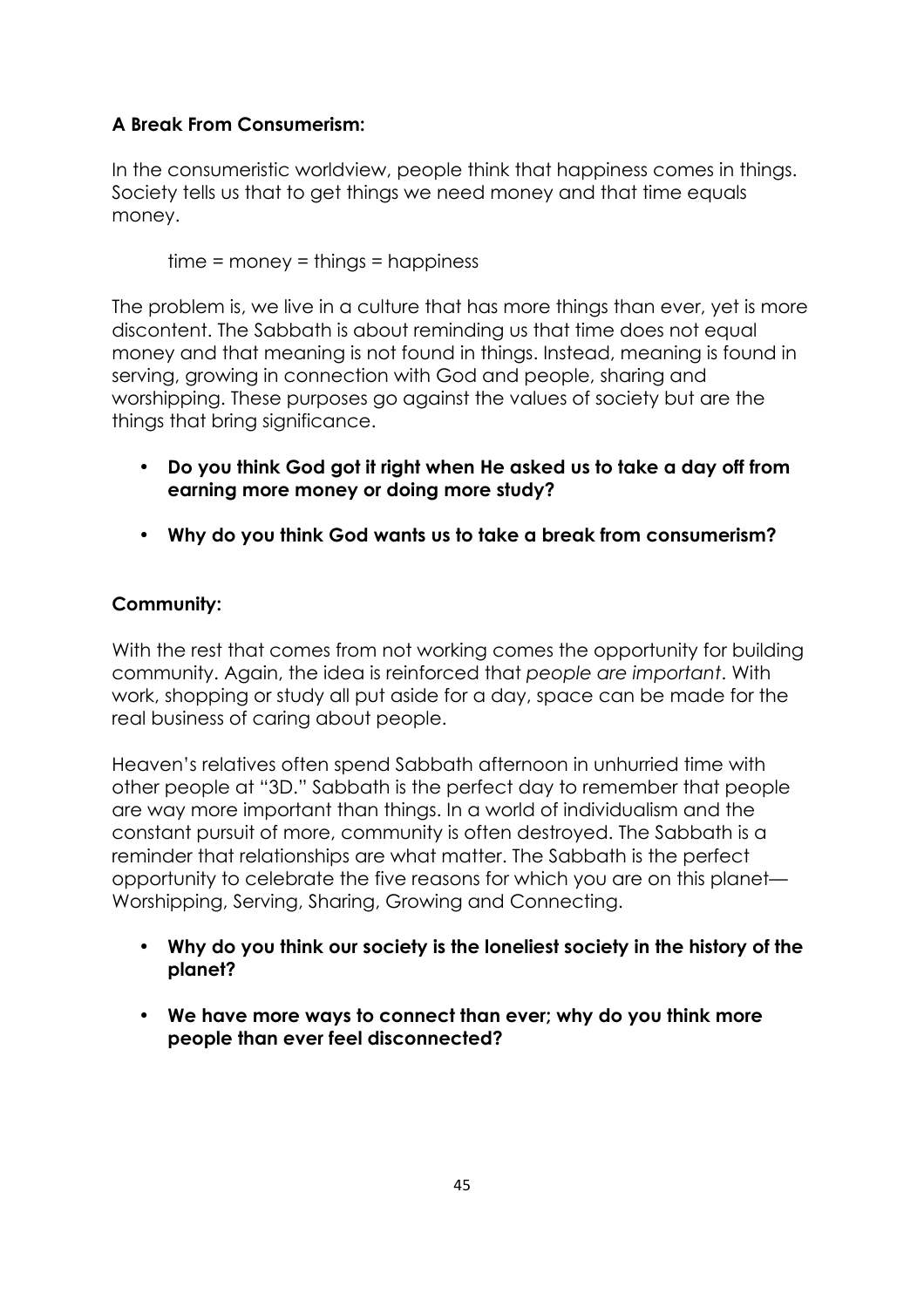#### **Rest:**

Why do most sports have a half-time break? Why do cricket players have a tea break? Of course, it's for refreshment and reflection. For a sports team, time out provides an opportunity to have a drink and refocus on the team plan. We all need time out from the constant bombardment of our culture to recalibrate around who we really are and what the game really is.

• **If Heaven were to ask you what the Sabbath was all about, how would you answer?**

## **Look:**

Read Mark 2:23–3:6:

The Pharisees had made up lots of rules about what you could and could not do on the Sabbath.

Some people keep the Sabbath yet make it a "burden" rather than a "delight." For them it's all about watching what they do instead of being "with" God.

- **What do you think Jesus meant when He said that the Sabbath was made for man rather than man for the Sabbath?**
- **Why do you think Jesus chose the Sabbath day to do so many of His healings?**

#### **What Now:**

- **What are some ideas you have for making the Sabbath a celebration of life?**
- **If you were to make an advertisement for the Sabbath what would be your top three points?** (This question is a little ironic seeing the Sabbath is a break from consumerism, but try it anyway.)

## **Go Deeper:**

Lynne M Baab, *Sabbath Keeping: Finding Freedom in The Rhythms of Rest,* IVP, 2005 .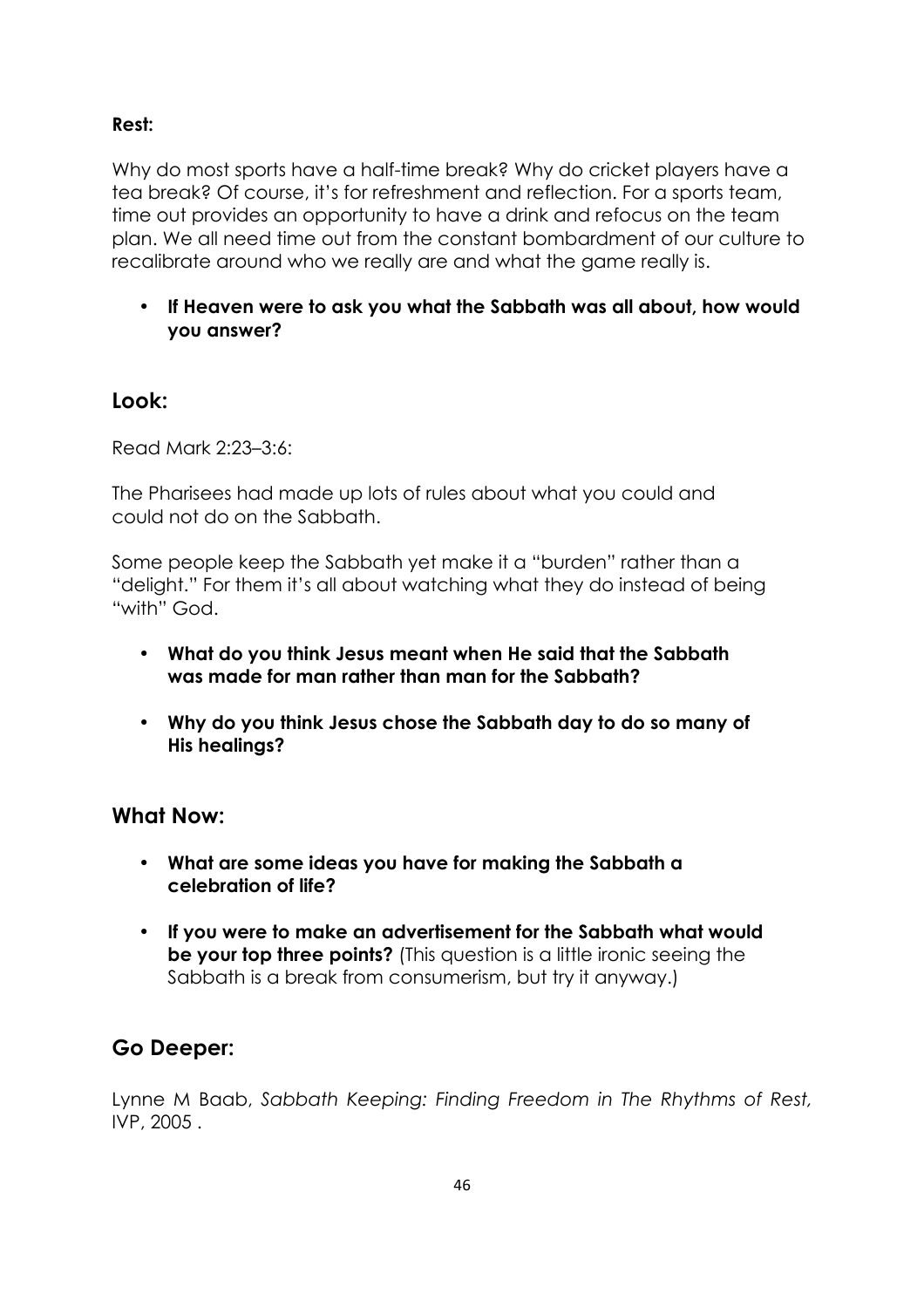Marva Dawn, *Keeping The Sabbath Wholly,* Eerdmans, 1989.

Mark Buchanon, *The Rest of God,* Word, 2006.

Gregory Nelson, *A Touch of Heaven,* Pacific Press, 1999.

If you want something really comprehensive, check out: Sigve Tonstad, *The Lost Meaning of the Seventh Day,* Andrews University Press: Berrian Springs, MI, 2009.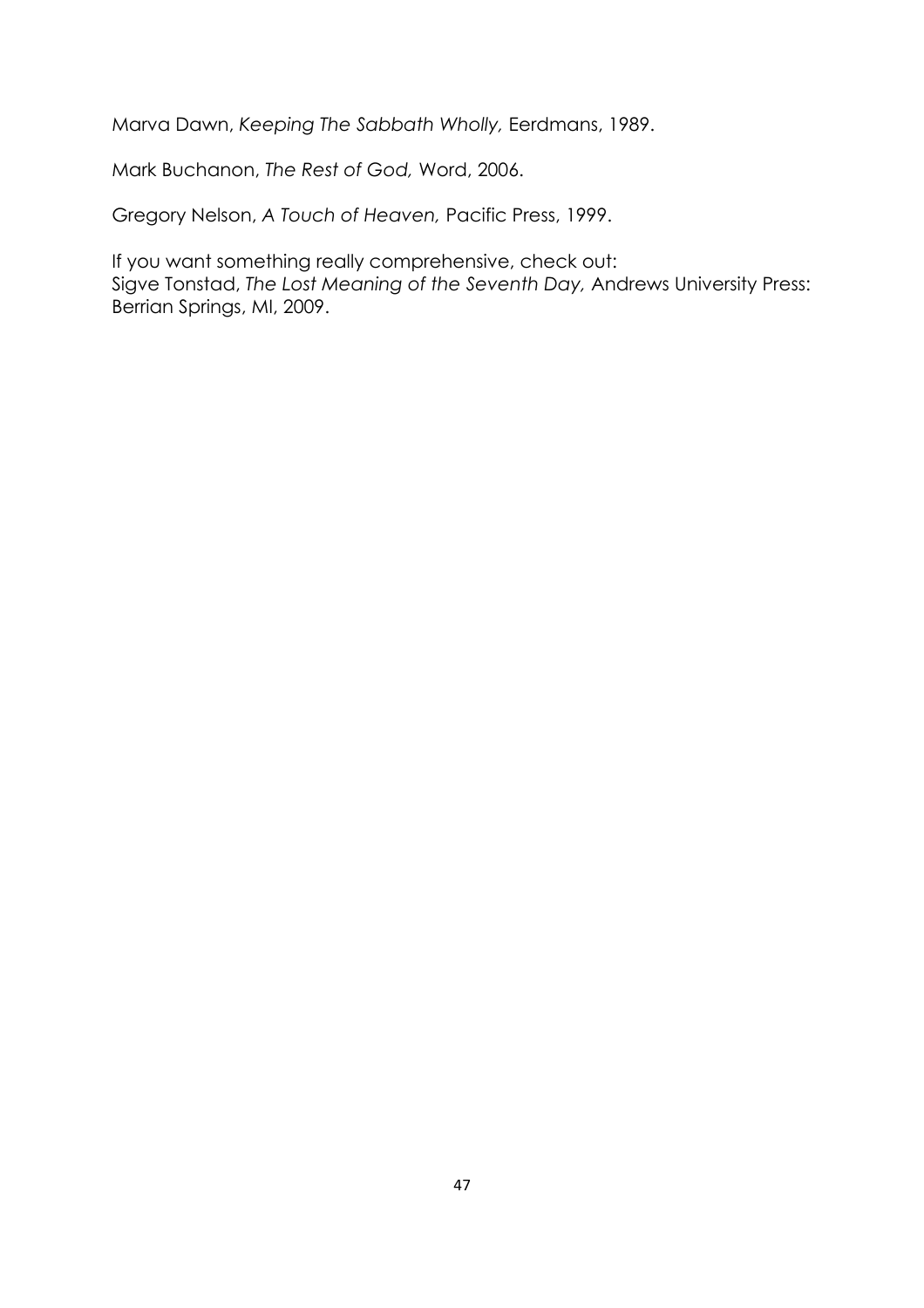## Heaven Sent Discussion Guide 10 "Connecting With God"

*"'Do you think it would be alright if I prayed for you, Heaven? I know you may not be convinced it will help, but it can't hurt to try now can it?' He smiled again. 'I guess,' I whispered in a small voice. It wasn't like a bolt of lightning was going to shoot out of the sky because someone who wasn't sure*  whether she believed in God or not was trying to pray to Him. Pastor Dan left *his hand on my shoulder and took a deep breath" (page 217).*

*"'Look, Brad, ummm, I know I have no right to suggest this. And I don't know how to do this properly. But it really helped when Pastor Dan . . . Could I could I . . . pray for you?' I bit my lip. The words were out and I had no idea where they'd come from" (page 248).*

*"Ummm, God, ummm, thanks for hearing me. I'm glad You listen to us when we talk to You" (page 249).*

## **Big Idea:**

God wants to connect with you.

## **The Story:**

In New Zealand, Heaven finds herself in a group of relatives and friends who give her a different picture of God. Heaven is sorting through a lot of issues and starts to consider that perhaps God may be worth "trying." Heaven experiences a closeness of God's presence in prayer and surprises herself when she offers to pray for Brad.

Heaven is introduced to God mainly through Brad. Every once in a while we all meet someone like Brad who seems different to everyone else—still achieving lots but doing it to the beat of a different drum. Their character seems deeper, ideas fresher, spirit softer, courage greater, leadership stronger, concerns wider, and compassion more genuine. They have a connection with God that makes a difference in the way they go about life.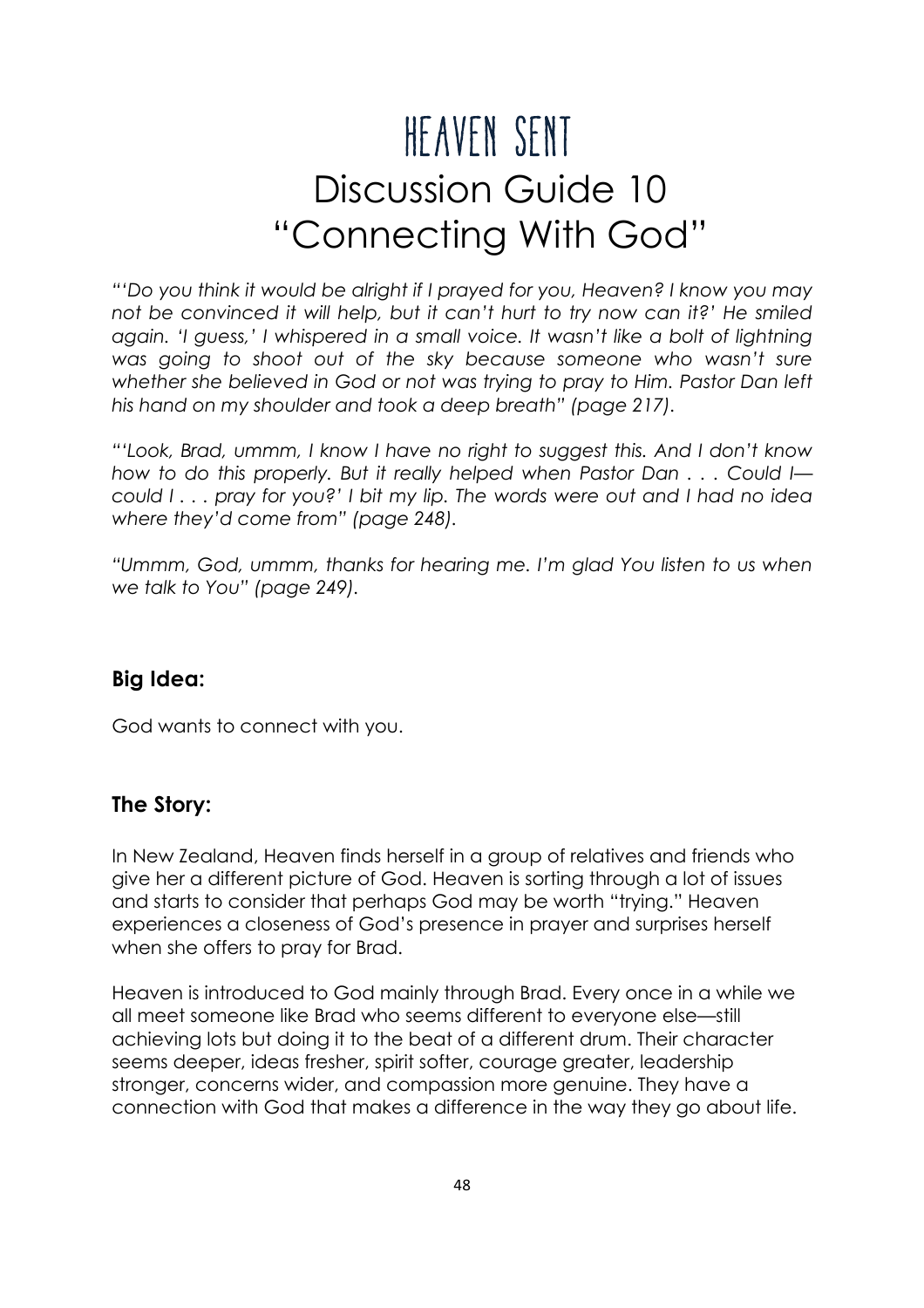- **Think about the last time you had a good chat with a close friend. What makes it easy to talk with your friend and why don't you talk with everyone the same way?**
- **If you were to picture yourself as a Lego block, who or what would be the other Lego blocks you are connected to?**
- **What do you think it means to connect with God?**
- **Do you think it's possible to be friends with God?**

#### **Explore:**

A lot of companies tell us to get connected. Usually, it's in advertisements for high speed internet or mobile phones. It's frustrating to be trying to get onto the net and unable to connect with the server. You can have the latest computer with the biggest hard drive, but if you can't connect then it is very limited.

In John 15, Jesus describes the connection that is possible between us and Him like being a vine and its branches. He explains that if we, the branches, remain connected to Him, then through us He will bear much fruit. A truly fruitful, fulfilling life is one where, because of our connection with Jesus, He is able to work in and through us to produce the fruits of the Spirit.

#### **Training v Trying:**

It's also worth remembering that growing your connection with God takes time, intentionality and training. Some people start reading their Bible, or start some other habit, for an hour or two a day and wonder why they don't feel different. It would be like running a marathon without any prior training, or expecting to play a piano concerto without having learnt to play scales. Even if you try really hard, trying alone does not allow you to do what can be experienced through training. Paul reminds us in 1 Timothy 4:7, 8 to "train" in godliness. Like growing muscles, spiritual growth is about starting where you are and building up bit-by-bit. Maybe start with a little bit of Bible reading before trying a whole hour. Maybe have 10 minutes of quite time with God before doing an hour. Many people "try" God and when they wear themselves out with trying really hard, think God does not want to connect with them. What they have missed is "training." Training in heart-building habits helps you grow in your connection with God. Just like a gym, everyone is at a different point and has a different next step.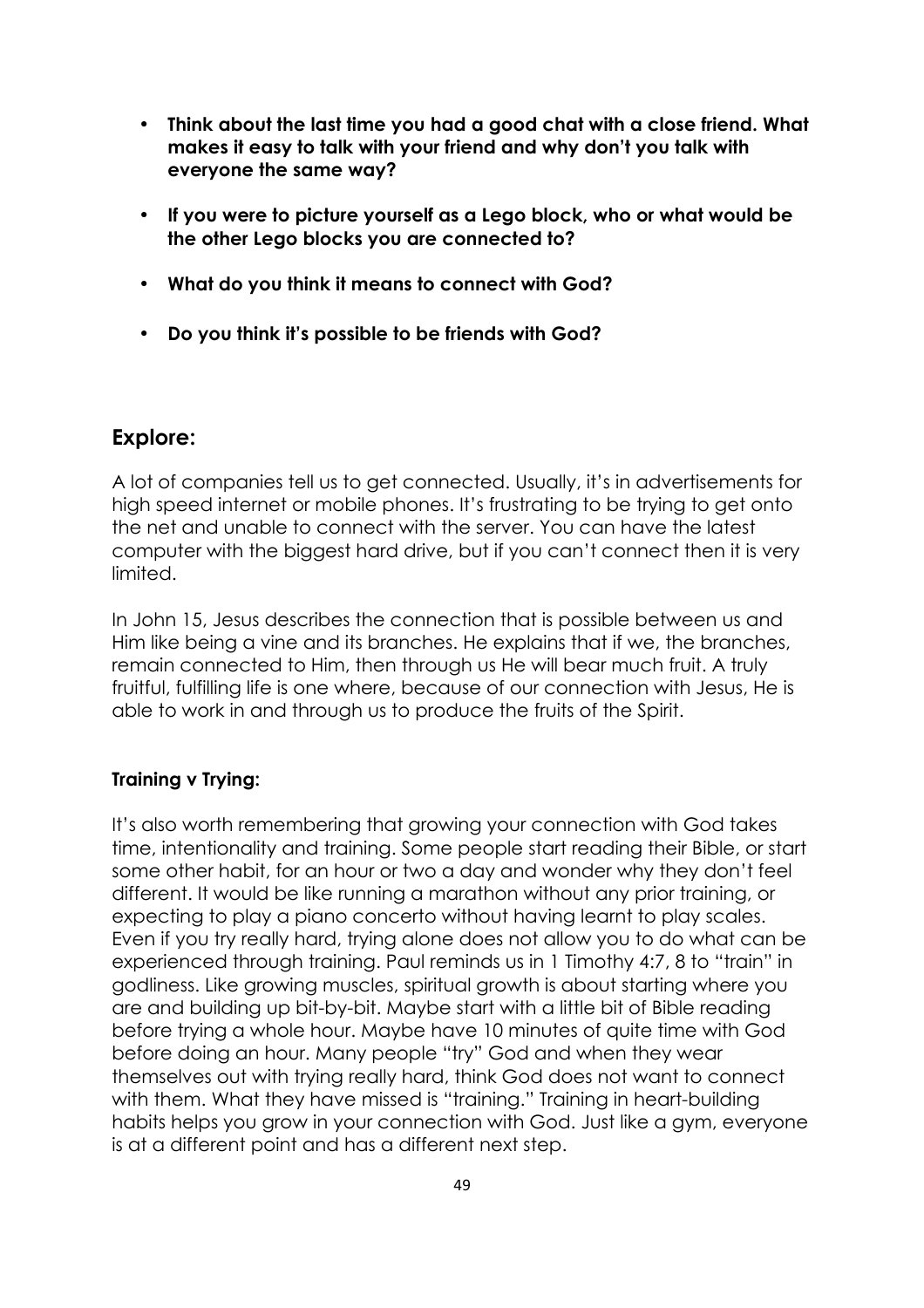- **Can you think of some other examples where training allows you to do what trying alone does not?**
- **What are some ways you might be able to "train" in godliness, starting small and then growing in that habit?**

While there are lots of ways to 'train' in godliness, some basic heart-building habits include prayer and thoughtful Bible reading.

#### **Prayer:**

Heaven feels odd when Pastor Dan first prays for her. Prayer is an unnatural activity and may feel strange to begin with. We are taught to be self-reliant. However, prayer is about inviting God to lead. Prayer has been likened to leaving the smog of this world to breathe the pure air of heaven. It might seem a bit unusual talking to someone we can't physically see and even stranger to listen but God really wants to hear your voice—after all, you're His child.

- **Where is the most unusual place you have prayed to God?**
- **How do you feel about telling God everything?**
- **What ideas do you have for making more space for prayer throughout your day?**

## **God Speaking To You:**

We rarely stop to wonder if God might want to speak to us. God speaks through His word, through people and through the direct leading of the Holy Spirit. Perhaps He will bring a verse to mind and guide you through thoughts and feelings. For example, the verse, "All things work together for good for those who love God," kept coming back into Heaven's mind.

- **Who or what do you think God used to speak to Heaven?**
- **When are you best able to hear God's still, small voice?**

#### **Just Do It**

In the end, we can analyse prayer, read all sorts of books about it and have all sorts of formulas for it, but the best way to go about growing in prayer is to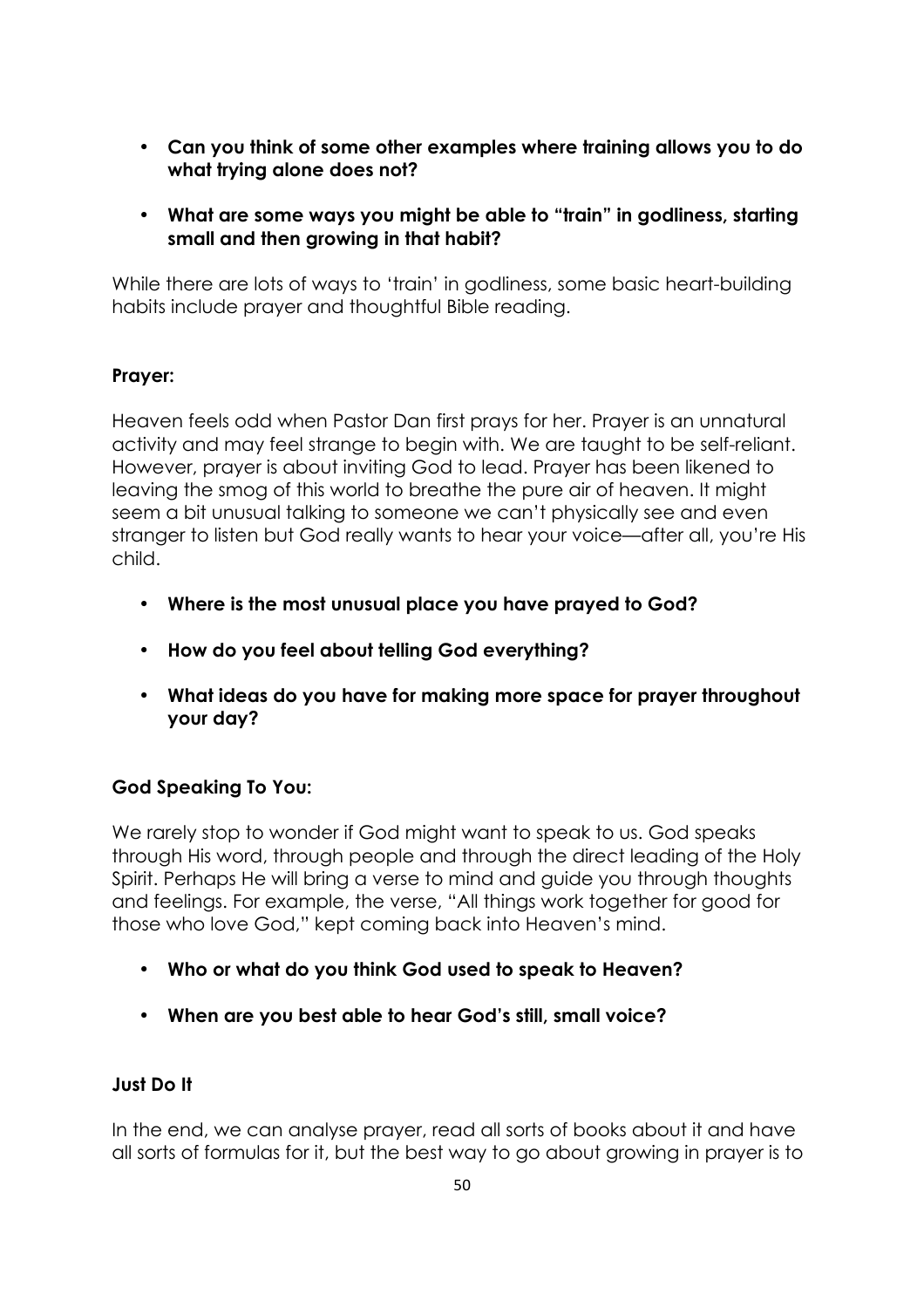just get started and pray. Talk to God about what is on your heart and take time in the quiet to listen to how He might want to work in and through you.

#### **Bible Reading**

In the Bible, God uses people to tell us the story of how much He deeply desires us and wants to be with us. He also explains what values and practices allow life to work best. All day our minds are bombarded by billboards, TV shows and messages that pull us in a thousand directions. In this world, we need God's word to give us clarity about what really matters.

Reading the Bible is about letting God's word wash through your attitudes, thoughts and feelings. Studying the Bible is not about simply knowing more; it's about change in our lives. In the time of Jesus, the Pharisees prayed and studied, but they did so in a self-seeking way rather than looking for a connection with God. You can know that hydrogen and oxygen make water, but that makes no difference if you're dying of thirst. Knowledge is good, but only if it causes a change that leaves you with a stronger love for God and people.

Always remember to study with a rake rather than a shovel—apply it to yourself rather than simply dishing it out to others.

- **If you already study the Bible, what tips do you have for effective Bible study?**
- **What sort of things have you memorised without trying? How might you be able to memorise Bible passages?**

## **Look:**

#### **Vine Illustration**

Slowly read through John 15 and draw what is being described in the space on the next page:

1. (John 15:1-4) Draw a picture of a grape vine with roots, trunk and branches.

2. Put the name "Jesus" on the trunk of the vine.

3. (John 15:5a) Put your name and other people in your group on the branches.

4. (John 15:5b-6) Add some fruit to your vine.

Whose job is it to produce fruit?

5. (John 15:7-8) Draw arrows from where you have written "Jesus", through the branches (you) to the fruit.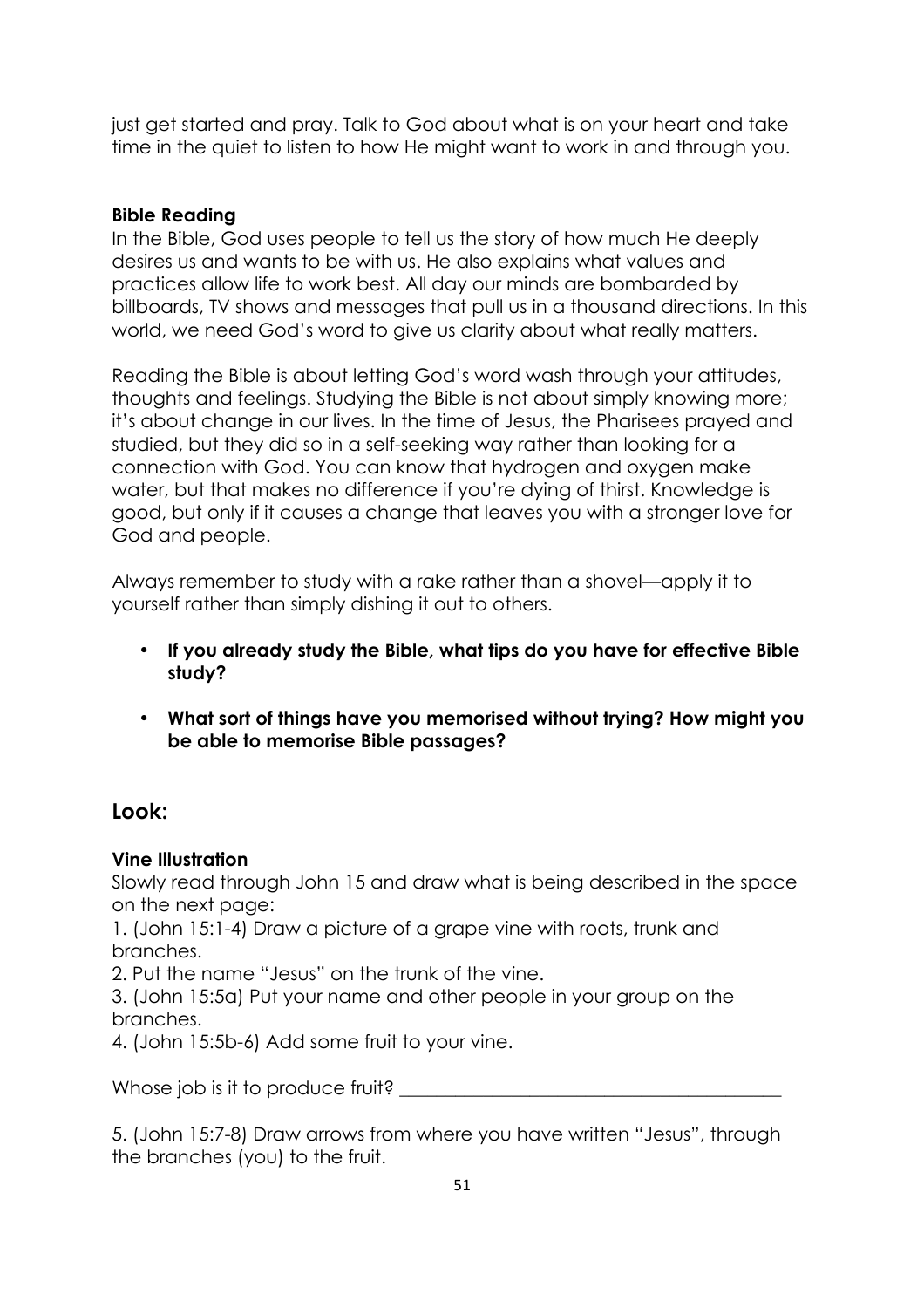6 – Draw a circle at the point where the branch with your name on it connects to the vine. Write in the circle "Connecting."

What is your job? \_\_\_

In the vine analogy Jesus also talks about how He prunes those who are connected to Him (see verse 2). Part of being in relationship with Jesus is to allow the pruning of things such as pride, jealousy and bitterness. The result of not abiding in this connection is "outer darkness."

When you are "abiding"/staying connected in Christ, He promises to work in you. When this happens you find yourself being the person God designed you to be. You find yourself being concerned for what concerns God. Your heart beats and breaks for what God's heart beats and breaks.

- **What do you think the fruits are that Jesus had in mind in the vine illustration?** Check Galatians 5:22, 23.
- **How do you feel about having God working in and through you?**
- **What do you think it means to be pruned?**
- **What do you think James meant when he wrote: "Get down on your knees before the Master, it is the only way you'll get on your feet" (James 4:10,** The Message).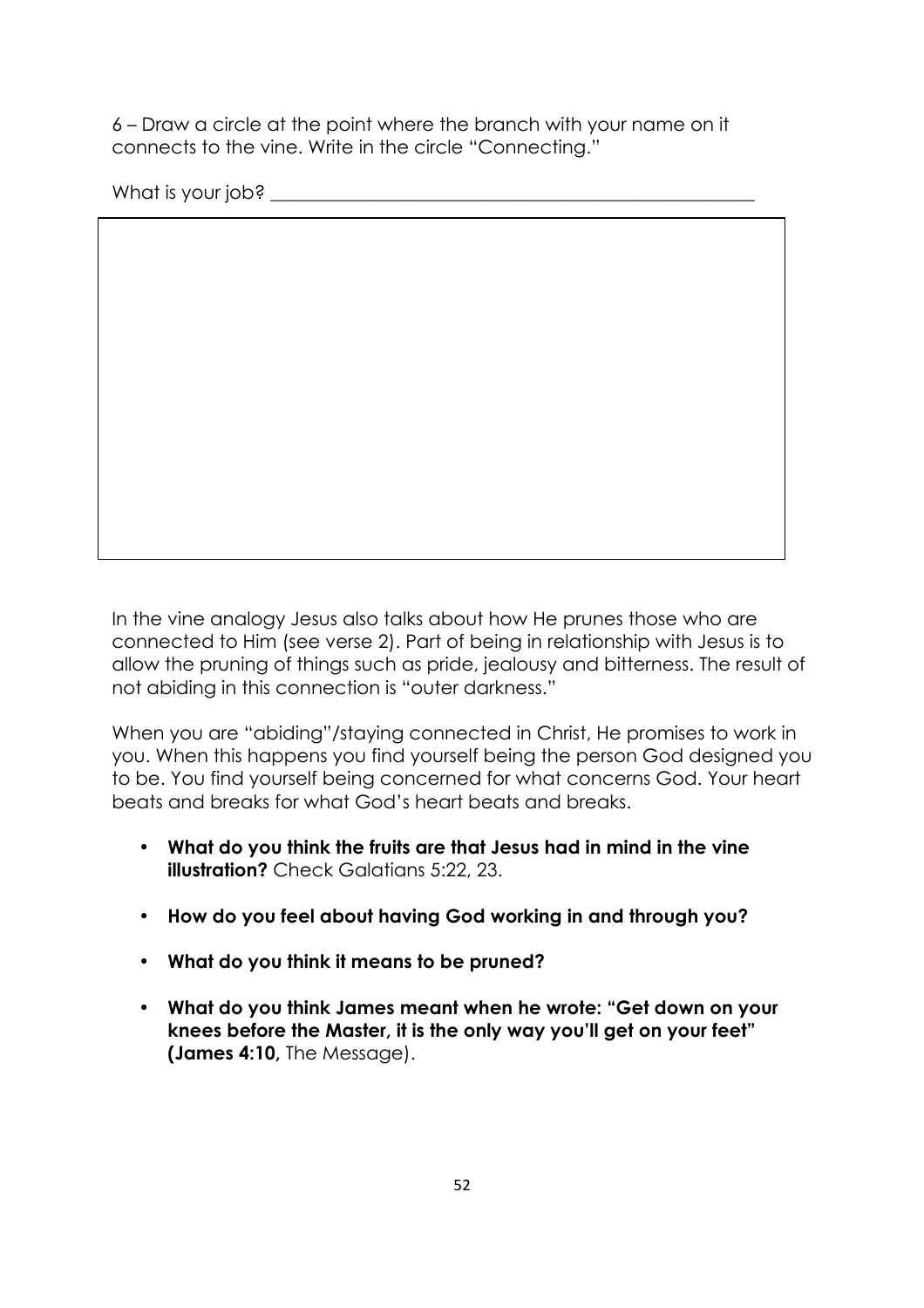## **What Now:**

#### **Destroying Connection:**

Living in connection with God does not just happen by itself. In Romans 12:2, Paul reminds us that we can easily get caught copying the patterns and customs of this world. We can get choked by distractions, exhaustion, assignments, wandering thoughts, bad timing or a sense of obligation rather than enjoyment of God. We can be like the seeds Jesus described in His parable (see Matthew 13), choked by the cares of this world.

- **What would you say are the biggest threats to spiritual growth?**
- **What step will you take within the next 24 hours to grow your connection with God?**

## **Go Deeper:**

Ellen White, *Steps to Christ*.

John Ortberg and Haley Barton, *An Ordinary Day With Jesus,* Zondervan, 2001.

John Ortberg, *The Me I Want To Be, Teen Edition*, Zondervan, 2010.

Gary Thomas, *Sacred Pathways*, Zondervan, 2000.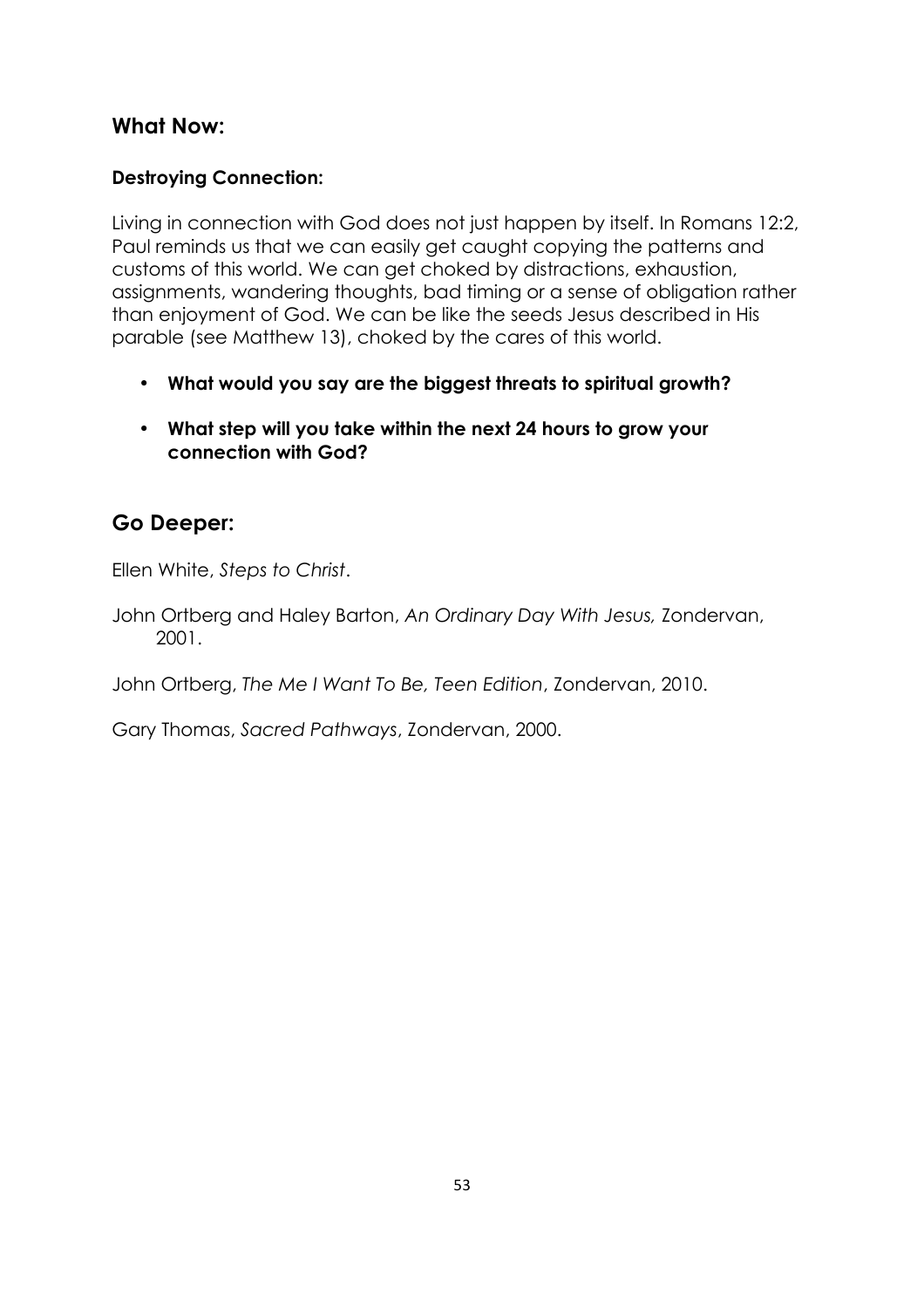## Heaven Sent Discussion Guide 11 "All Things Work Together . . ."

*"'But I thought,' I cleared my throat, 'I thought since you believe in God that . . . you know, He'd like look after you better than the rest of us.' My voice sounded different in my own head, like from a long way off. He wiped away another tear. 'God doesn't promise to make our lives any easier than anyone else's, Heaven,' he said quietly. I shrugged. 'Then what's the point?'*

*"'He just promises to be there when the tough stuff comes. And He will be, Heaven. He'll be with you—if you want Him. . . .' He squeezed my hand. 'He was with us—we were never alone. When the pain got to be too much, I could pray and He'd give me . . . peace.'*

*"'Peace, we could all use a little peace,' I whispered. He nodded and we continued to just sit" (page 191-2).*

*"Pastor Dan rose to leave.'Pastor Dan?' I grabbed his arm.*

*'Yes, Heaven,' he said, sitting back down.*

*"'You know what you said in the prayer—about all things working together for good—what did you mean by that?' I was clutching his arm, like I was trying to grasp the possibility of things being . . . good" (page 218).*

*"'So what you are saying is that it doesn't matter what I choose. If I trust in God, He will make it work out for the best?' I smiled. 'Yes, but don't be fooled*  into thinking it will make your path easier. That's not what He promises. But if *you trust Him, then let Him give you guidance. One day you will look back on this time and realise He helped you and you did make the best decision you could make for you and your baby,' he said" (page 219).*

*"We're like a mosaic, Heaven. All of us are broken and God takes those broken bits and forms them into a masterpiece. In supporting and loving each other, God makes us into a beautiful picture of His love" (page 216).*

## **Big Idea:**

Following God does not mean bad things will not happen—but God promises He will be with us and work things for His glory in the big picture.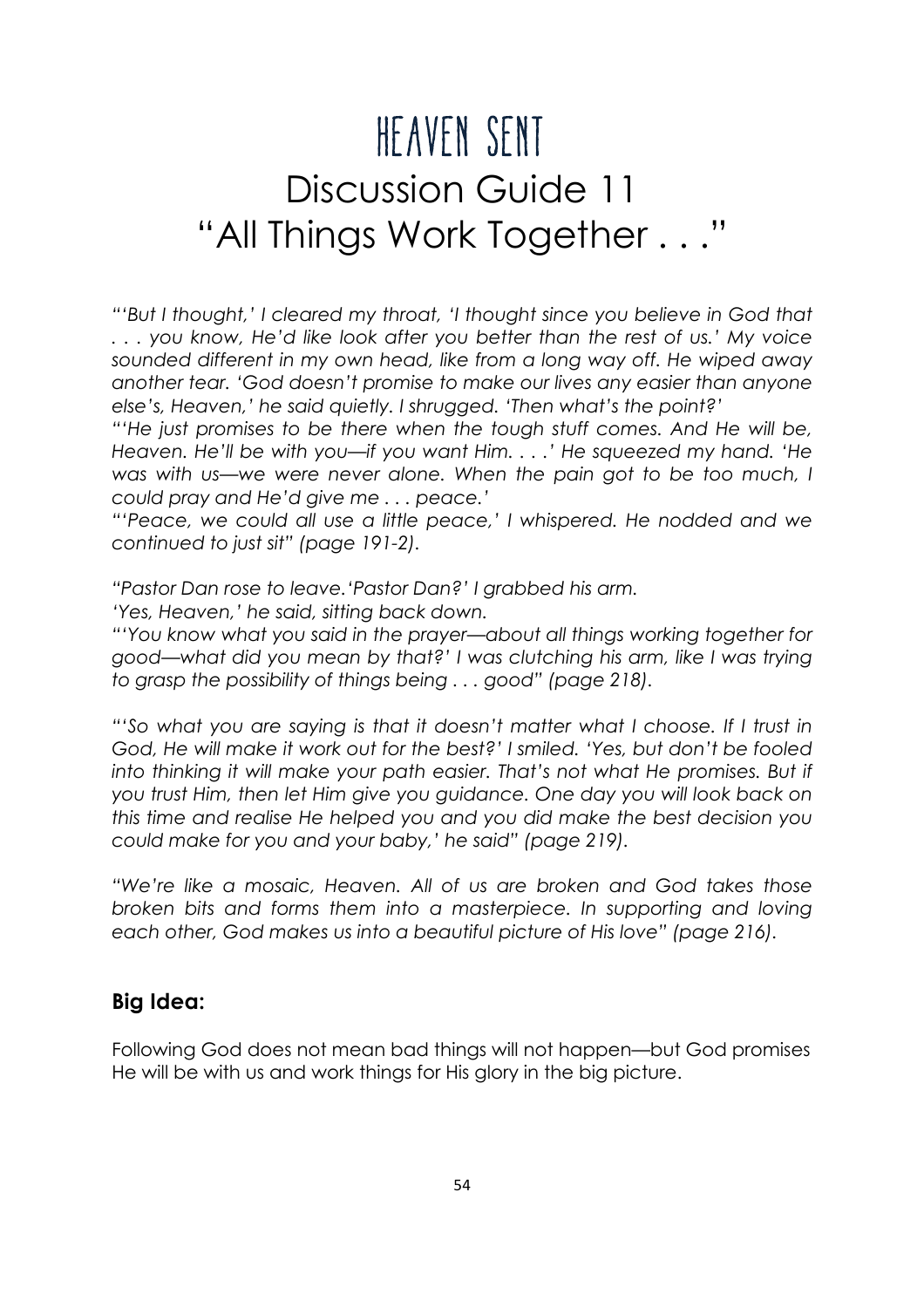## **The Story:**

Heaven is only starting to grow a positive picture of God and is still working out how God works and why someone would follow Him. She reflects on a DVD clip that showed a father carrying his child in the rain and heard the explanation that God holds His children close in the storms.

She wonders why God didn't stop the car crash that killed Brad's friend—her cousin, Will. If Brad is such a good guy and follows God, why was he not protected from the drunk driver?

In a discussion with Pastor Dan on adoption, Pastor Dan mentions Romans 8:28 in his prayer where Paul writes, "And we know that in all things God works for the good of those who love him." While Heaven is not sure just what this means, she starts exploring and comes to find that God is weaving a tapestry and that even the messy parts can be shaped by God into a beautiful picture.

- **If you could talk face to face with God right now and ask Him one question what would it be?**
- **Do you think it's fair for insurance companies to call natural disasters "acts of God"?**
- **Why do you think some people get healed and some don't?**
- **Do you think God can stop every bad thing from happening?**

## **Explore:**

Throughout history, many Christians have claimed the promise in Romans 8:28 that "all things work together for good for those who love Him." Is it an empty promise just to make us feel better? Is Paul being a "Pollyanna" and just trying to see good in the bad? Does God really shape lives and use the storms of life in shaping us for His glory?

#### **Rain falls on both:**

Some people think that because they do what God asks, He owes it to them to protect them. This is how the ancient Egyptians, Greeks and Romans treated their gods. If you offered the right sacrifices and followed the right rituals, then the gods would look after you—so they believed. If something bad happened, you must have upset the gods. Even in the New Testament, people thought that if someone was sick it must have been as a result of something they or their parents had done wrong. In this picture of the world,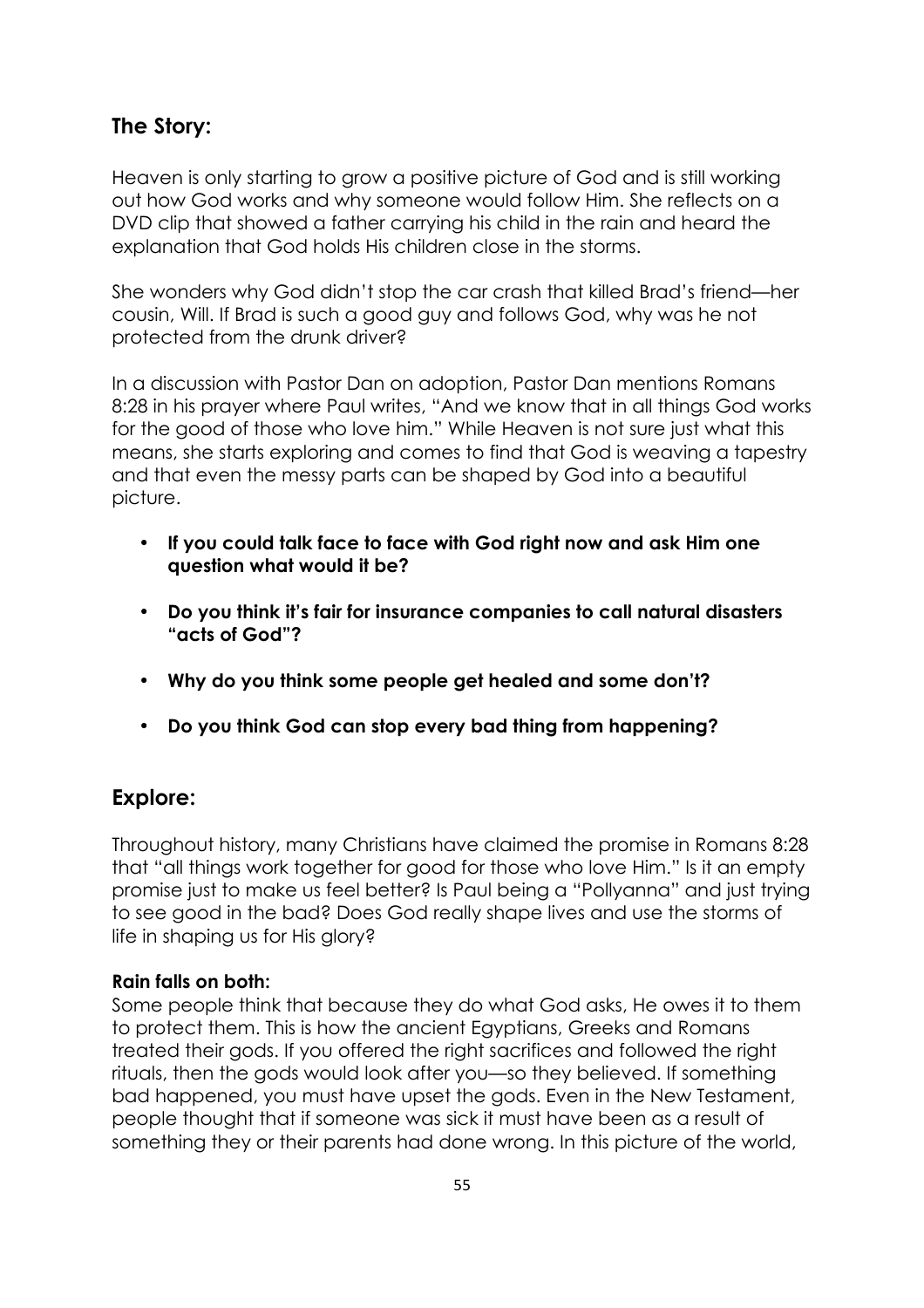people try to control God. When bad things happen they give up on God. Sadly, what they are really giving up on is a bad picture of God.

Jesus tried to correct this picture by explaining that the rain falls on both good and bad and what matters is not so much what is happening outside but rather what people are on the inside. God actually tells us in the Bible that the rain will fall on the just and unjust and that storms come upon the wise and foolish (see Matthew 5:45 and 7:24-27). In John 16:33, He reminds His followers that they would have tribulations in this world.

- **Do you think it's fair that the storms of life fall on the good and bad?**
- **Can you think of an example of someone who you think is a good person but has had more than their fair share of bad stuff happen?**
- **Where do you think God is when the bad stuff is happening to this person?**

Paul—the guy who wrote the book of Romans—knew plenty about suffering. He was thrown in gaol, beaten and shipwrecked simply for continuing to preach the gospel. However, in spite of his persecution, he is still able to write that all things work together for good. Jesus does not promise an easy life but He does promise that He will do life with us and in the big picture all will be shaped into a wonderful story of how God works for our good. The good that God works might not be seen immediately. It may be years before we realise how God has shaped heart-breaking events. In fact, in this life, we may never see just how God is working.

- **Can you think of any stories where God has used a person's bad situations for good?**
- **How would you reply to someone who says that they can't believe in a God who lets suffering happen?**
- **What do you think it feels like to be God and see His children suffering?**
- **How would you feel knowing you could stop the suffering and destroy sin right now, yet have to wait until the right time to make it all work in the big picture of the universe?**
- **Can you think of examples that highlight the difference of being controlled by fear or taking action out of love?**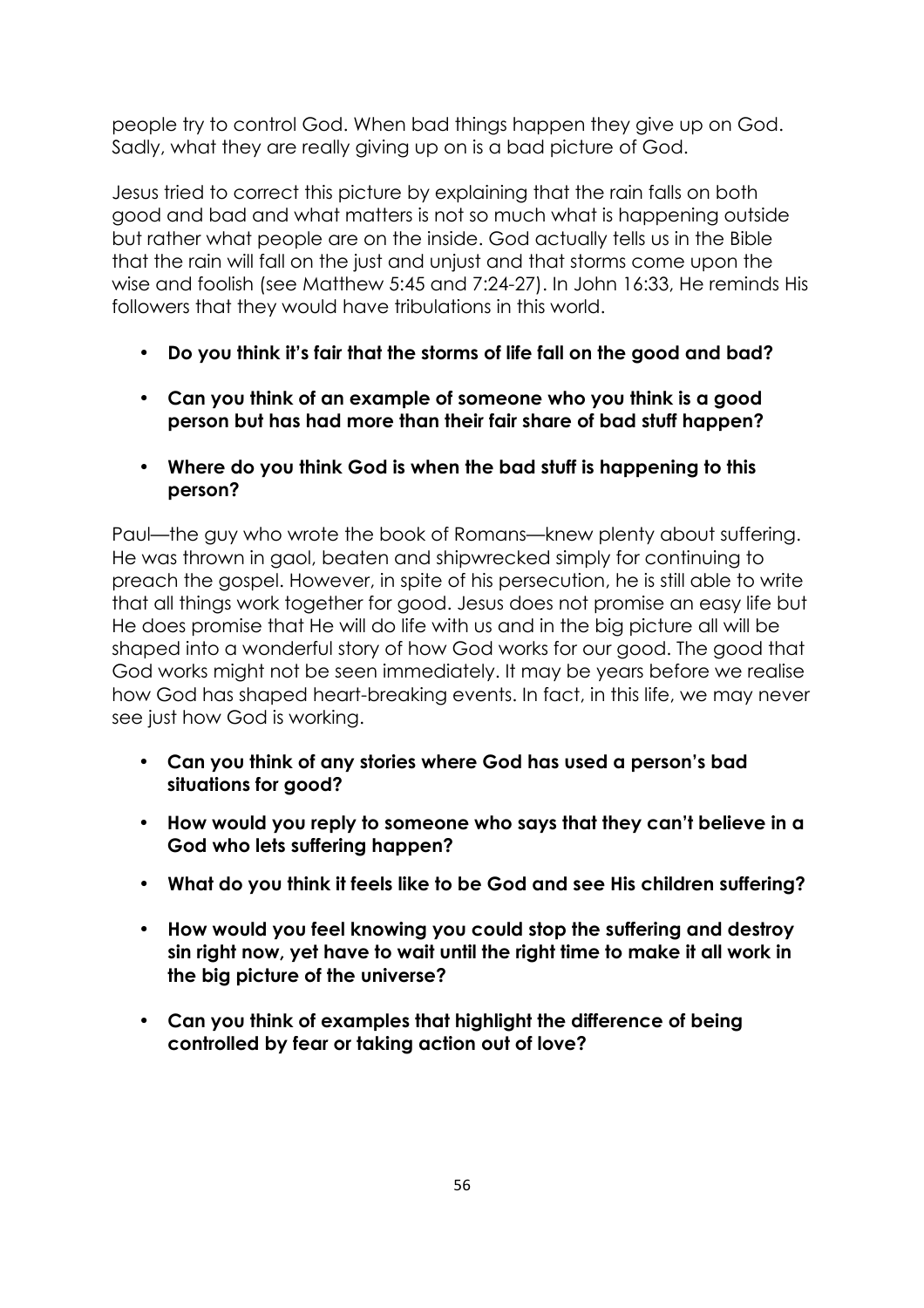#### **God's Work of Art:**

Until Jesus comes again, bad things will increasingly happen to "good" people. God promises that He will be close to the broken-hearted and while the rain will fall, He will hold us close to His heart. When we give our brokenness to Him, He paints our life into something beautiful.

When you look at an artist painting, there are times when we cannot see the object the artist has in mind. It is not until it is finished that all the colours—both bright and dark—work together to make a beautiful picture. Our life is like a beautiful painting! The colours of our life are different shades. Some of the colours are vibrant, while others are grey and sombre, but they can all be "*worked together*" to shape something of beauty.

Heaven uses the idea of a mosaic where the broken pieces are put together to form a beautiful picture. By itself, each piece is simply broken glass. When shaped by a master craftsman, it becomes a thing of beauty.

- **How do you feel about God taking your broken bits and using them for His masterpiece?**
- **Do you think there are any parts of you that are so broken God can't use them in shaping His masterpiece?**
- **How do you feel about being held in God's arms during the storms of life?**
- **What do you think it means to be "with" God in the "tribulations" of life?**

## **Look:**

Read Romans 8:18-39.

Read through the passage, noting how Paul says we should respond to suffering.

- **What do you think it means when Paul writes that the whole of creation is groaning (see verse 22)? Do you think creation's groaning has got louder since Paul wrote these words?**
- **What do you think it means to wait patiently for God (see verse 25)?**
- **If Heaven asked you to explain Romans 8:28 to her, what would be your answer?**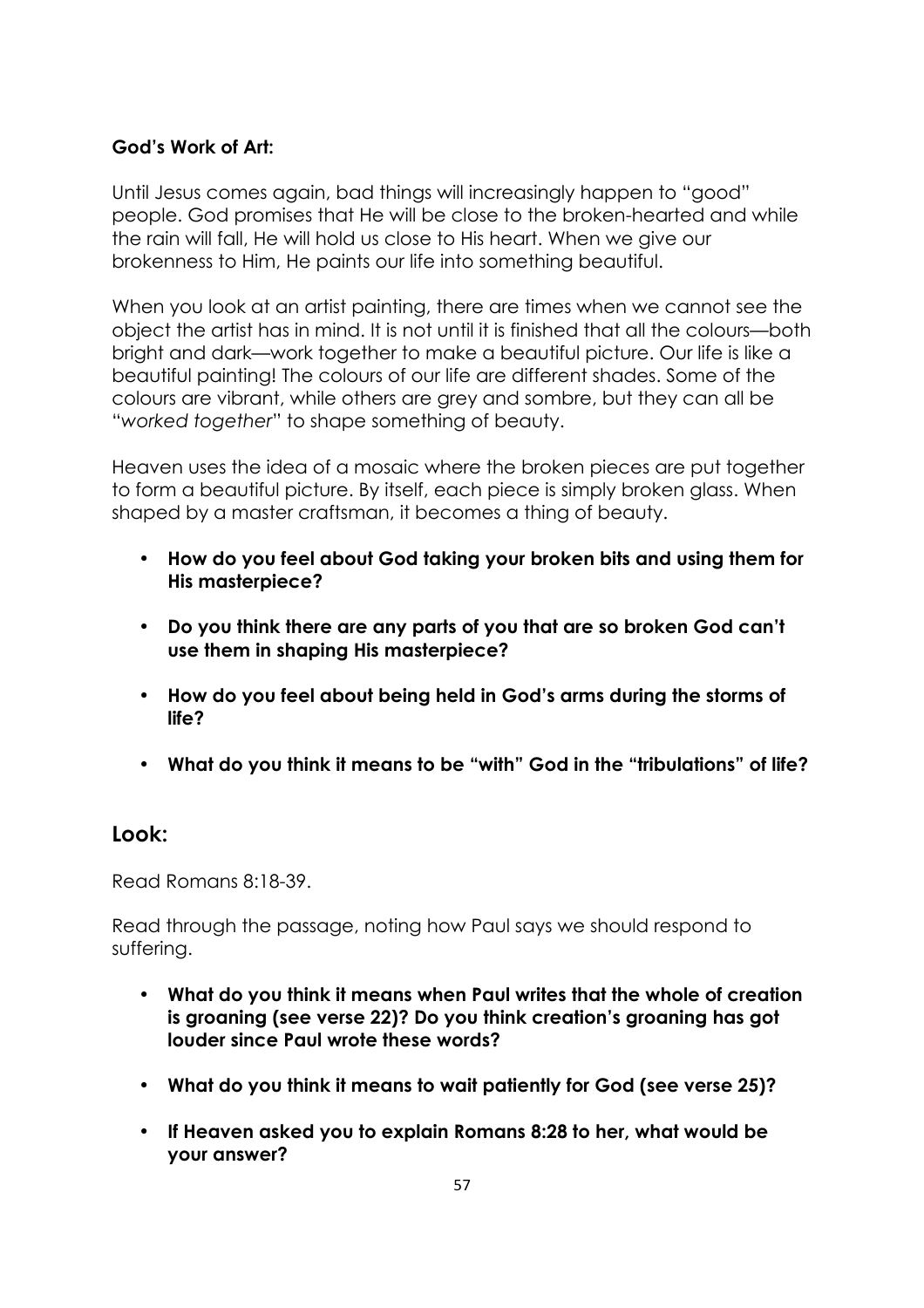Paul then asks: "Who shall separate us from the love of Christ? Shall tribulation, or anguish, or persecution, or famine, or nakedness, or peril, or sword? No; none of these hardships—no force, visible or invisible—can frustrate the divine plan of God" (Romans 8:35-39).

#### • **How do you feel about being a part of God's plan?**

In Psalm 46:1-3, 7 and Isaiah 41:10, God promises He will be with us in suffering.

## **What Now:**

- **What do you think it means to have God with you and hold you in times of suffering?**
- **What ideas do you have to allow God to work through you to help other people who are suffering?**

#### **Go#Deeper:**

If possible and if you have not already done so, watch Nooma 01 "Rain" by Rob Bell (Zondervan, 2005)**.** This is the DVD Heaven watched that started her re-thinking her picture of God.

Another useful clip that addresses these issues is: Ty Gibson, digma.com, "Paradigm Shift."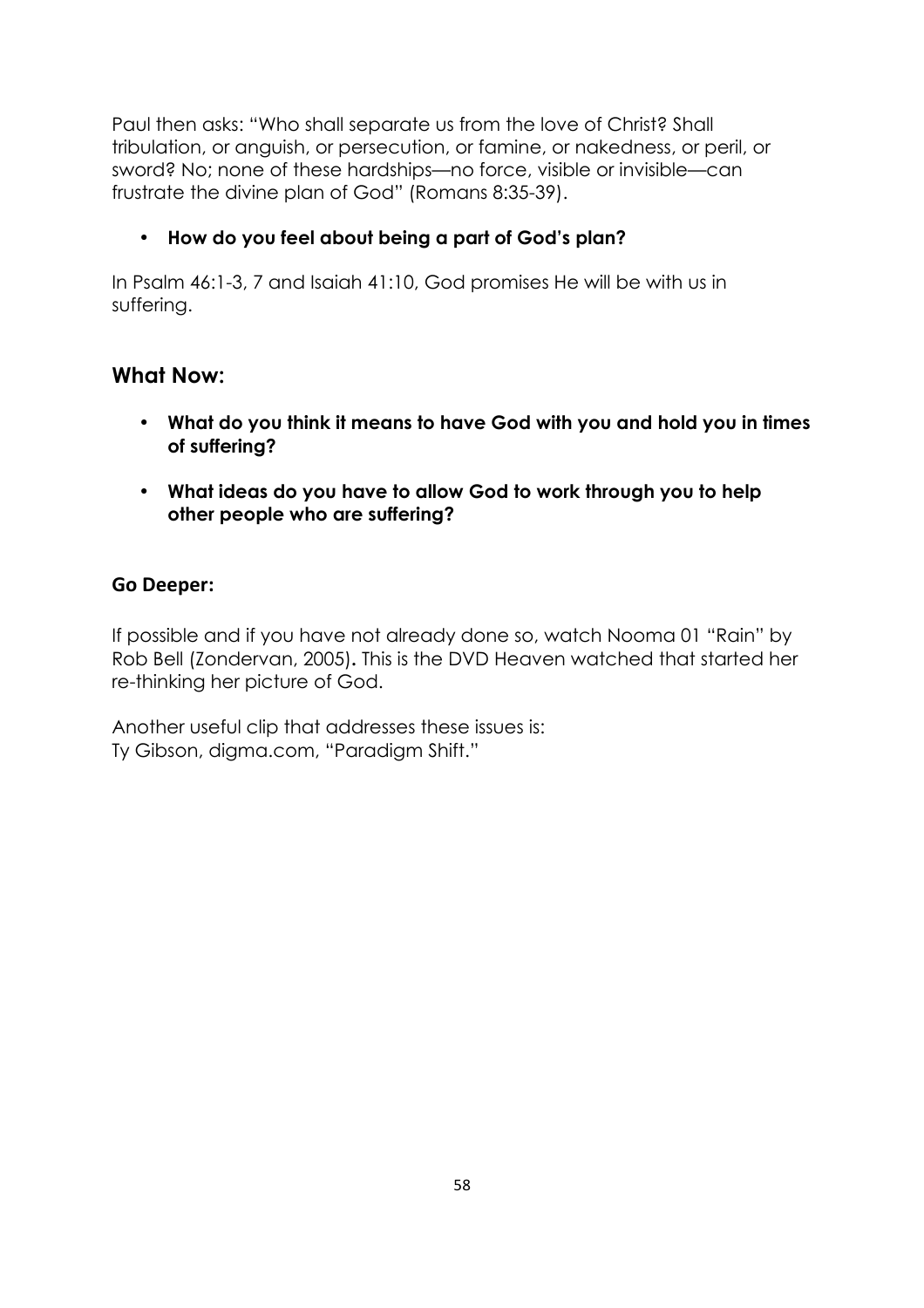## Heaven Sent Discussion Guide 12 "Forgiveness"

*"I didn't hear any more of the sermon, I was too busy thinking about Corrie ten Boom and her act of unmerited favour. I wondered if I was capable of that kind of forgiveness—I really didn't think so" (page 183).*

*"'But Brad, do you pray for God to help you forgive yourself?' He looked shocked. So shocked he pulled over. I let my words sink in for a moment before adding. 'I don't know much about this God business . . . but it seems, from what I've heard of Him, that He probably forgave you already—am I right?" Brad nodded blankly. He was still shocked by what I'd said. . . . "'Well, to me . . . it looks like the only person yet to forgive you . . . is you!' I said, reaching over to squeeze his arm" (page 248).*

## **Big Idea:**

God forgives us and washes our guilt away. We are to forgive others.

## **The Story:**

A sermon Heaven hears leaves her working through what it means to forgive others, particularly her father and her ex-boyfriend. While talking with Brad about the death of Will, she comes to realise that Brad has not forgiven himself for what happened. Even though the accident was not Brad's fault, he still blames himself. In an unusual twist, Heaven ends up praying for Brad and leading him through the process of self-forgiveness.

- **If you were writing the dictionary how would you define the word "forgive"?**
- **If you had to make a clay model that represented forgiveness what would it be?**
- **What do you think it means to have your heart washed clean?**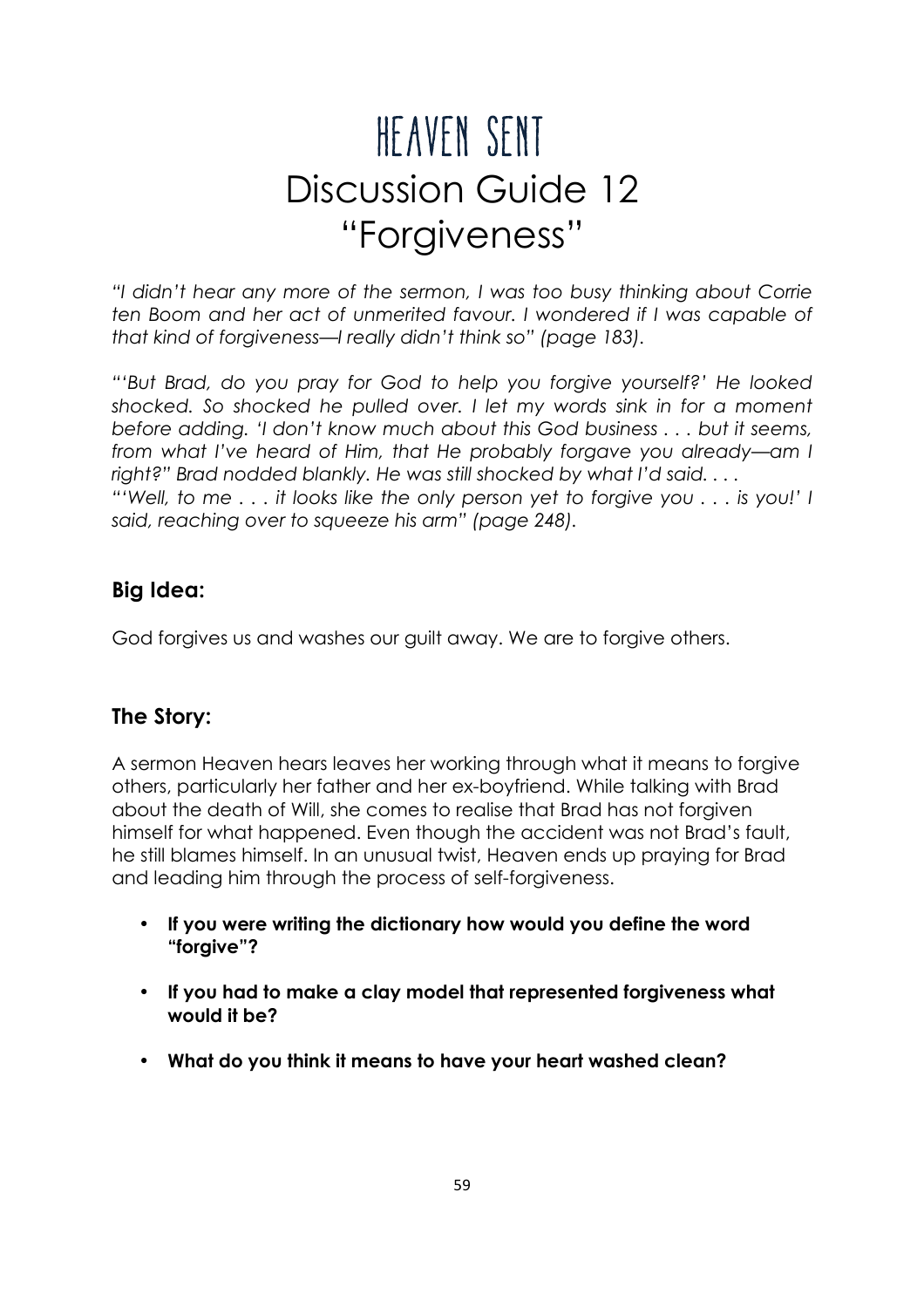## **Explore:**

Heaven blames herself for her "situation" and feels the weight of her "big mistake." She feels she is not good enough for Brad and is self-conscious about what being pregnant says about her morality, especially around a bunch of Christians. However, from God's perspective, all of us are broken and fall short of His glory and have no room to judge one another (see Romans 3:23). The best news you will ever hear is that regardless of what you have done God is still head over heels in love with you, wants to forgive you and make you clean.

#### **God Forgives You**

Sin—choosing self over God—is the big problem. Sometimes we can forget how serious the sin problem is. We tend to think of sin as something we do, like cheating in a test or telling a lie. This is one definition of sin but the Bible has 12 different definitions of sin including the sin of omission, which is failing to do the good we could have! The actions we most often call sin are really the apples on the apple tree, with the tree being the sin in our heart. Reality is that sin is an issue of the heart and sin equals death. Even if we could stop doing those outward actions we call sin, we would still have the sin problem in our hearts and that's the big issue.

Sin puts a gap between us and God. This is why Adam and Eve wanted to hide from Him after they first sinned. Ever since, people have tried to avoid God and fill the gap in their hearts with everything else but Him. Like a wrong note in a chord, our hearts are not in harmony with God.

You might think this whole sin thing is not such a problem. You might not go around murdering, stealing, taking God's name in vain or committing adultery. Maybe you don't swear—perhaps you don't even say "shut up." But how would it feel if we could plug into your brain and have your thoughts put up on a screen for everyone to see?

In Matthew 5, Jesus reminds us that this is where the real action is. He talks about adultery being even looking at another person lustfully. He talks about murder even being thinking badly about someone else. By ourselves, things look pretty grim.

- **What pictures come to your mind when you think of the word "sin"?**
- **What do you think stops people wanting to live in "harmony with God"?**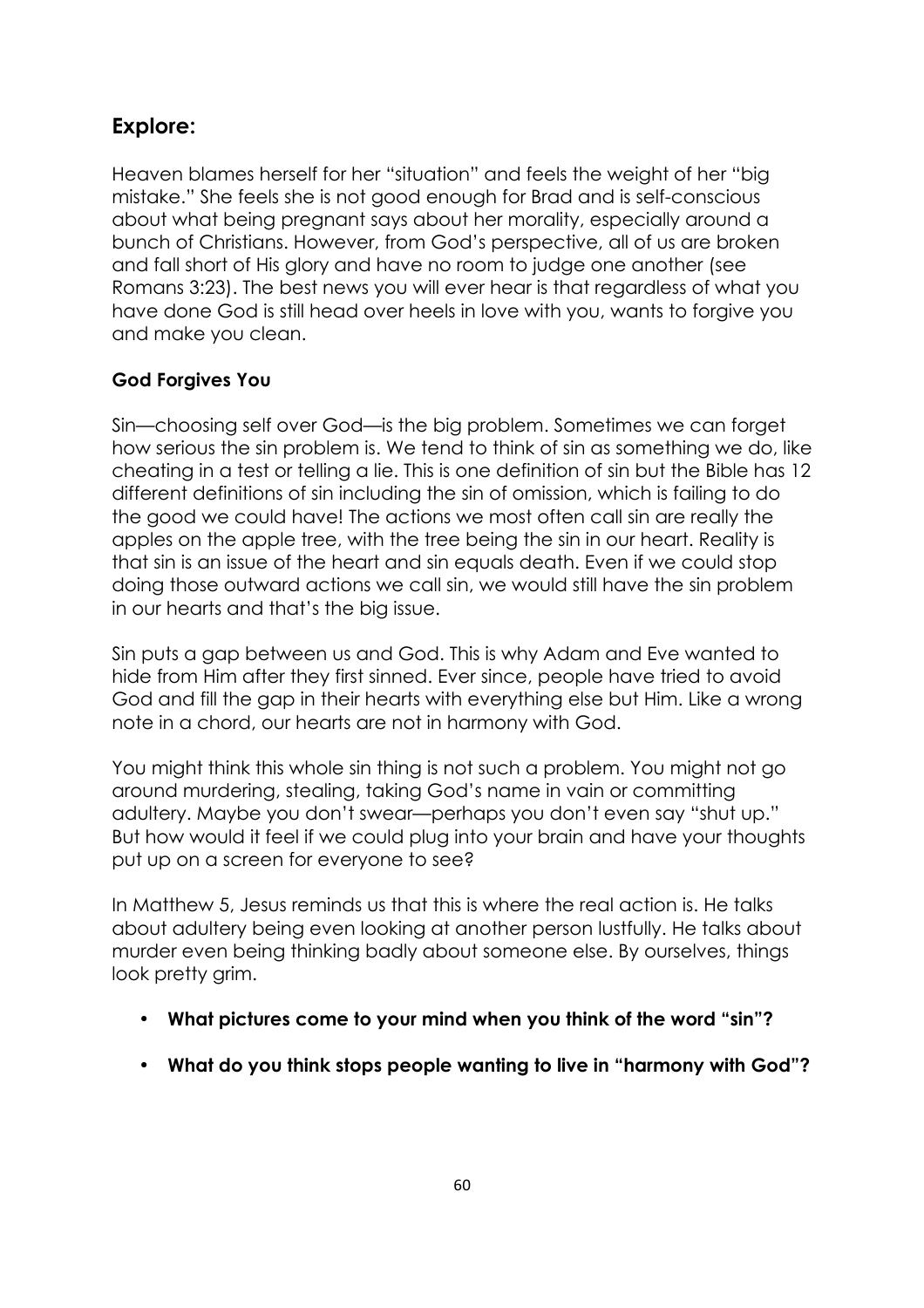#### **An Extreme Makeover**

God is keen to take your old "stony" heart and give you a new one (see Ezekiel 11:19). Only through Jesus can we be put back into harmony with God. We can try really hard to fix our sinful hearts by ourselves but it makes little difference: "It is impossible for us, of ourselves, to escape from the pit of sin in which we are sunken. Our hearts are evil, and we cannot change them" (Ellen White, *Steps To Christ*, page 18.)

Maybe you will be able to change some outward behaviour by will power. All sorts of people who don't really care about God can manage to overcome bad habits by will power. However, the real problem is still there because sin is an issue of the heart. Remember that humans look at the outward appearance but God looks at the heart (see 1 Samuel 16:7).

You cannot change your heart, only God can do that—but you can choose to live life with Him. It is entirely what Jesus did in dying on the cross, taking on the price for sin, then working in and through us that gives us any ability to grow in His likeness.

- **Why do you think TV makeover shows only deal with external appearance and never deal with people's life issues?**
- **Why do you think so many people today choose to keep their "old" hearts rather than live life with God and receive a new heart?**

#### **Choosing A New Start**

Repentance is an unusual word and one not often used today. It means being truly sorry for our wrongdoing and wanting to make a new start. In a world where we look out for ourselves and don't show weakness, people aren't into repenting and confessing of sin. Even in our court system, it seems people only confess if there is some bargain in it for them. Repentance and confession take humility and that's something selfish people do not have.

However, renewal of the heart won't happen without repentance. "Repent and be converted, that your sins may be blotted out" (Acts 3:19). Following his sexual unfaithfulness, King David was truly repentant in the prayer that you can read in Psalm 51. It includes the lines: "Create in me a clean heart, O God; and renew a right spirit within me" (Psalm 51:10).

Remember we can do none of this by ourselves. We must come to Christ just as we are, repent and allow Him to work in us. It doesn't mean we will all of a sudden no longer have sinful thoughts. It does mean we will allow God to work in us, to prune and grow us and we will be growing in love, grace,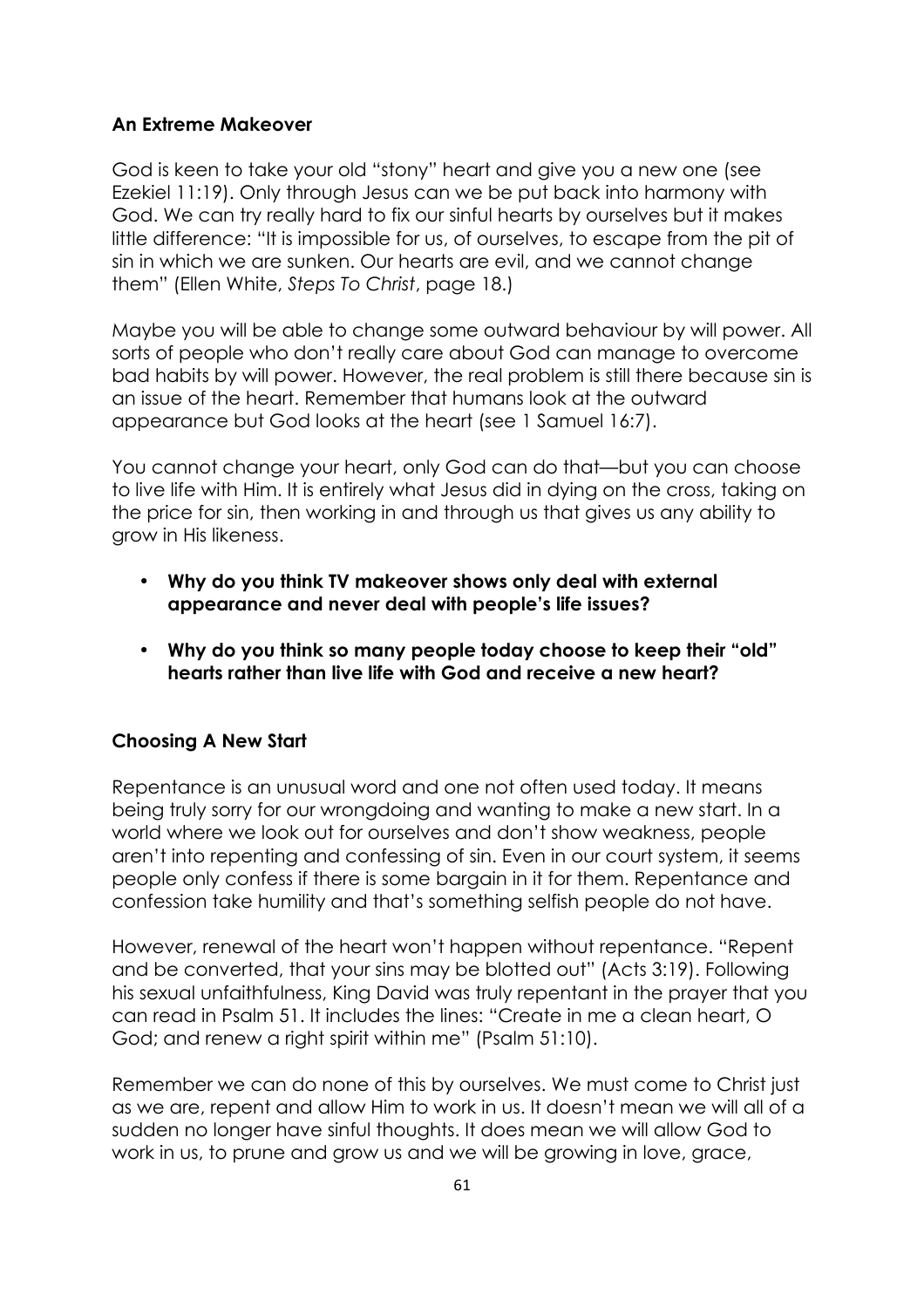forgiveness, mercy and those things that move us toward harmony with God's heart.

Accepting the offer of a new heart is the big deal. It's about us letting God go to work, rather than us working to achieve some idea of perfection. While you might not be perfect, the incredible thing is that in God's eyes you will be seen as perfect in Jesus. When you accept His offer of a new heart, you are described as being "in" Him and His perfect life is counted as yours.

When Jesus comes again and takes us to heaven, we will know what it is to be re-created and have a heart totally in harmony with God. Until then, the prayer of David is a good prayer: "Create in me a clean heart, O God; and renew a right spirit within me." Psalm 51:10

• **How do you feel when you read that God wants to create a clean heart in you?**

#### **Forgiving Others:**

God longs to forgive you and then work through you to forgive others. Jesus spent a great deal of time talking about the importance of forgiving people who have wronged us. He made it clear that forgiveness is to be a characteristic of His followers (see Matthew 8:21-35).

To forgive means to not seek revenge on the one who has hurt us. It means letting go of the anger we harbour inside us and trusting God to deal with the situation. It doesn't mean excusing a wrong or denying that it happened. It means we don't allow ourselves to be consumed with anger toward the one who has done something to us.

After Jesus taught the apostles about forgiveness (see Luke 17:3-5), they said to him, "Give us more faith!" Forgiving is not easy. It takes the strength of God to truly be able to let go. It takes faith and much prayer to say to someone, "I will repay this evil with good. I will not hate you."

Jesus taught, "Love your enemies, bless those who curse you, do good to those who hate you, and pray for those who spitefully use you and persecute you" (Matthew 5:44).

- **Why do you think it is so hard for us to forgive people who don't deserve it?**
- **Do you think Heaven should forgive Jarrod? If so, what would change between her and Jarrod? Does forgiveness mean she has to take Jarrod back?**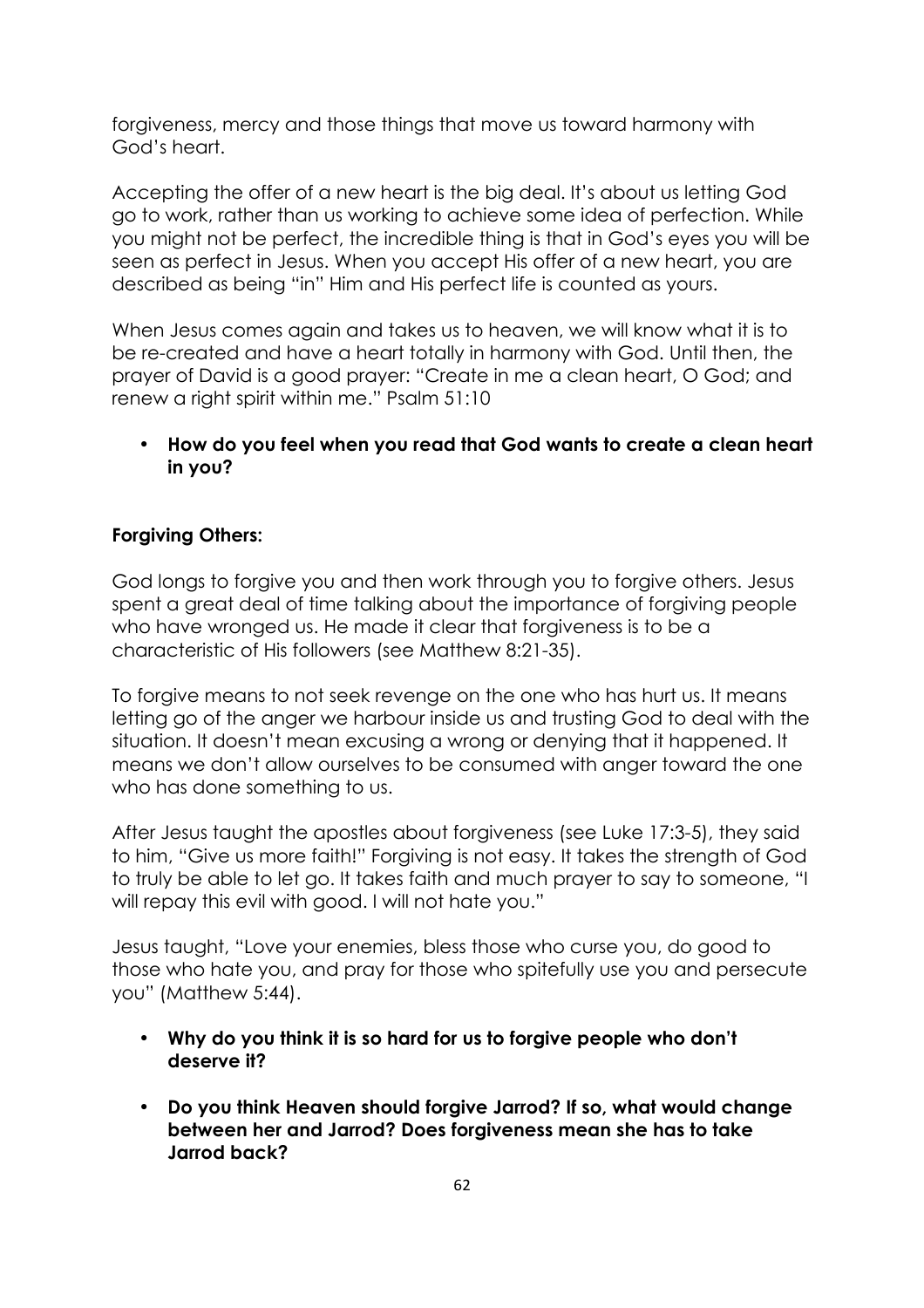#### • **Does forgiving someone mean the offense is forgotten and has no further consequences?**

#### **Accepting God's Forgiveness:**

Knowing you are forgiven and accepting that in your heart can be quite different. Many people go through life having confessed to God, having made things right with others, but still feeling guilty. Satan wants us to feel as if we are not good enough for God.

Even though Brad's car crash was not his fault, he still feels guilty about it. It's not until Heaven suggests she pray for Brad and then asks God to take away his feelings of guilt that Brad is able to sort through what is going on. Unresolved guilt drives many people to dislike themselves and see themselves as unworthy before God. Remorse can be good. Holding on to guilt is not.

The answer is to recognise that you are made clean by God. You have a fresh, clean heart. Look in the mirror and try to see what God sees rather than what your "unworthy" voice says you are: "There is therefore now no condemnation to them which are in Christ Jesus, who walk not after the flesh, but after the Spirit" (Romans 8:1).

## **Look:**

Read Romans 8:5-17**,** John 3:3:

• **What do you think it means to have the spirit of God living in you (see Romans 8:9-11)?**

Read 1 Peter 3:9:

- **What do you think it means to repay someone back with a blessing?**
- **Do you think this attitude is even possible in today's culture?**

Read Luke 7:36-50:

• **What do you think is the main point of Jesus' story?**

Read 2 Corinthians 5:17:

• **How do you feel about being a "new creature"?**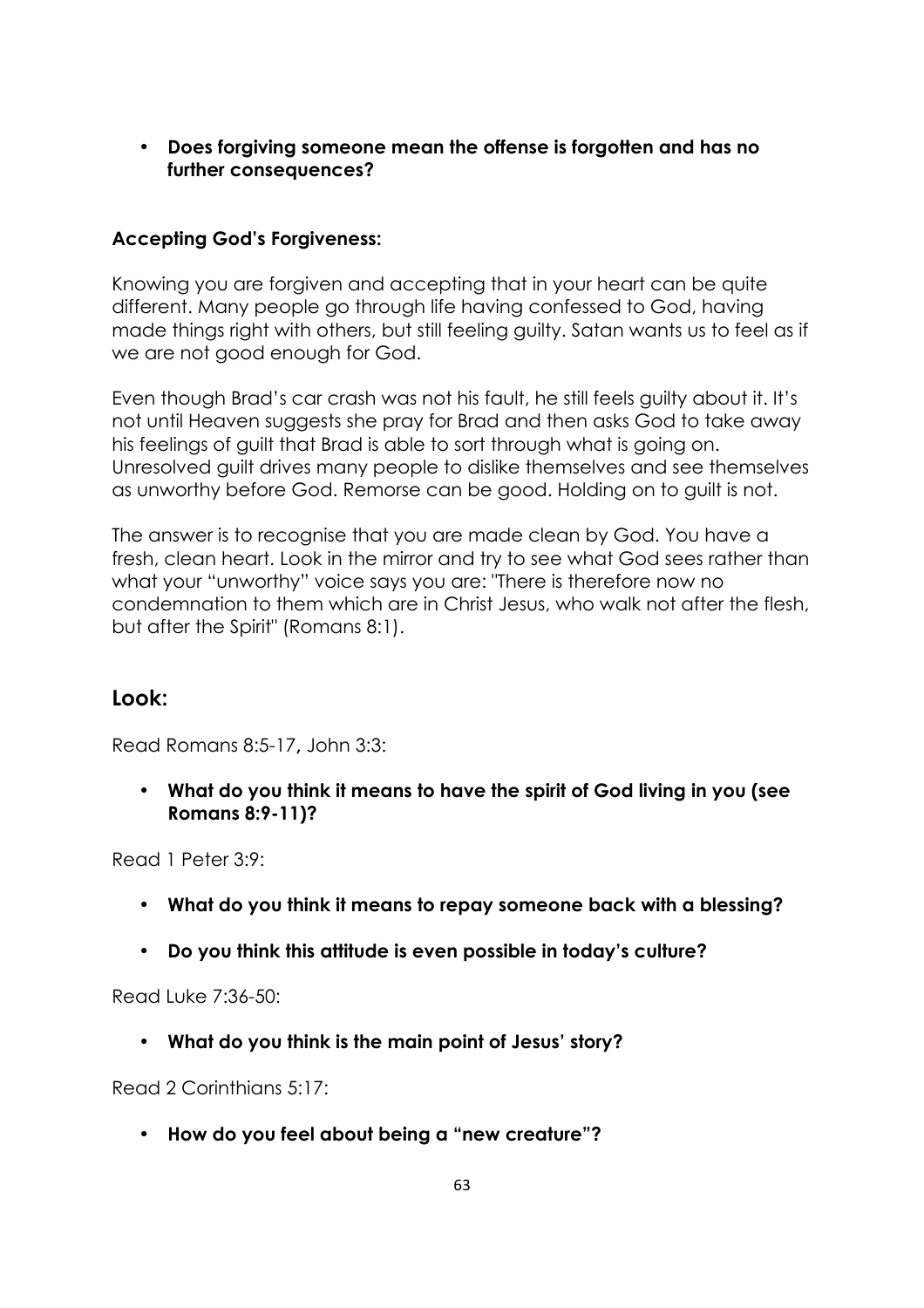## **What Now:**

- What do you think the evening news would look like if more people were forgiving?
- Is there someone you need to forgive? What's stopping you?

## **Go Deeper:**

Phillip Yancey, *What's So Amazing About Grace*.

Andy Stanley, *The Grace of God*, Thomas Nelson, 2010.

John Burke, *Soul Revolution*, Zondervan, 2008.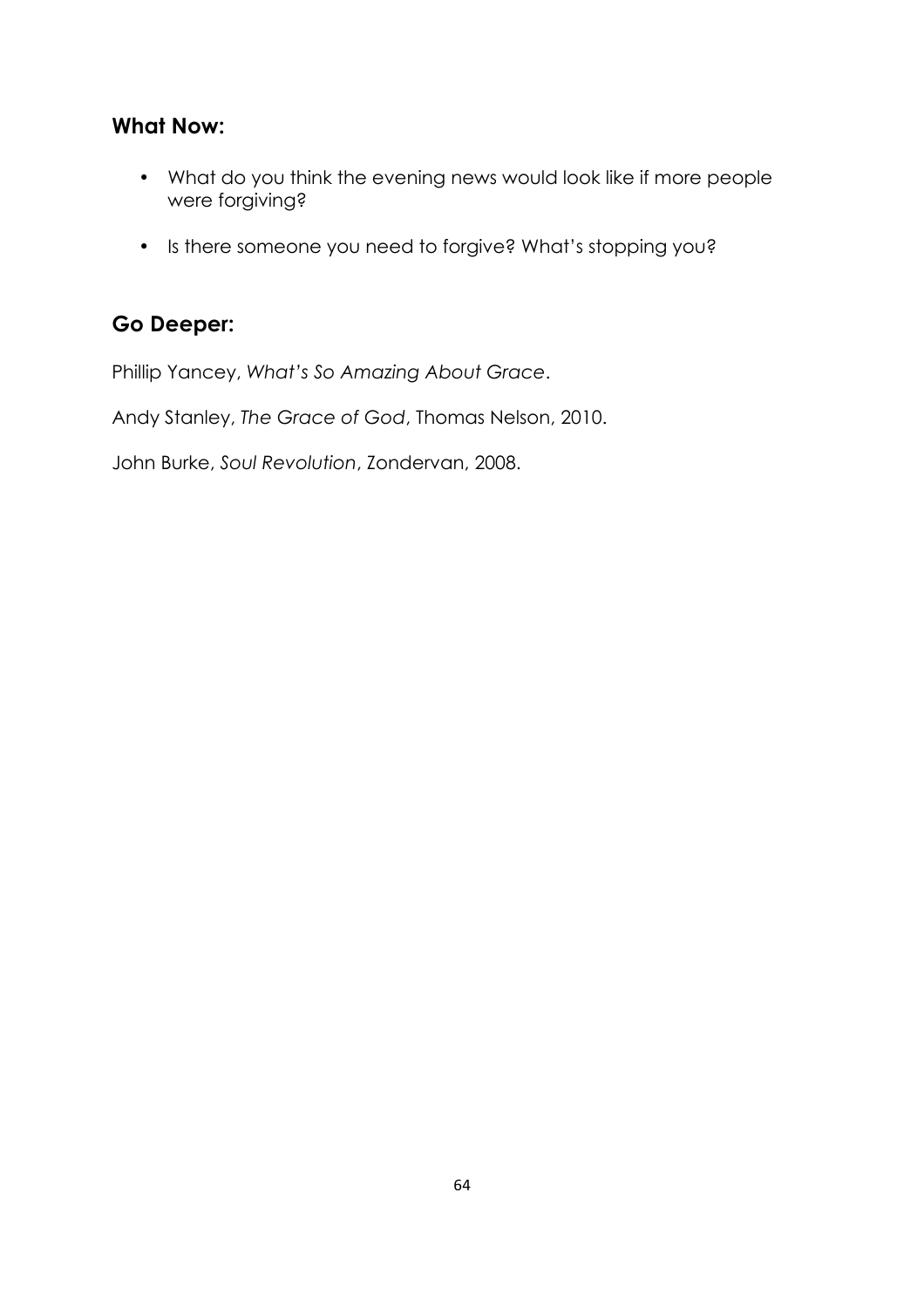## Heaven Sent Discussion Guide 13 "The Mosaic—Living in Community"

*"Brad shook his head, he could see he wasn't going to get anywhere with this conversation. He sighed again. 'Look, Heaven, I don't understand where you got the idea that Christians are all perfect. We're not—we're far from it. What makes the church beautiful is all the broken pieces coming together. We're like a mosaic, Heaven. All of us are broken and God takes those broken bits and forms them into a masterpiece. In supporting and loving each other, God makes us into a beautiful picture of His love'" (page 206).*

*"I know I've only known God for a little while, but I feel the difference. I want Stella to grow up with people who will teach her about Him. I want her to see and be a part of the beautiful mosaic God can make from those who allow Him to be in their lives. For the first time in my life, I feel like I'm not alone. I feel*  part of something bigger. I want to know more and I want Stella to grow up in *a home that lives the mosaic—not just on the weekends but every day" (pages 273-4).*

*"'God bless you, Heaven, for what you've done for us,' she cried as we stepped out onto the stage. . . . 'Trust me, Sharon,' I added, my heart bursting with joy as we stepped forward to dedicate our children to God, 'He already has!'" (page 279).*

Heaven sees her new church community as a beautiful mosaic of broken lives. This guide looks at what it means to be a "church" community and how loving relationships demonstrate a loving God.

## **Big Idea:**

God created you for community

## **The Story:**

In New Zealand, Heaven becomes part of a church community. Her relatives and Brad connect Heaven into a "wider family" where she feels part of "something bigger." She meets people at the "3D" afternoon, goes to the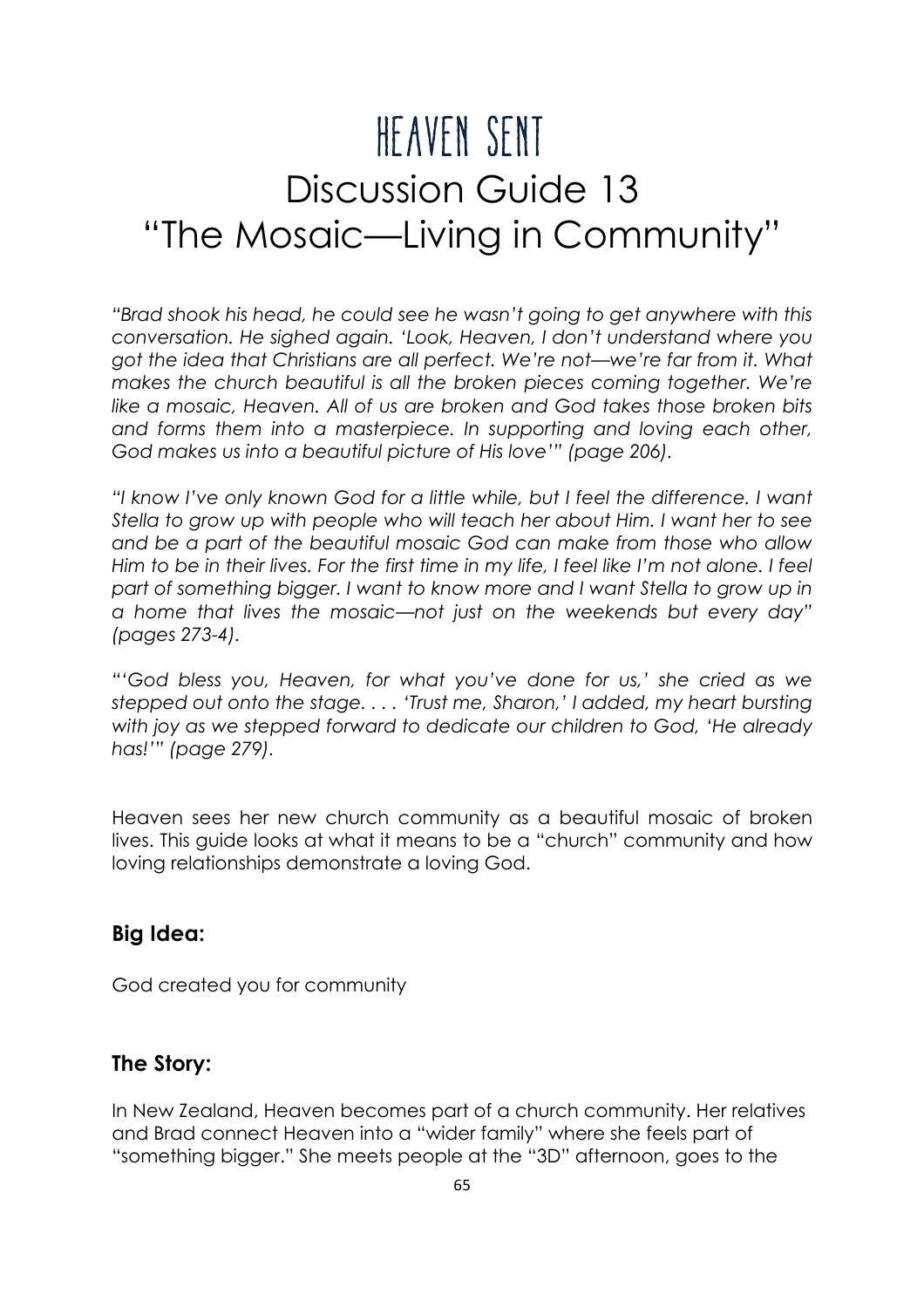worship service and even camping with them. Far from being the judgmental group she thought her pregnant state would highlight, she became part of a community of people who cared about her.

At first, she was unsure about their motives: Why were they being so kind? Did they simply want her baby? However, as she got to know them she decided they were different and this community was exactly the environment she wanted Stella to grow up in.

While Brad and Pastor Dan assured Heaven they were not perfect, they also showed her how the broken lives of people in the church community came together to show a beautiful picture of God's love. Jesus says people will see God through the love of people in the church (see John 17). For Heaven, that is exactly what happened. When she was making some of the biggest decisions of her life, she had people who cared about her, didn't judge her and gave her wise advice—and she knew she was not alone.

- **If Heaven came to your youth group, who would she meet? How would she fit it? Would she see God through you?**
- **How do you respond to the new person who comes into connection with your youth group? Do you make them feel part of the group?**
- **When Heaven went out with Brad and his friends from church, Fee was not overly welcoming. What motives do you think stop people from being friendly to others in a church youth group?**

## **Explore:**

We have more ways to connect than ever before. We live closer together than ever before. However, while we can have hundreds of Facebook friends, we are now the loneliest society in the history of the planet. Sure, you need time by yourself. However, God's dream for His children is that we live in deep relationship with each other.

The whole Bible is the story of how God wants to create community, how sin destroys it and how God does whatever it takes to make a way for that community to be experienced again.

• **What do you see as the good things about social networking sites like Facebook?**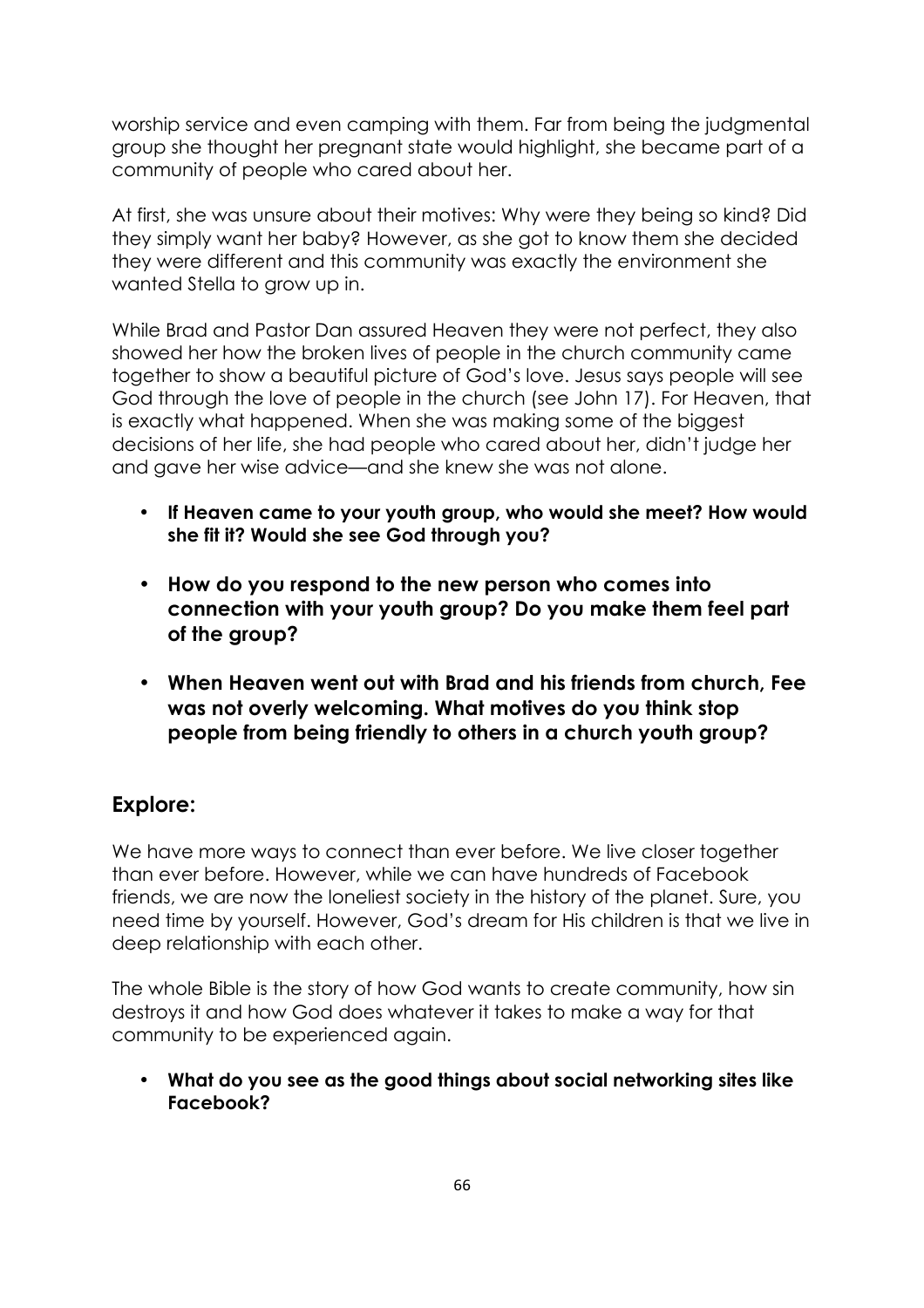- **What do you see as the dangers of social networking sites like Facebook?**
- **How do you think Facebook's definition of a friend compares to real life friends?**
- **Why do you think there are so many lonely people in our society?**

Community is more than a profile page. It's about connecting deeply with people who care about you. If you can't think of people who you can share deeply with, now is the time to re-order your life around God's plan of community.

#### **Consumerism Destroys Community**

In our culture, consumerism destroys community. Consumerism says life is about me and people exist to be productive. We say that time equals money. Relationships take time and that is one thing people in our society do not have. As consumerism grows, community shrinks. Our society turns people into commodities to be used, rather than God's special treasure.

• **What do you think stops people growing meaningful relationships?**

#### **Your Church Family:**

You were not designed to live by yourself; instead, you are to be a part of Christ's family, to be members of His body.

While Christians should care for everyone, even their enemies, they will take special interest in fellow members of their church community: "As we have opportunity, let us do good to all people, especially to those who belong to the family of believers" (Galatians 6:10). More than times in the New Testament the phrases "one another" and "each other" are used when talking about our church family. We are commanded to love each other, pray for each other, encourage each other, serve each other and teach each other. We are called to accept each other, honour each other, bear each other's burdens, forgive each other, submit to each other and be devoted to each other.

God has called the church to create environments where authentic community can take place. As a church, it is only when we live in authentic community that we can model what happens when people live by God's guidelines. The church must run counter-clockwise to the world. In place of individualism, we must value interdependence. In place of consumerism, we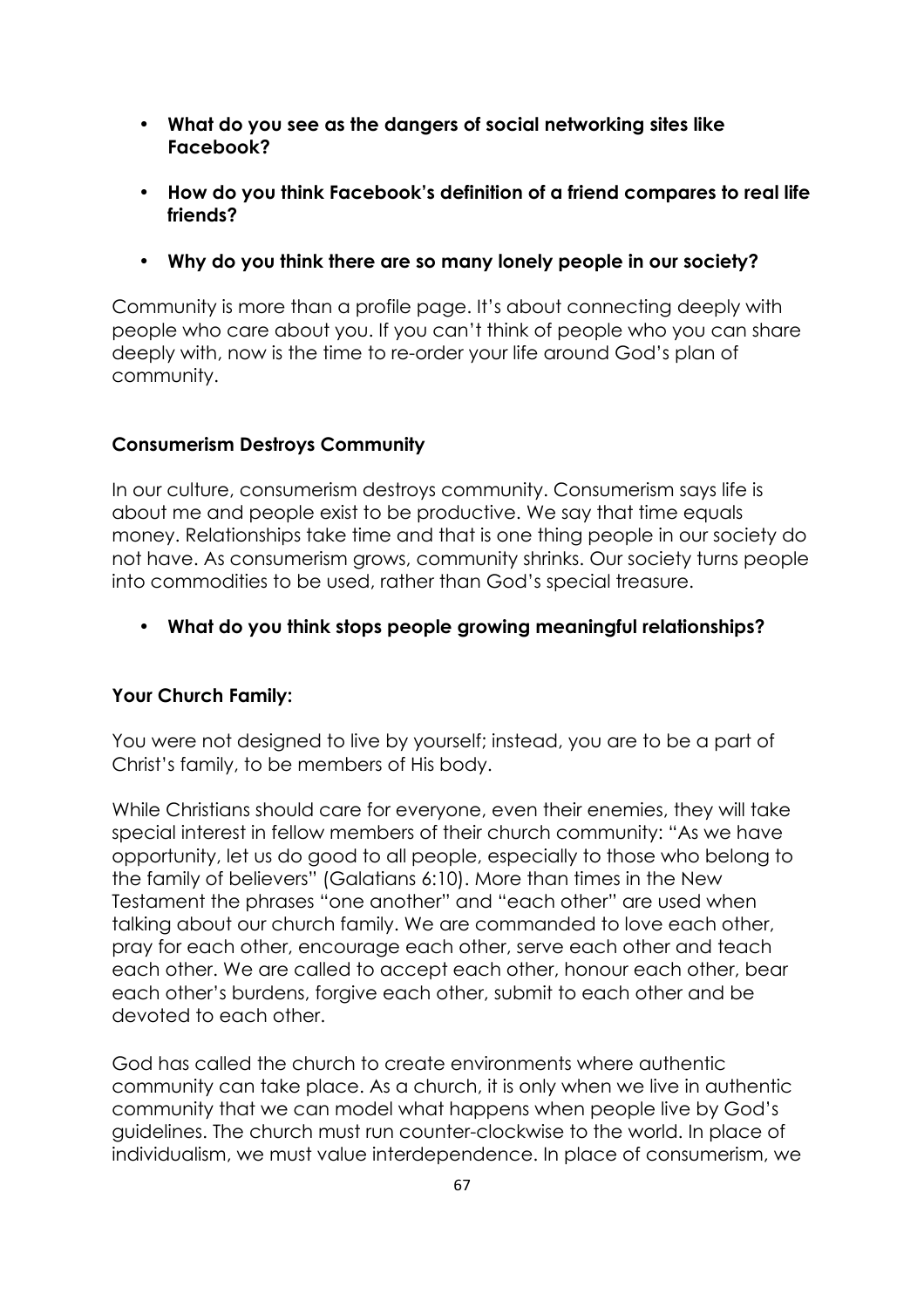must value service. In place of things, we must value deep relationships with people. This would truly be the revolution our society desperately needs.

- **On a scale of 1-10 where would you relate your commitment to building community in the church family?**
- **What ideas can you think of to grow community in your youth group?**
- **What about ideas for growing community in your church?**

## **Community Is Forever:**

Community is forever. In 1 Thessalonians 4:15-17, we find that even in death God still works in community. We do not arrive in heaven one by one or even just a few at a time, but as a community raised or joined together at the Second Coming. At this point, we will really understand the community that God created us to be part of.

## • **What would you say are the costs to you of not living in community?**

## **Look:**

Read John 17:20-26

Jesus' prayer in John 17, just before He goes to the cross, reveals His deep dream for community. He desperately wants the disciples to experience God deeply and reflect His love to one another. He then prays for future believers—including you and me.

- **Why do you think Jesus' prayer, just before He goes to the cross, was all about community?**
- **What do you think it means to live in unity? Is it the same as uniformity? Can you live in unity yet have different opinions?**
- **Where does Jesus, in John 17, say that true community starts?**

"Be completely humble and gentle; be patient, bearing with one another in love. Make every effort to keep the unity of the Spirit through the bond of peace" (Ephesians 4:2, 3).